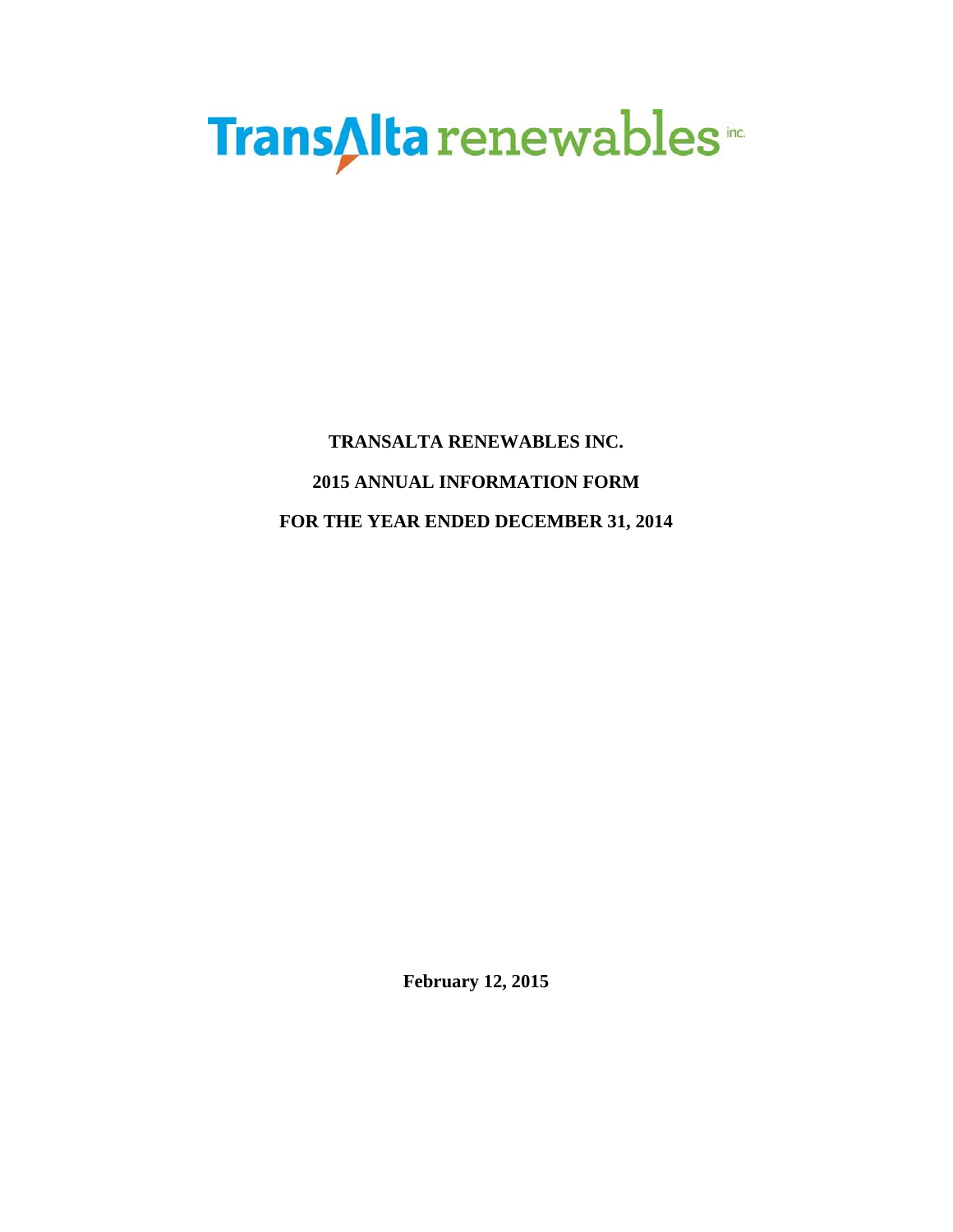# **TABLE OF CONTENTS**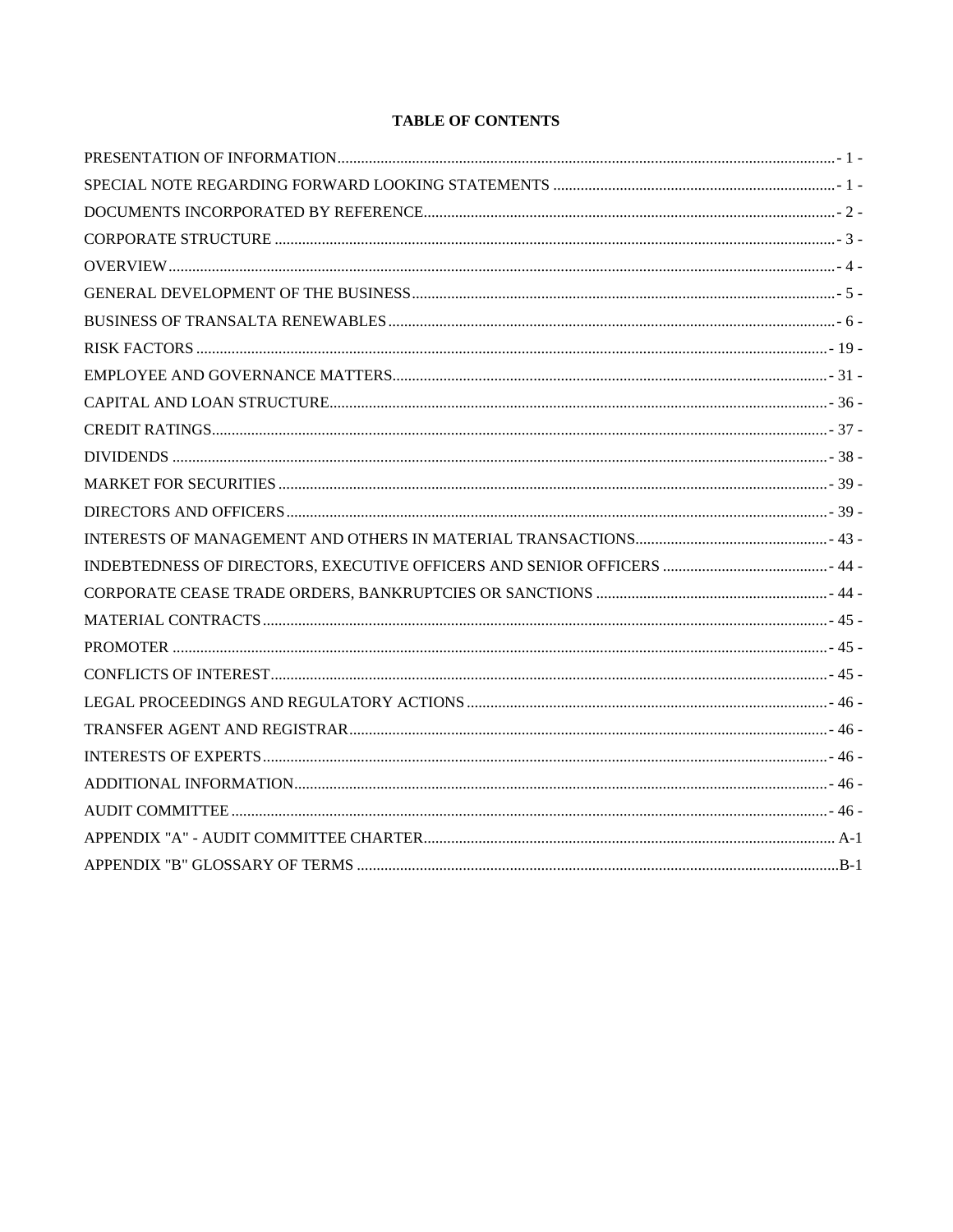# **PRESENTATION OF INFORMATION**

Unless otherwise noted, the information contained in this annual information form ("Annual Information Form" or "AIF") is given as at or for the year ended December 31, 2014. Unless the context otherwise requires, all references to the "Company" and to "TransAlta Renewables", "we", "our" and "us" herein refer to TransAlta Renewables Inc. and its subsidiaries on a consolidated basis and, when in reference to information prior to August 9, 2013, includes reference to TransAlta Corporation and its subsidiaries on a consolidated basis to the extent that such reference is in relation to the Initial Assets that were acquired by TransAlta Renewables on August 9, 2013. Capitalized terms not defined in the body of this AIF shall have the specific meanings set forth in Appendix "B" hereto. References to "TransAlta" herein refer to TransAlta Corporation and its subsidiaries, other than the Company. In this AIF, references to "\$" or "dollars" are to Canadian dollars and all amounts in this AIF are stated in Canadian dollars unless otherwise indicated. TransAlta Renewables prepares its financial statements in accordance with International Financial Reporting Standards as issued by the International Accounting Standards Board ("IFRS").

#### **SPECIAL NOTE REGARDING FORWARD LOOKING STATEMENTS**

Certain statements contained in this Annual Information Form and the documents incorporated herein by reference constitute forward-looking statements. These statements relate to future events or the Company's future performance. All statements other than statements of historical fact are forward-looking statements. The use of any of the words "anticipate", "plan", "contemplate", "continue", "estimate", "expect", "intend", "propose", "might", "may", "will", "shall", "project", "should", "could", "would", "believe", "predict", "forecast", "pursue", "potential" and "capable" and similar expressions are intended to identify forward-looking statements. These statements involve known and unknown risks, uncertainties and other factors that may cause actual results or events to differ materially from those anticipated in such forward-looking statements. No assurance can be given that these expectations will prove to be correct and such forward-looking statements included in this Annual Information Form should not be unduly relied upon. These statements speak only as of the date of this Annual Information Form. In addition, this Annual Information Form may contain forward-looking statements attributed to thirdparty industry sources.

In particular, this Annual Information Form contains forward-looking statements pertaining to the following: expectations and plans for future growth, including expansion into existing and new markets and other forms of power generation and acquisition activities; the need for additional capital and the expected sources of, and access to, such capital; the availability of sufficient liquidity for future growth and payment of dividends to shareholders; the Company's dividend policy and the amounts expected to be paid under that policy; the Company's expectations regarding currency and interest rate fluctuations; the Company's expectations regarding future G&A Reimbursement Fees; possible changes in the regulatory regimes of the jurisdictions in which the Company operates or intends to operate; the Company's expectations regarding the ability of TransAlta to operate the Company's renewable assets effectively; expectations for the growth in demand for electricity in Canada and the U.S.; the possibility of transferring assets held by TransAlta to the Company; the Company's expectations regarding the availability of industry consolidation opportunities in the future; expectations in relation to the effect of government regulation, incentives and taxation regimes on the Company's revenues, expenses and cash dividends; expectations in relation to the cost competitiveness of renewable power relative to other sources of power generation; expectations on the life span of assets in operation; expectations for the retirement of aging energy facilities and the development, construction or operation of new renewable energy facilities including TransAlta's involvement in sourcing opportunities for the Company; the potential for a new power purchase and sale agreement with British Columbia Hydro Power Authority ("BC Hydro") in respect to the Akolkolex hydro facility; expectations of the Company with respect to the SGER; expectations of management of the Company with respect to the average annual long-term generation from the Company's generation facilities; and expectations regarding TransAlta's continued ownership of common shares in the capital of TransAlta Renewables ("Common Shares").

With respect to forward-looking statements contained in this Annual Information Form and the documents incorporated by reference herein, assumptions have been made regarding, among other things, the matters referred to below: that the cost and availability of materials used in the construction of renewable energy facilities in the jurisdictions in which the Company conducts and intends to conduct its business will remain consistent in all material respects with the current environment for the cost and availability of such materials; that the production from the Company's operating facilities will be consistent in all material respects with the Company's expectations; that there will be no material changes to existing legislation, including the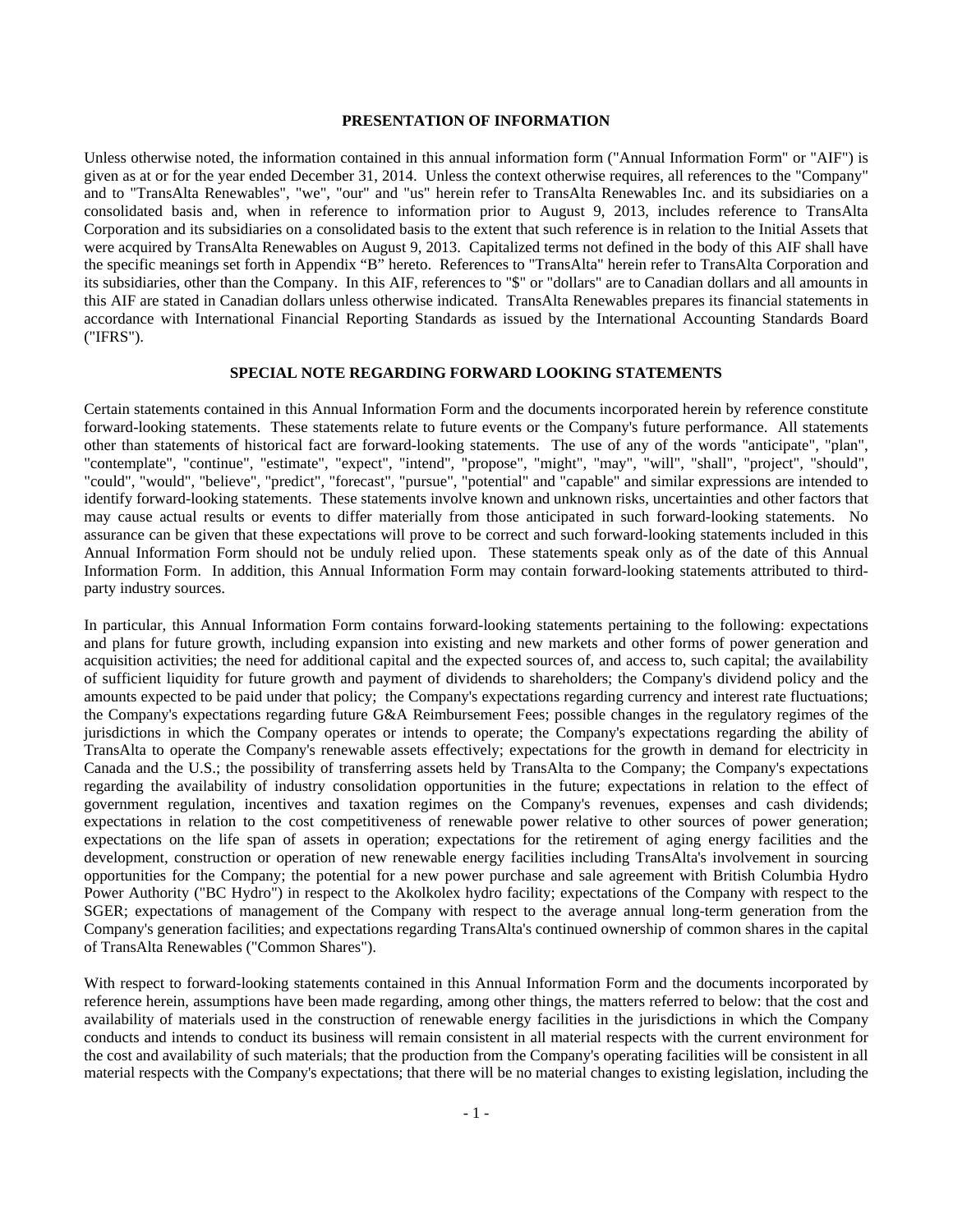regulatory framework governing electricity generation, transmission and distribution, taxation of renewable power producers, renewable power incentive programs or environmental matters that could adversely impact the renewable power sector as a whole or the applicable tariffs and incentives in any of the jurisdictions in which the Company conducts and will conduct its business; that there will be no material defaults by the counterparties to agreements with the Company and such agreements will not be terminated prior to their scheduled expiry; that TransAlta will have the ability to obtain qualified personnel and equipment in a timely and cost-efficient manner in order to provide services to the Company in accordance with the terms of the Management and Operational Services Agreement; that TransAlta will make available to the Company acquisition or growth opportunities from time to time to facilitate growth of the Company; that the Company will continue to have access to wind and water resources in amounts consistent with the amounts expected by the Company and required to fulfill the obligations of the Company under its PPAs; that general economic and industry conditions in the jurisdictions in which the Company conducts and will conduct its business will remain stable in relation to current general and industry conditions; that the operating and maintenance costs of the Company will be consistent in all material respects with the Company's budgeted amounts; and the continued management and support of the Company by TransAlta.

Actual results could differ materially from those anticipated in these forward-looking statements. Factors that may adversely impact our forward-looking statements include risks relating to: fluctuations in market prices; the regulatory and political environments in the jurisdictions in which the Company operates; environmental requirements and changes in, or liabilities under, these requirements; changes in general economic conditions including interest rates; operational risks involving the Company's facilities; disruptions in the transmission and distribution of electricity; the effects of weather; disruptions in the source of water or wind required to operate our facilities; natural disasters; equipment failure; industry risk and competition; the need for additional financing; structural subordination of securities; counterparty credit risk; insurance coverage; reliance on key personnel; labour relations matters; and development projects and acquisitions. The foregoing risk factors, among others, are described in further detail under the heading "Risk Factors" in this Annual Information Form and in the documents incorporated by reference in this Annual Information Form, including our Management's Discussion and Analysis for the year ended December 31, 2014 (the "Annual MD&A").

Readers are urged to consider these factors carefully in evaluating the forward looking statements and are cautioned not to place undue reliance on these forward looking statements. The forward looking statements included in this AIF are made only as of the date hereof and we do not undertake to publicly update these forward looking statements to reflect new information, future events or otherwise, except as required by applicable laws. In light of these risks, uncertainties and assumptions, the forward looking events might occur to a different extent or at a different time than we have described or might not occur at all. We cannot assure that projected results or events will be achieved.

#### **DOCUMENTS INCORPORATED BY REFERENCE**

TransAlta Renewables' audited consolidated financial statements for the year ended December 31, 2014 and related Annual MD&A are hereby specifically incorporated by reference in this AIF. Copies of these documents are available on the System for Electronic Document Analysis and Retrieval ("SEDAR") under TransAlta Renewables' SEDAR profile at www.sedar.com.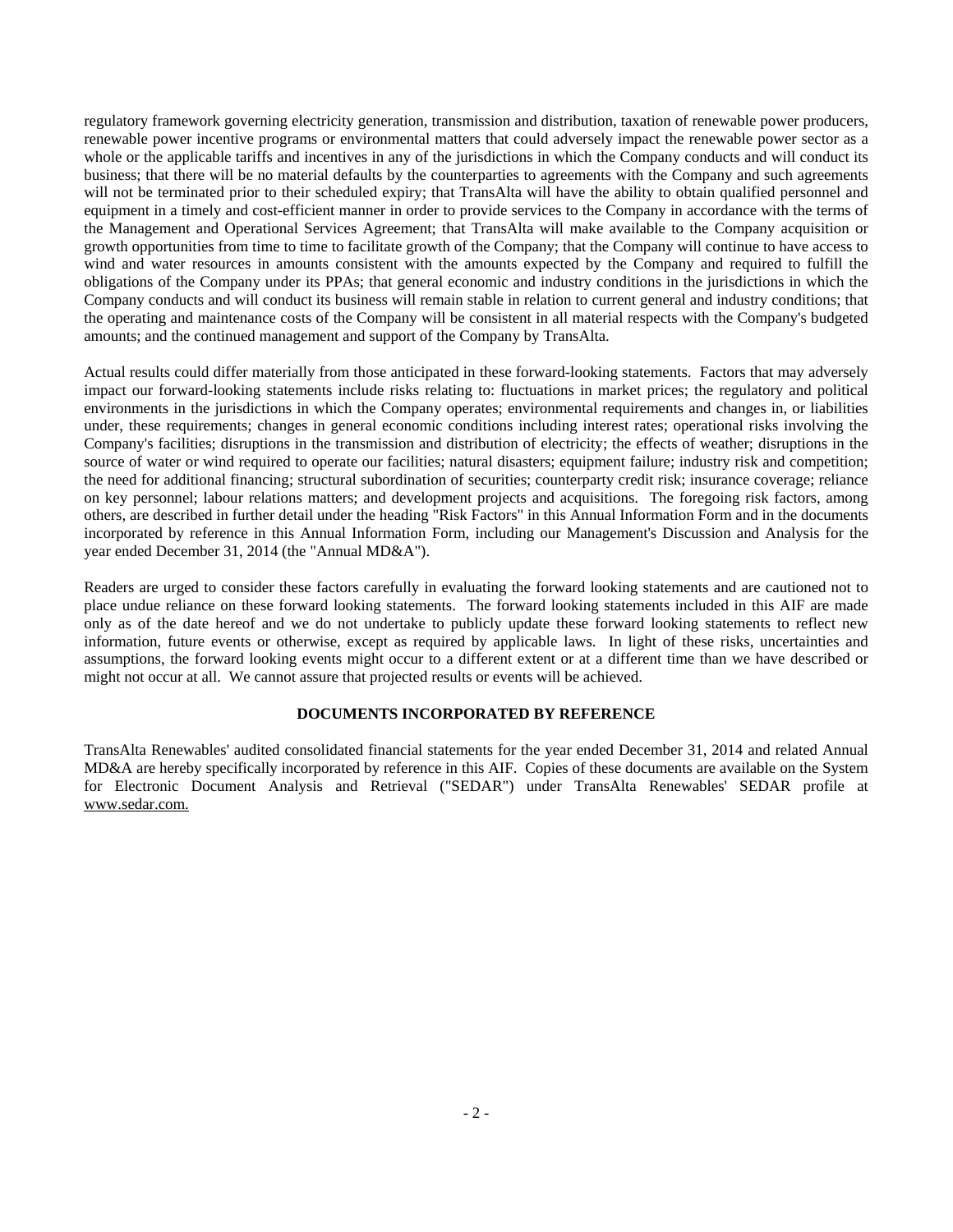# **CORPORATE STRUCTURE**

#### **Name and Incorporation**

TransAlta Renewables was incorporated under the *Canada Business Corporation Act* (the "CBCA") on May 28, 2013 as 8532290 Canada Ltd. On June 18, 2013, the Company amended its articles, changing its name to TransAlta Renewables Inc. The head and registered office of the Company is located at 110 – 12th Avenue S.W., Calgary, Alberta T2P 2M1.

As of December 31, 2014, the principal subsidiaries and principal shareholders of TransAlta Renewables and their respective jurisdictions of formation are set out below:

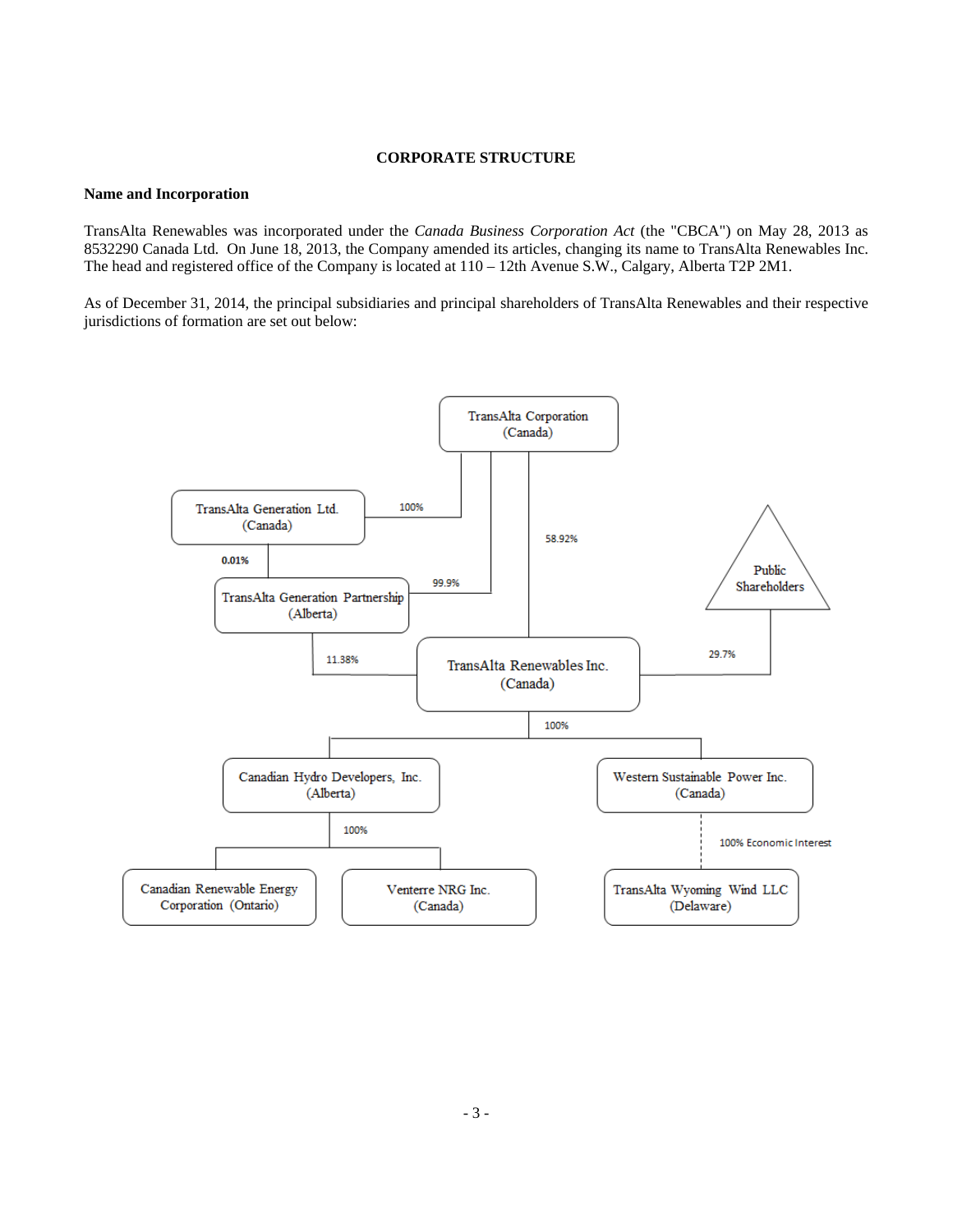#### **OVERVIEW**

TransAlta Renewables is the largest generator of wind power in Canada and is among the largest publicly traded renewable power generation companies in Canada. Our asset platform is diversified in terms of geography, generation and counterparties and consists of 16 wind facilities and 12 hydroelectric facilities with an ownership interest of 1,111 MW of net generating capacity, located in the provinces of British Columbia, Alberta, Ontario, Québec and New Brunswick. In addition, we also hold an economic interest in the 144 MW Wyoming Wind Farm. Our assets have been in operation from four to 24 years, with a weighted average years of operation by capacity of 7.8 years.

The Company was formed to own a portfolio of power generation facilities. Our objectives are to (i) create stable, consistent returns for investors through the ownership of contracted renewable and, potentially, natural gas power generation and other infrastructure assets that provide stable cash flow through long-term contracts with creditworthy counterparties, including TransAlta; (ii) pursue and capitalize on strategic growth opportunities in the renewable and, potentially, natural gas power generation and other infrastructure sectors; and (iii) pay out a portion of cash available for distribution to the shareholders of the Company on a monthly basis.

Generation output from our assets is sold pursuant to long-term PPAs with investment grade counterparties, including public power authorities, load-serving utilities and TransAlta. We have also entered into long-term PPAs with TransAlta for those assets which, prior to August 9, 2013, were not subject to a PPA. Pursuant to the PPAs with TransAlta, TransAlta is obligated to purchase, for a fixed price, all of the power produced from such facilities. In addition to contracting for power, long-term and short-term contracts have been entered into to sell the environmental attributes from certain of our wind and hydroelectric facilities. See "*Business of TransAlta Renewables - Power Sales, Grants and Incentives*".

#### **TransAlta Renewables Map of Operations**

The following map depicts the location of our facilities as of December 31, 2014, including the Wyoming Wind Farm in which we own an economic interest.

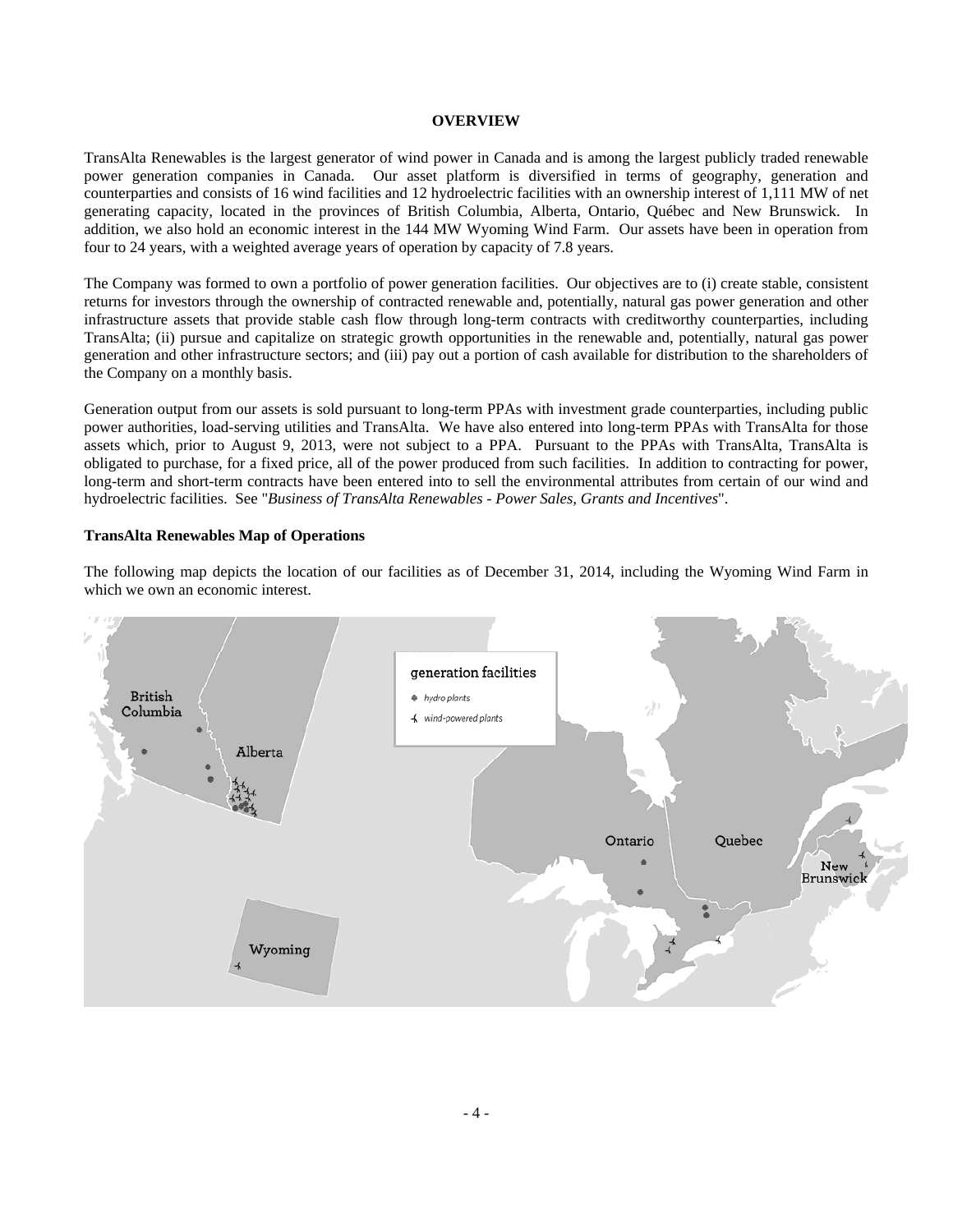#### **GENERAL DEVELOPMENT OF THE BUSINESS**

TransAlta Renewables was formed on May 28, 2013. On August 9, 2013, in connection with the closing the \$200 million initial public offering of our Common Shares, we indirectly acquired an aggregate of 28 wind and hydroelectric assets from TransAlta for aggregate consideration of approximately \$1.7 billion. See "*Acquisition of the Initial Assets from TransAlta*"*.* The significant events and conditions affecting our business are as follows:

#### **2015**

#### **Pingston Project Debt Refinancing**

On February 11, 2015, the Company and its partner issued bonds secured by their jointly owned Pingston facility. Our share of gross proceeds was \$45 million. The bonds bear interest at the annual fixed interest rate of 2.95 per cent, payable semi-annually with no principal repayments until maturity in May 2023. Proceeds were used to repay the \$35 million secured debenture bearing interest at 5.28 per cent. Excess proceeds, net of transaction costs, are to be used for general corporate purposes.

# **2014**

#### **Common Share Secondary Offering by TransAlta**

On April 29, 2014, the Company and TransAlta completed a secondary offering of an aggregate of 11,950,000 Common Shares held by TransAlta at a price of \$11.40 per Common Share, resulting in gross proceeds to TransAlta of \$136.2 million. The Company did not receive any of the proceeds from the sale of these Common Shares as they were owned and held, directly and indirectly, by TransAlta. Following completion of the offering, TransAlta owns directly and indirectly approximately 70.3 per cent of our outstanding Common Shares.

#### **2013**

#### **Monthly Dividend Increase**

On December 20, 2013, we announced that our Board of Directors (the "Board") had declared dividends of \$0.06416 per Common Share payable on each of February 28, 2014, March 28, 2014 and April 30, 2014 to shareholders of record at the close of business on February 3, 2014, March 3, 2014 and April 1, 2014, respectively. This resulted in an annualized dividend of \$0.77 per Common Share, an increase of 2.7 per cent over the prior annualized dividend.

#### **Acquisition of Economic Interest in Wyoming Wind Farm**

On December 20, 2013, the Company completed the acquisition of an economic interest in a 144 MW wind farm in the state of Wyoming. The wind farm was purchased by a subsidiary of TransAlta. The Company acquired the economic interest in the Wyoming Wind Farm through our U.S.\$102.7 million (\$109.7 million) investment in the Wyoming Wind Preferred Shares. The Wyoming Wind Preferred Shares effectively transfer all of the free cash flow from the Wyoming Wind Farm to the Company, through dividends based on the pre-tax net earnings generated by the wind farm, and the return of capital provisions. The Company funded the acquisition of the economic interest through a U.S.\$102.0 million (\$108.9 million) loan from TransAlta. The wind farm is fully operational and contracted under a long-term PPA until 2028 with an investment grade counterparty.

#### **Ice Storm – Eastern Canada**

In late December 2013, extreme weather conditions impacted our operations in parts of Ontario and Atlantic Canada, causing icing on turbine blades and consequently requiring us to shut down some of the wind turbines. The impact ranged from seven to 12 days of downtime at each of the affected facilities, a total of 25.6 GWh of lost production, and approximately \$2.6 million in lost revenues.

#### **Acquisition of the Initial Assets from TransAlta**

On August 9, 2013, the Company indirectly acquired 28 wind and hydroelectric generating assets from TransAlta (the "Initial Assets") by purchasing all of the issued and outstanding shares in Western Sustainable Power Inc.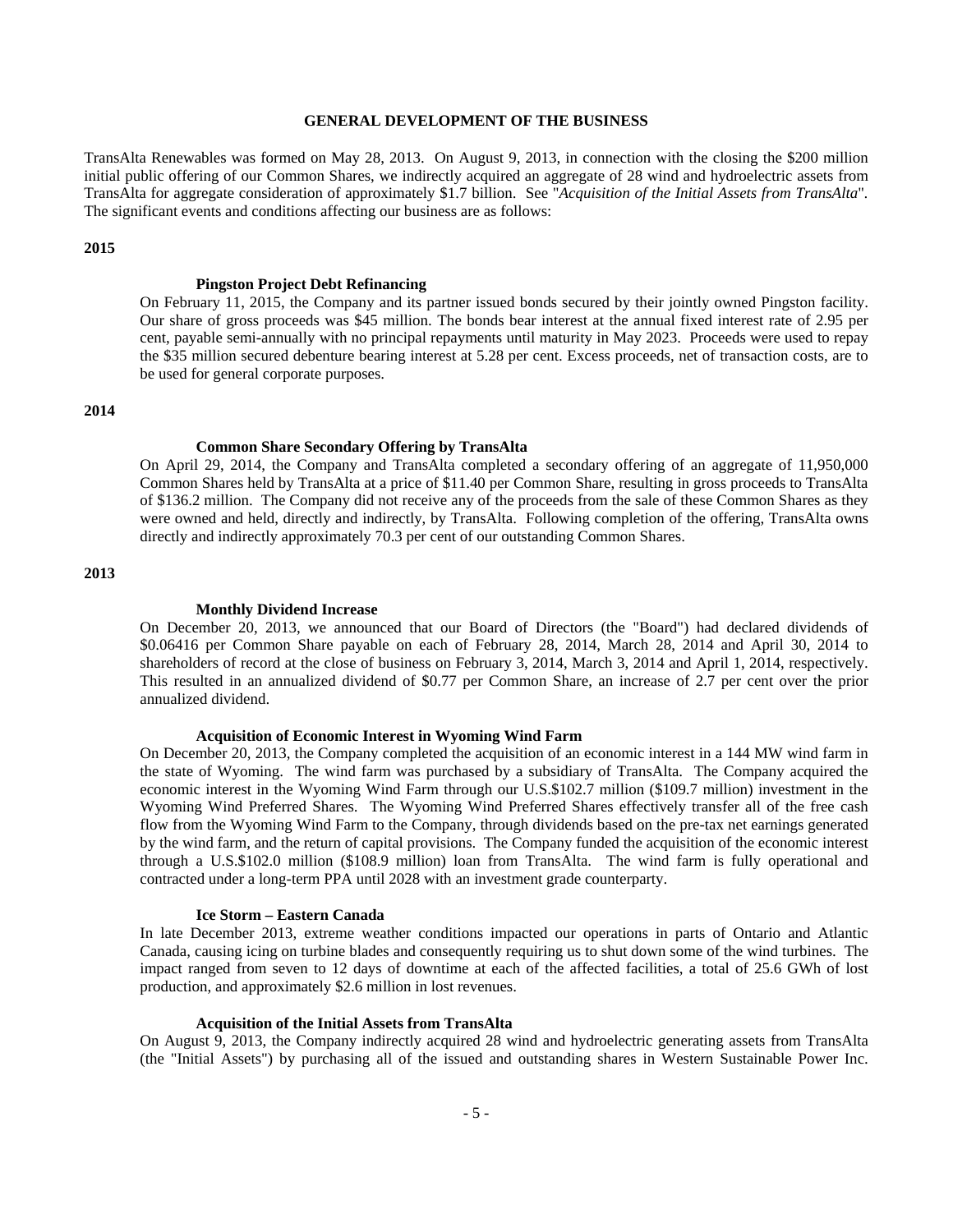("Western Sustainable Power") and Canadian Hydro Developers, Inc. ("CHD") pursuant to a purchase and sale agreement dated August 9, 2013 between the Company and TransAlta (the "Purchase and Sale Agreement"). The aggregate purchase price for the Initial Assets was approximately \$1.7 billion, which was satisfied through the issuance of Common Shares, the entering into various short term and long term loan agreements and the assumption of certain outstanding indebtedness. The Company filed a Business Acquisition Report in respect of the acquisition of the Initial Assets, a copy of which may be found on www.sedar.com.

#### **Initial Public Offering of Common Shares**

On August 9, 2013, the Company completed an initial public offering of 20.0 million Common Shares at \$10.00 per share (the "Offering") for gross proceeds of \$200.0 million. On August 29, 2013, the underwriters partially exercised their over-allotment option to purchase an additional 2.1 million Common Shares at the offering price of \$10.00 per Common Share for gross proceeds of \$21.0 million. The Company used the net proceeds received from the Offering to repay indebtedness incurred in connection with our acquisition of the Initial Assets.

After closing of the Offering, including the over-allotment, TransAlta, directly and indirectly, held 92.6 million Common Shares, representing approximately 80.7 per cent of our issued and outstanding Common Shares.

#### **New Richmond**

On March 13, 2013, our 68 MW New Richmond wind farm began commercial operations. The total cost of the project was approximately \$226.8 million.

#### **BUSINESS OF TRANSALTA RENEWABLES**

#### **Asset Platform**

Our generation facilities consist of 16 wind facilities and 12 hydroelectric facilities located in the provinces of British Columbia, Alberta, Ontario, Québec, and New Brunswick. We also hold an economic interest in a wind facility in the State of Wyoming. The following information summarizes our wind and hydroelectric facilities as at December 31, 2014.

#### *Wind Facilities*

TransAlta Renewables owns approximately 1,007 MW of net wind generation capacity in 16 wind farms, with 10 wind farms in Alberta, three in Ontario, one in Québec, and two in New Brunswick. We also hold an economic interest in the Wyoming Wind Farm. All of the wind projects are managed by TransAlta pursuant to the Management and Operational Services Agreement and are situated on lands owned by unrelated parties and subject to long-term leases (see "*Material Contracts - Management and Operational Services Agreement*"). All of the facilities have also entered into long-term service agreements with TransAlta or independent third parties, which expire at different times. Upon expiry, we expect that these existing agreements will be renewed or alternate agreements will be struck with either TransAlta or other independent third parties, provided that reasonable commercial terms can be obtained.

As well as contracting for power, we enter into long-term and short-term contracts to sell the environmental attributes from our merchant wind facilities. These activities help to ensure earnings consistency from these assets. For 2014, we sold approximately 91 per cent of the environmental attributes from our wind facilities. The remaining 9 per cent of available attributes that were generated in late 2014 are anticipated to be sold in 2015. For 2015, we have sold approximately 75 per cent of the environmental attributes from our wind facilities to date. Generally, for facilities under long-term contract, the benefit of the environmental attributes generated flow through to the contract holder. See "*Business of TransAlta Renewables - Power Sales, Grants and Incentives*".

All of the electricity generated and sold by our Canadian wind division (with the exception of Macleod Flats and New Richmond) are from facilities that are EcoLogo ("EcoLogo") certified. We are an EcoLogo certified distributor of Alternative Source Electricity through Environment Canada's Environmental Choice program. EcoLogo certification is granted to products with environmental performance that meet or exceed all government, industrial safety and performance standards.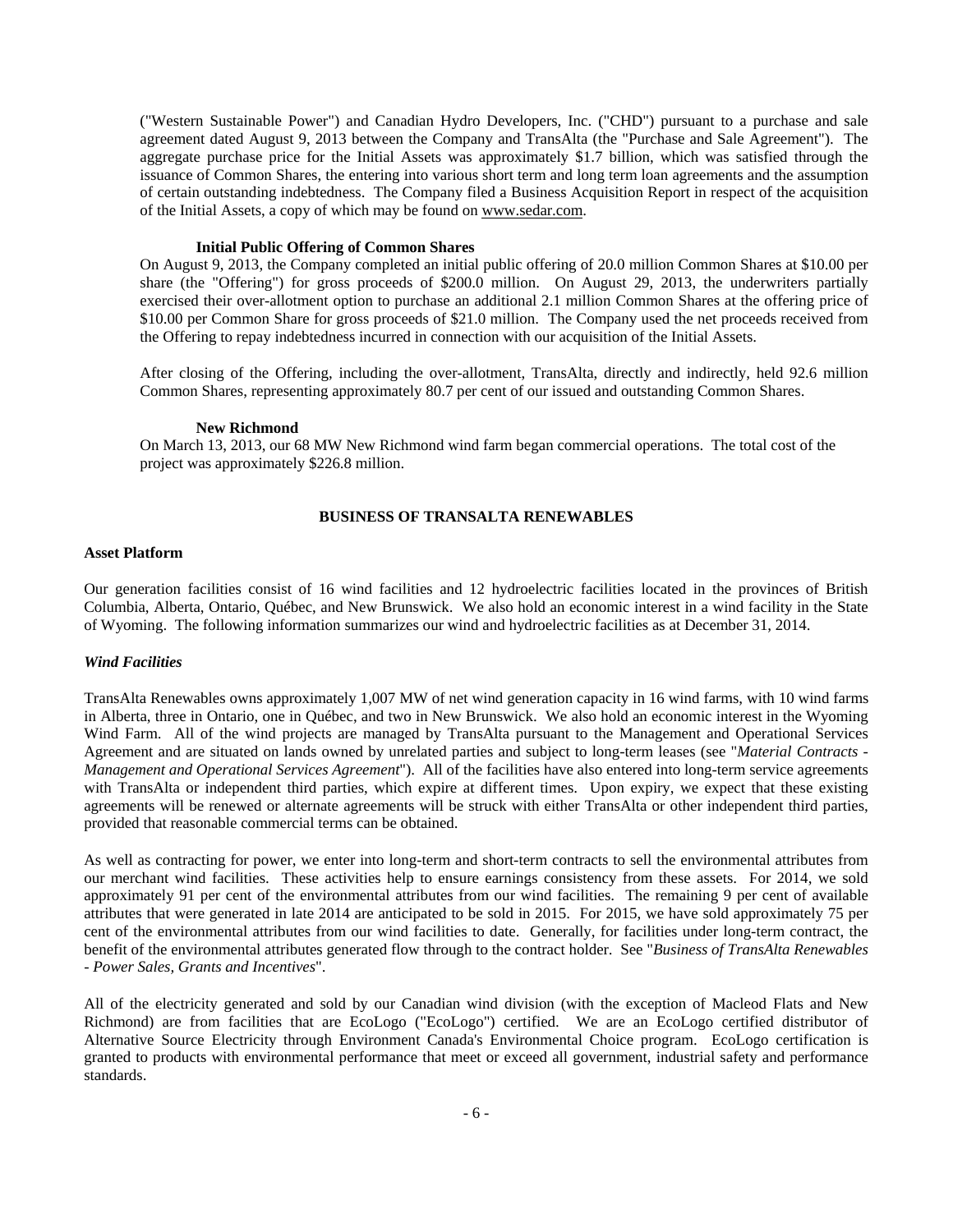The following table summarizes our wind generation facilities:

| <b>Facility Name</b>             | <b>Province</b> /<br><b>State</b> | Ownership<br>$\frac{9}{6}$ | <b>Net Capacity</b><br>Ownership<br>Interest $(MW)^{(1)}$ | Commercial<br><b>Operation Date</b> | <b>PPA Counterparty</b> | <b>Contract</b><br><b>Expiry Date</b> |
|----------------------------------|-----------------------------------|----------------------------|-----------------------------------------------------------|-------------------------------------|-------------------------|---------------------------------------|
|                                  | AB                                | 100                        | 69                                                        | 2010                                | TransAlta               | 2033                                  |
|                                  | AB                                | 100                        | 66                                                        | 2009                                | TransAlta               | 2033                                  |
|                                  | AB                                | 100                        | 44                                                        | 1997, 2001                          | TransAlta               | 2027                                  |
|                                  | AB                                | 100                        | 20                                                        | 2001                                | TransAlta               | 2031                                  |
|                                  | AB                                | 100                        | 3                                                         | 2005                                | TransAlta               | 2033                                  |
|                                  | AB                                | 50                         | 38                                                        | 2003                                | <b>ENMAX</b>            | 2024                                  |
|                                  | AB                                | 100                        |                                                           | 2001                                | TransAlta               | 2031                                  |
|                                  | AB                                | 50                         | 35                                                        | 2006                                | TransAlta               | 2033                                  |
|                                  | AB                                | 100                        | 70                                                        | 2004                                | TransAlta               | 2033                                  |
|                                  | AB                                | 100                        | 66                                                        | 2010                                | TransAlta               | 2033                                  |
|                                  | <b>ON</b>                         | 100                        | 68                                                        | 2006                                | <b>OPA</b>              | 2026                                  |
|                                  | <b>ON</b>                         | 100                        | 132                                                       | 2008                                | <b>OPA</b>              | 2028                                  |
|                                  | ON                                | 100                        | 198                                                       | 2009                                | <b>OPA</b>              | 2029                                  |
|                                  | OC                                | 100                        | 68                                                        | 2013                                | Hydro Québec            | 2033                                  |
|                                  | NB                                | 83                         | 80                                                        | 2008                                | NB Power                | 2033                                  |
|                                  | NB                                | 83                         | 45                                                        | 2010                                | NB Power                | 2035                                  |
| Wyoming Wind Farm <sup>(2)</sup> | WY                                | 100                        | 144                                                       | 2003                                | <b>Investment Grade</b> | 2028                                  |
|                                  |                                   |                            |                                                           |                                     | Counterparty            |                                       |
| Total Wind Net Capacity          |                                   |                            | 1,151                                                     |                                     |                         |                                       |

Notes:

(1) MW are net amounts and are rounded to the nearest whole number; column does not add due to rounding.

(2) The Company holds an economic interest in this facility, and does not hold this facility directly or indirectly. See "*General Development of the Business – Acquisition of Economic Interest in Wyoming Wind Farm."*

#### *Ardenville*

The 69 MW Ardenville wind facility is a wholly owned facility that is comprised of 23, 3.0 MW Vestas V90 wind turbines on 80 metre towers, and is located approximately eight kilometres south of Fort Macleod, Alberta, adjacent to the Company's Macleod Flats wind facility. This facility began commercial operations in November 2010. Generation from this facility is subject to the terms of a PPA with TransAlta ("TransAlta PPA") that terminates in 2033. The Ardenville wind farm creates offset credits until November 2023, and is entitled to receive EcoENERGY payments until 2020.

#### *Blue Trail*

The 66 MW Blue Trail wind facility is a wholly owned facility that is comprised of 22, 3.0 MW Vestas V90 wind turbines on 80 metre towers, and is located in southern Alberta, near Fort Macleod. This facility began commercial operations in November 2009. Generation from this facility is subject to the terms of a TransAlta PPA that terminates in 2033. The Blue Trail wind farm creates offset credits until September 2022, and is entitled to receive EcoENERGY payments until 2019.

#### *Castle River*

The 44 MW Castle River wind facility is a wholly owned facility that is comprised of 66 Vestas wind turbines (three Vestas V44 600 kW wind turbines and 63 Vestas V47 660 kW wind turbines) on 50 metre towers, and is located southwest of Pincher Creek, Alberta. This facility also includes an additional six turbines, totalling 4 MW, that are located individually in the Cardston County and Hillspring areas of south western Alberta. This facility began commercial operations in stages from November 1997 through to July 2001. Generation from this facility is subject to the terms of a TransAlta PPA that terminates in 2027.

#### *Cowley North*

The 20 MW Cowley North wind facility is a wholly owned facility that is comprised of 15, 1.3 MW Nordex N60 wind turbines on 65 metre towers, and is located near the towns of Cowley and Pincher Creek, in southern Alberta. This facility began commercial operations in the fall of 2001. Generation from this facility is subject to the terms of a TransAlta PPA that terminates in 2031.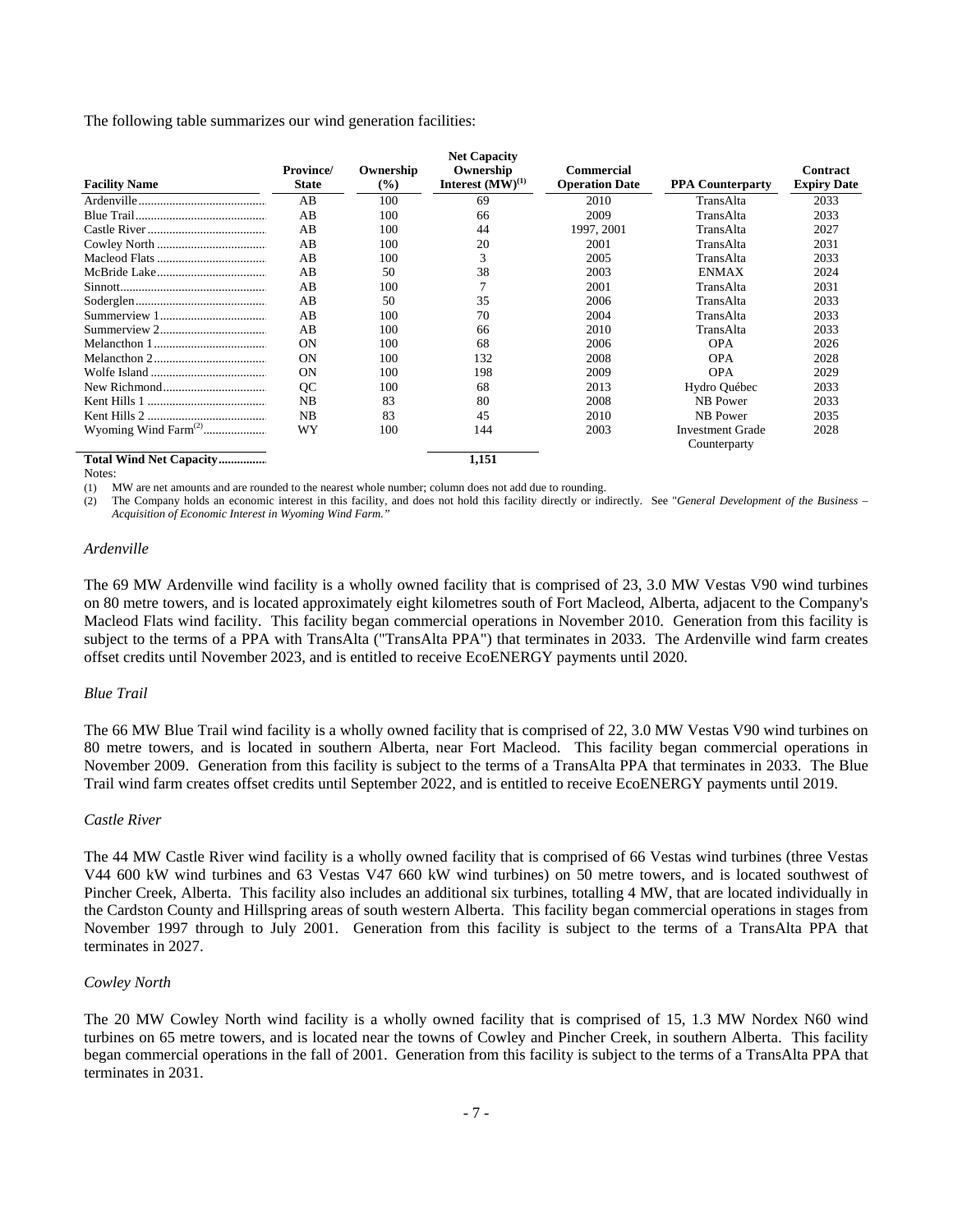# *Macleod Flats*

The three MW Macleod Flats wind facility is wholly owned, consisting of a single 3.0 MW Vestas V90 wind turbine on a 67 metre tower, and is located south of Fort Macleod, Alberta. This facility began commercial operations in January 2005. Generation from this facility is subject to the terms of a TransAlta PPA that terminates in 2033. The Macleod Flats wind facility creates offset credits until October 2017.

#### *McBride Lake*

The 75 MW McBride Lake wind facility, which is equally owned with ENMAX Generation Portfolio Inc., is comprised of 114 Vestas V47 (660 kW) wind turbines on 50 metre towers, and is located south of Fort Macleod, Alberta. This facility began commercial operations in June 2003. Generation from this facility is sold under a 20-year PPA with ENMAX Energy Corp. that terminates in 2024.

#### *Sinnott*

The seven MW Sinnott wind facility is a wholly owned facility that is comprised of five, 1.3 MW Nordex N60 wind turbines on 65 metre towers, and is located directly east of the Cowley North wind facility and north of Pincher Creek, Alberta. This facility began commercial operations in the fall of 2001. Generation from this facility is subject to the terms of a TransAlta PPA that terminates in 2031.

#### *Soderglen*

The 71 MW Soderglen wind facility, which is equally owned with Nexen Inc., is comprised of 47, 1.5 MW GE SLE wind turbines on 65 metre towers, and is located southwest of Fort Macleod. This facility began commercial operations in September 2006. Generation from this facility is subject to the terms of a TransAlta PPA that terminates in 2033 (which excludes that portion of generation that is owned by Nexen Energy ULC). Soderglen is entitled to receive WPPI payments until 2016.

*Summerview* 

#### *Summerview 1*

The 70 MW Summerview 1 wind facility is a wholly owned facility that is comprised of 39, 1.8 MW Vestas V80 wind turbines on 67 metre towers, and is located approximately 15 kilometres northeast of Pincher Creek, Alberta. This facility began commercial operations in September 2004. Generation from this facility is subject to the terms of a TransAlta PPA that terminates in 2033. Summerview 1 creates offset credits until December 2016.

#### *Summerview 2*

The 66 MW Summerview 2 wind facility is a wholly owned facility that is comprised of 22, 3.0 MW Vestas V90 wind turbines on 80 metre towers, and is also located northeast of Pincher Creek, Alberta. This facility began commercial operations in February 2010. Generation from this facility is subject to the terms of a TransAlta PPA that terminates in 2033. The Summerview 2 wind farm expansion creates offset credits until November 2022 and is entitled to receive EcoENERGY payments until 2020.

#### *Melancthon*

#### *Melancthon 1*

The 68 MW Melancthon 1 wind facility is a wholly owned facility that is comprised of 45, 1.5 MW GE wind turbines on 80 metre towers, and is located in Melancthon Township near Shelburne, Ontario. This facility began commercial operations in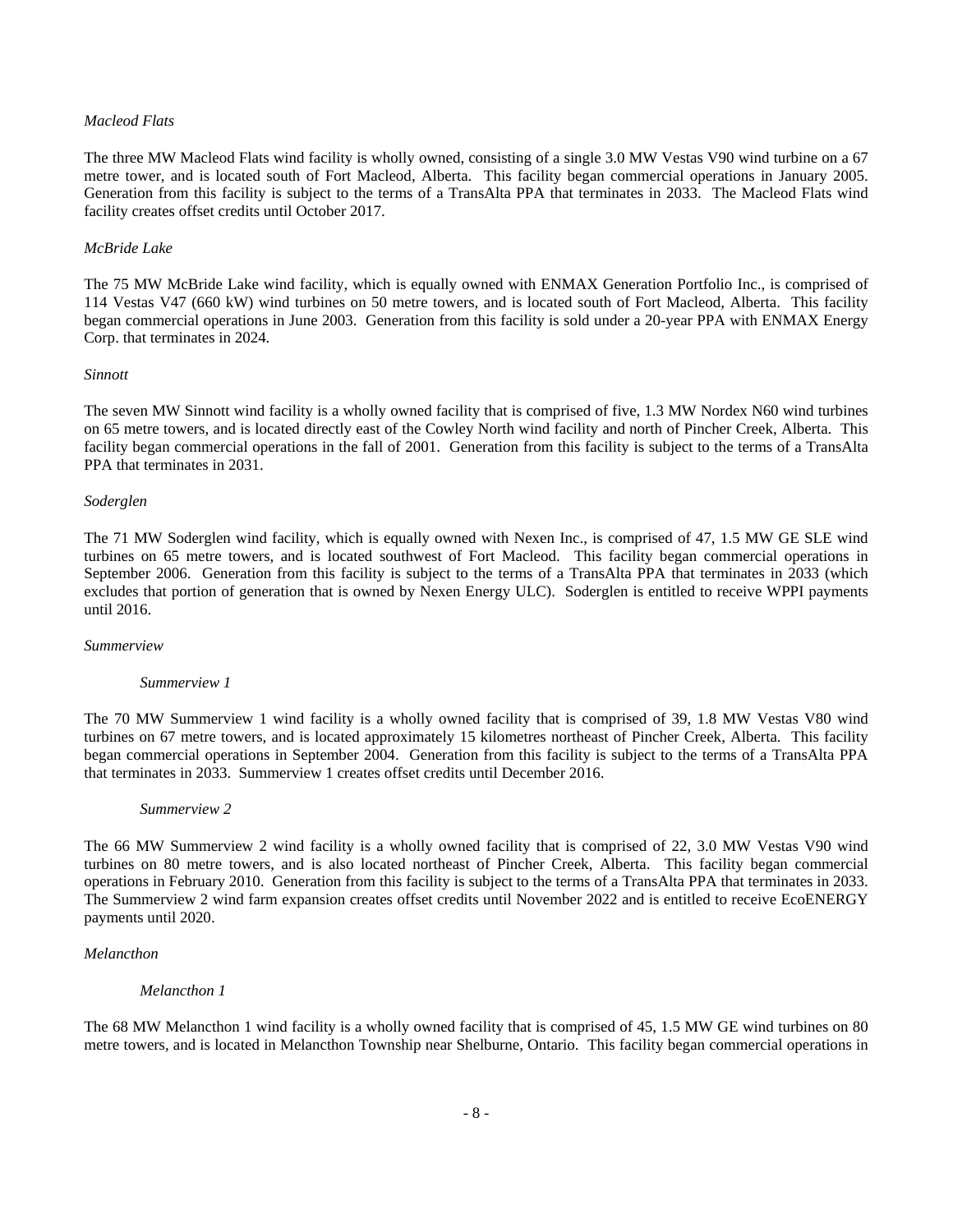March 2006. Generation from this facility is sold to the OPA pursuant to a PPA that terminates in 2026. Melancthon 1 is entitled to receive WPPI payments until 2016.

#### *Melancthon 2*

The 132 MW Melancthon 2 wind facility is a wholly owned facility that is comprised of 88, 1.5 MW GE wind turbines on 80 metre towers, and is located adjacent to Melancthon 1, in Melancthon and Amaranth Townships, Ontario. This facility began commercial operations in November 2008. Generation from this facility is sold to the OPA pursuant to a PPA that terminates in 2028. Melancthon 2 is entitled to receive EcoENERGY payments until 2018.

#### *Wolfe Island*

The 198 MW Wolfe Island wind facility is a wholly owned facility that is comprised of 86, 2.3 MW Siemens SWT 93 wind turbines on 80 metre towers, and is located on Wolfe Island, near Kingston, Ontario. This facility began commercial operations in June 2009. Generation from this facility is sold to the OPA pursuant to a PPA that terminates in 2029. Wolfe Island is entitled to receive EcoENERGY payments until 2019.

# *New Richmond*

The 68 MW New Richmond wind facility is a wholly owned facility that is comprised of 27, 2.0 MW and six, 2.3 MW Enercon E82 wind turbines on 100 metre towers, and is located in New Richmond, Québec. This facility began commercial operations in March 2013. Generation from this facility is sold under a 20-year Electricity Supply Agreement with Hydro Québec Distribution that terminates in 2033.

#### *Kent Hills*

# *Kent Hills 1*

The 96 MW Kent Hills 1 wind facility, in which the Company has an 83 per cent interest, is comprised of 32, 3.0 MW Vestas V90 wind turbines on 80 metre towers, and is located near Moncton, New Brunswick. This facility began commercial operations in December 2008. Natural Forces Technologies Inc., an Atlantic Canada based wind developer, co-developed this project with TransAlta and exercised its option to purchase 17 per cent of the Kent Hills 1 project in May 2009. Generation from this facility is sold under a 25-year PPA with New Brunswick Power that terminates in 2033. Kent Hills 1 is entitled to receive EcoENERGY payments until 2018.

#### *Kent Hills 2*

The 54 MW Kent Hills 2 wind facility expansion, in which the Company has an 83 per cent interest, is comprised of 18, 3.0 MW Vestas V90 wind turbines on 80 metre towers. Natural Forces Technologies Inc. owns the remaining 17 per cent interest. The facility began commercial operations in November 2010. Generation from this facility is sold under a 25-year PPA with New Brunswick Power that terminates in 2035. Kent Hills 2 is entitled to receive EcoENERGY payments until 2020.

#### *Wyoming*

The 144 MW Wyoming wind facility is comprised of 80, 1.8 MW Vestas V80 wind turbines on 67 meter towers, and is located near Evanston, Wyoming. It began commercial operations in December 2003. The Company owns its economic interest in this facility through our ownership of the Wyoming Wind Preferred Shares. Generation from this facility is sold under a PPA with an investment grade counterparty which terminates in 2028. See "General Development of the Business – Acquisition of Economic Interest in Wyoming Wind Farm".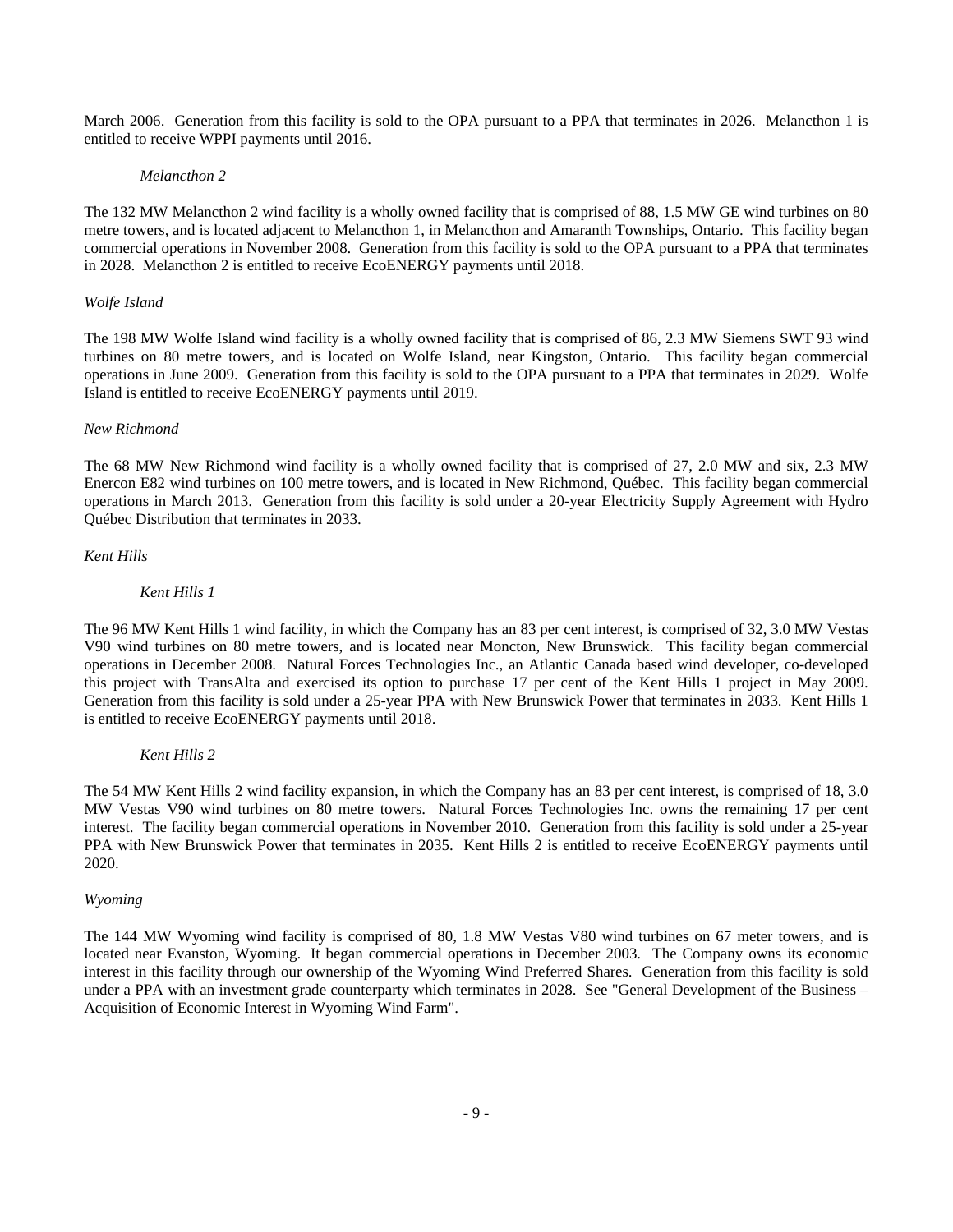# *Hydroelectric Facilities*

We own approximately 105 MW of net hydroelectric generation capacity across nine different river systems in the provinces of British Columbia, Alberta and Ontario. All of the hydroelectric facilities are run-of-river, and the electricity generated and sold by these assets are from facilities that are EcoLogo certified. All of the hydroelectric facilities are operated by TransAlta under the terms of the Management and Operational Services Agreement, and are situated on lands subject to long-term leases.

As well as contracting for power, we enter into long-term and short-term contracts to sell the environmental attributes from our hydro facilities. These activities help to ensure earnings consistency from these assets. For 2014, we sold approximately 98 per cent of the available environmental attributes from our hydro facilities. For 2015, we have sold approximately 96 per cent of the environmental attributes from our hydro facilities to date.Generally, for facilities under long-term contract, the benefit of the environmental attributes generated flow through to the contract holder.

The following table summarizes our hydroelectric facilities:

|                                         |                 | Ownership     | <b>Net Capacity</b><br>Ownership | <b>Commercial</b>     |                         | Contract           |
|-----------------------------------------|-----------------|---------------|----------------------------------|-----------------------|-------------------------|--------------------|
| <b>Facility Name</b>                    | <b>Province</b> | $\frac{9}{6}$ | Interest (MW)                    | <b>Operation Date</b> | <b>PPA Counterparty</b> | <b>Expiry Date</b> |
|                                         | ВC              | 100           | 10                               | 1995                  | <b>BC</b> Hydro         | 2015               |
|                                         | BC              | 100           | 19                               | 2011                  | <b>BC</b> Hydro         | 2031               |
|                                         | BC              | 50            | 23                               | 2003, 2004            | <b>BC</b> Hydro         | 2023               |
|                                         | BC              | 100           | 25                               | 2005                  | <b>BC</b> Hydro         | 2025               |
|                                         | AB              | 100           |                                  | 1991                  | TransAlta               | 2033               |
|                                         | AB              | 100           |                                  | 1992                  | TransAlta               | 2033               |
|                                         | AB              | 100           | 13                               | 2000                  | TransAlta               | 2033               |
|                                         | AВ              | 100           |                                  | 1992                  | TransAlta               | 2033               |
|                                         | <b>ON</b>       | 100           |                                  | 1994                  | <b>OPA</b>              | 2030               |
|                                         | ON              | 100           |                                  | 1998                  | <b>OPA</b>              | 2030               |
|                                         | <b>ON</b>       | 100           |                                  | 2003                  | <b>OPA</b>              | 2027               |
|                                         | <b>ON</b>       | 100           |                                  | 1997                  | <b>OPA</b>              | 2030               |
| <b>Total Hydroelectric Net Capacity</b> |                 |               | 105                              |                       |                         |                    |

#### *Akolkolex*

Akolkolex is a run-of-river hydroelectric facility with installed capacity of 10 MW, located on the Akolkolex River, south of Revelstoke, British Columbia. This wholly owned facility utilizes two horizontal Chongqing Francis turbines on a common shaft with a single Chongqing generator. This facility began commercial operations in April 1995. Generation from this facility is sold to BC Hydro under a PPA that terminates in 2015. Preliminary discussions with BC Hydro have begun on a new PPA for Akolkolex that would commence upon expiry of the existing PPA.

#### *Bone Creek*

Bone Creek is a run-of-river hydroelectric facility with installed capacity of 19 MW, located on Bone Creek, 90 kilometres south of the town of Valemount, British Columbia. The wholly owned facility utilizes two 9.5 MW horizontal turbine generator units, with twin Francis double draft tube Litostroj turbines and direct drive INDAR horizontal generators. This facility began commercial operations in June 2011. Generation from the facility is sold to BC Hydro under a PPA that terminates in 2031. Bone Creek is entitled to receive EcoENERGY incentive payments until 2020.

#### *Pingston*

Pingston is a run-of-river hydroelectric facility with installed capacity of 45 MW, located on Pingston Creek, southwest of Revelstoke, British Columbia and down river of the Company's Akolkolex facility. Pingston, which is equally owned with Brookfield Renewable Power Inc., utilizes three 15 MW horizontal Pelton turbines and Leroy Somer generators. This facility began commercial operations in May 2003. Generation from the facility is sold to BC Hydro under a PPA that terminates in 2023.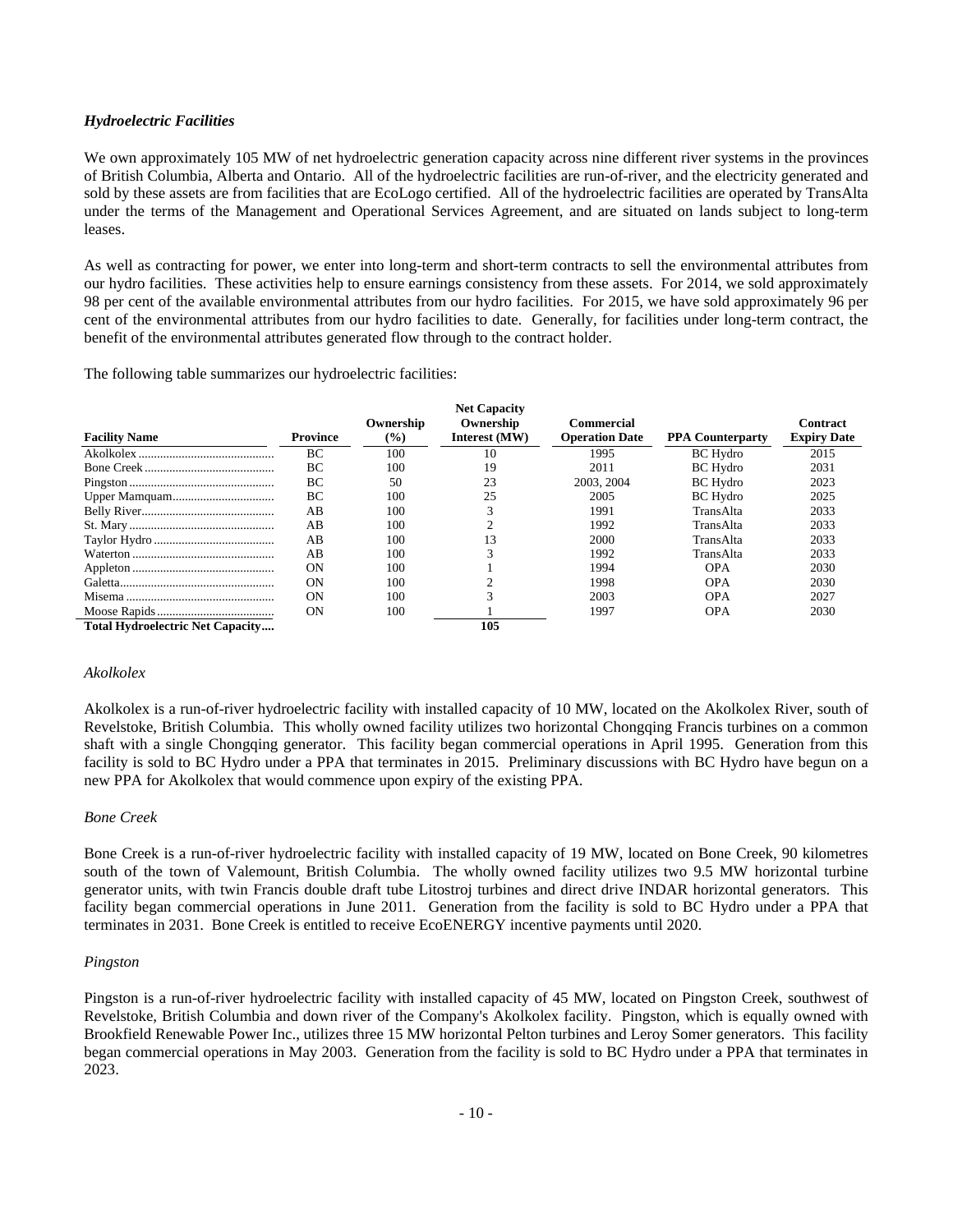#### *Upper Mamquam*

Upper Mamquam is a run of-river hydroelectric facility with installed capacity of 25 MW, located on the Mamquam River, east of Squamish, British Columbia, and north of Vancouver. The wholly owned facility utilizes two horizontal axis double Litostroj Francis turbines and Leroy Somer generators. This facility began commercial operations in July 2005. Generation from the facility is sold to BC Hydro under a PPA that terminates in 2025.

#### *Belly River*

Belly River is a run-of-river hydroelectric facility with installed capacity of three MW, located on the Waterton St. Mary Headworks Irrigation Canal System, east of the Waterton Reservoir, approximately 75 kilometres southwest of Lethbridge, Alberta. This wholly owned facility utilizes a double Alstom Francis turbine and an Alstom generator. This facility began commercial operations in March 1991. Generation from this facility is subject to the terms of a TransAlta PPA that terminates in 2033.

#### *St. Mary*

St. Mary is a run-of-river hydroelectric facility with installed capacity of two MW, located at the base of the St. Mary Dam on the Waterton Reservoir, near Magrath, in Southern Alberta. This wholly owned facility utilizes a horizontal double Alstom Francis turbine and a Kato generator. This facility began commercial operations in December 1992. Generation from this facility is subject to the terms of a TransAlta PPA that terminates in 2033.

#### *Taylor Hydro*

The Taylor facility is a run-of-river hydroelectric facility with installed capacity of 13 MW, and is located adjacent to the Taylor Coulee Chute on the Waterton St. Mary Headworks Irrigation Canal System, which is owned by the Government of Alberta. The wholly owned facility utilizes a horizontal Andritz Kaplan turbine and a GE generator. This facility began commercial operations in May 2000. Generation from this facility is subject to the terms of a TransAlta PPA that terminates in 2033.

#### *Waterton*

Waterton is a run-of-river hydroelectric facility with installed capacity of three MW, located at the base of the Waterton Dam on the Waterton Reservoir, near Hillspring, southwest of Lethbridge, Alberta. This wholly owned facility utilizes a horizontal double Alstom Francis turbine and a Kato generator. This facility began commercial operations in November 1992. Generation from this facility is subject to the terms of a TransAlta PPA that terminates in 2033.

#### *Appleton*

Appleton is a run-of-river hydroelectric facility with installed capacity of one MW, located on the Mississippi River, near Almonte, Ontario. This wholly owned facility utilizes two, Canadian Hydro Components, fixed blade propeller turbines and one adjustable speed Andritz Kaplan turbine, with three Siemens generators. This facility began commercial operations in March 1994. Generation from this facility is sold to the OPA pursuant to a PPA that terminates in 2030.

#### *Galetta*

Galetta is a run-of-river hydroelectric facility with installed capacity of two MW, located on the Mississippi River, near Galetta, Ontario. This wholly owned facility utilizes two fixed blade propeller turbines and two horizontal quad-Francis camel-back Canadian Hydro Components turbines, with four Siemens generators. This facility was originally built in 1907 and retrofitted in 1998. Generation from this facility is sold to the OPA pursuant to a PPA that terminates in 2030.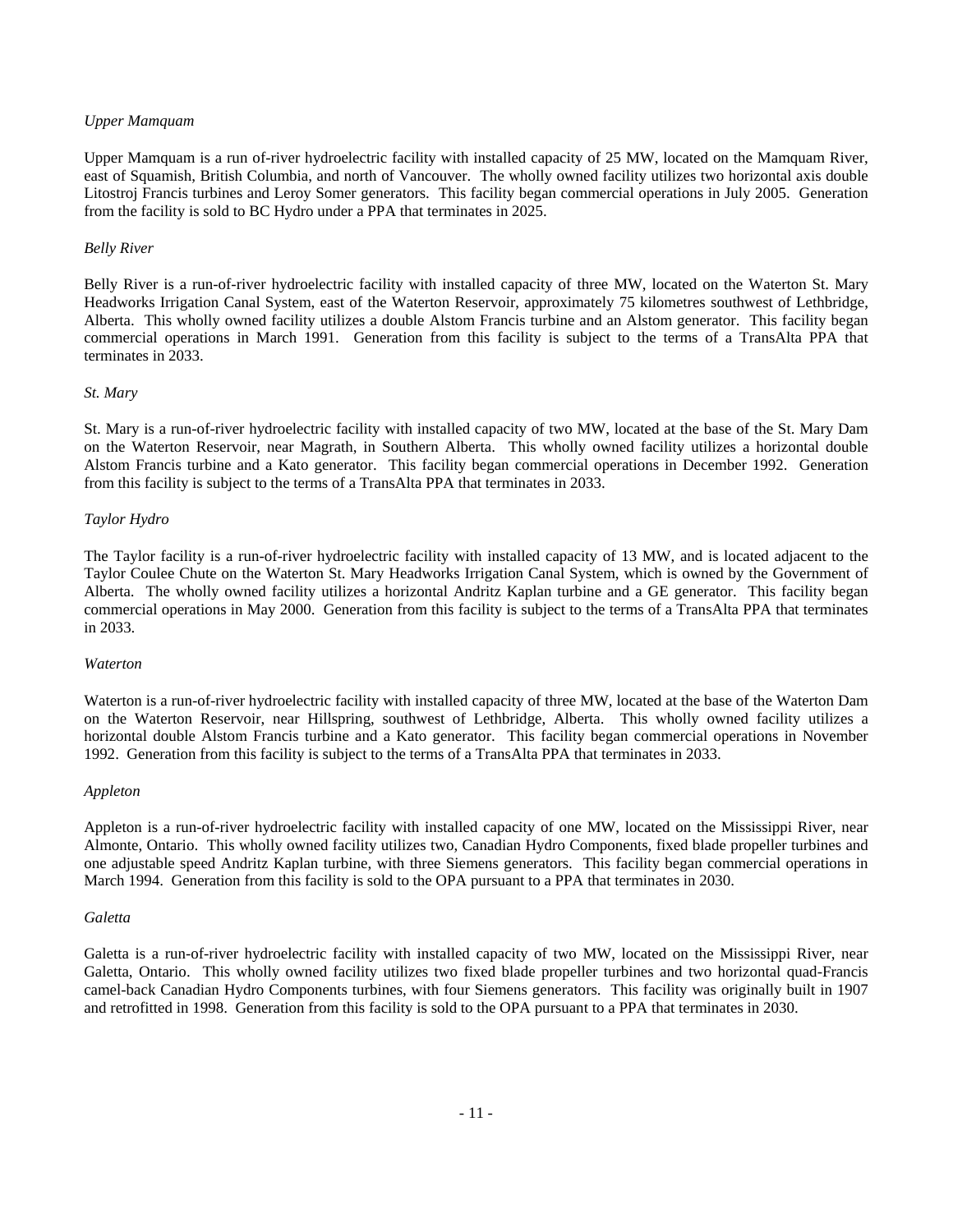# *Misema*

Misema is a run-of-river hydroelectric facility with installed capacity of three MW, located on the Misema River, close to Englehart, in northern Ontario. This wholly owned facility utilizes one horizontal axis double Litostroj Francis turbine with a Leroy Somer generator. This facility began commercial operations in April 2003. Generation from this facility is sold to the OPA pursuant to a PPA that terminates in 2027.

# *Moose Rapids*

Moose Rapids is a run-of-river hydroelectric facility with installed capacity of one MW, located on the Wanapitei River, near Sudbury, in northern Ontario. This wholly owned facility utilizes two, Canadian Hydro Components, slant axis fixed blade propeller mini-turbines and one slant axis adjustable speed Andritz Kaplan mini turbine with three Siemens generators. This facility began commercial operations in November 1997. Generation from this facility is sold to the OPA pursuant to a PPA that terminates in 2030.

# **TransAlta Power Purchase and Sale Agreements**

On August 9, 2013, certain of our subsidiaries (each a "Merchant Subsidiary") entered into a TransAlta PPA providing for the purchase by TransAlta, for a fixed price, of all of the power produced by the facilities whose power had previously been sold on a merchant basis (a "Merchant Facility").

The price payable by TransAlta for output under each TransAlta PPA was initially set at \$30.00/MWh for wind facilities and \$45.00/MWh for hydroelectric facilities, which amounts are adjusted annually for changes in the consumer price index ("CPI").

Under the terms of each TransAlta PPA, the applicable Merchant Subsidiary agrees to use its reasonable commercial efforts to maximize the amount of energy generated at its Merchant Facilities over the term of the applicable TransAlta PPA; however, the Merchant Subsidiary is under no obligation to deliver any specified amount of energy and, in no event, shall any penalties or curtailment payments be payable under the applicable TransAlta PPA. The Merchant Subsidiaries assume all operating and generating risk and TransAlta will only be required to purchase power that is actually produced.

Each Merchant Subsidiary retains all the environmental attributes (including any renewable energy credits ("RECs")) derived from or arising in connection with its Merchant Facilities; however, TransAlta is obligated to use reasonable commercial efforts to sell such environmental attributes for and on behalf of such Merchant Subsidiary in a timely manner as and when they come into existence, with the full proceeds in connection with any such sales being for the benefit of the applicable Merchant Subsidiary.

TransAlta has dispatch rights for hydroelectric output produced by the Merchant Subsidiaries under the applicable TransAlta PPAs. Dispatchable Wind Rules come into effect in Alberta on April 1, 2015 as established by the Alberta Electric System Operator ("AESO"). As part of the Dispatchable Wind Rule changes, pool participants for wind aggregated generating facilities are able to voluntarily offer into the energy market merit order at prices greater than \$0.00/MWh. TransAlta has dispatch rights for wind output produced by the Merchant Subsidiaries under the applicable TransAlta PPAs. Only selected facilities are qualified to be dispatchable. TransAlta is obligated to pay for available output not dispatched by TransAlta in the event that power generation from qualified wind facilities is dispatched.

Each TransAlta PPA has a term of 20 years or end of asset life, where end of asset life is less than 20 years. Each TransAlta PPA may be terminated by: (a) the mutual agreement of the parties; (b) the Merchant Subsidiary upon the occurrence of a material default by TransAlta; and (c) TransAlta (i) upon the occurrence of a material default by the Merchant Subsidiary; (ii) upon a "Change of Control" of the Company, being the acquisition by any person or group of persons acting jointly and in concert (other than TransAlta and its affiliates) of more than 50 per cent of the issued and outstanding Common Shares; or (iii) upon a "Change of Control" of the Merchant Subsidiary, being the acquisition by any person or group of persons acting jointly and in concert (other than the Company and its affiliates) of more than 50 per cent of the issued and outstanding voting securities of the Merchant Subsidiary.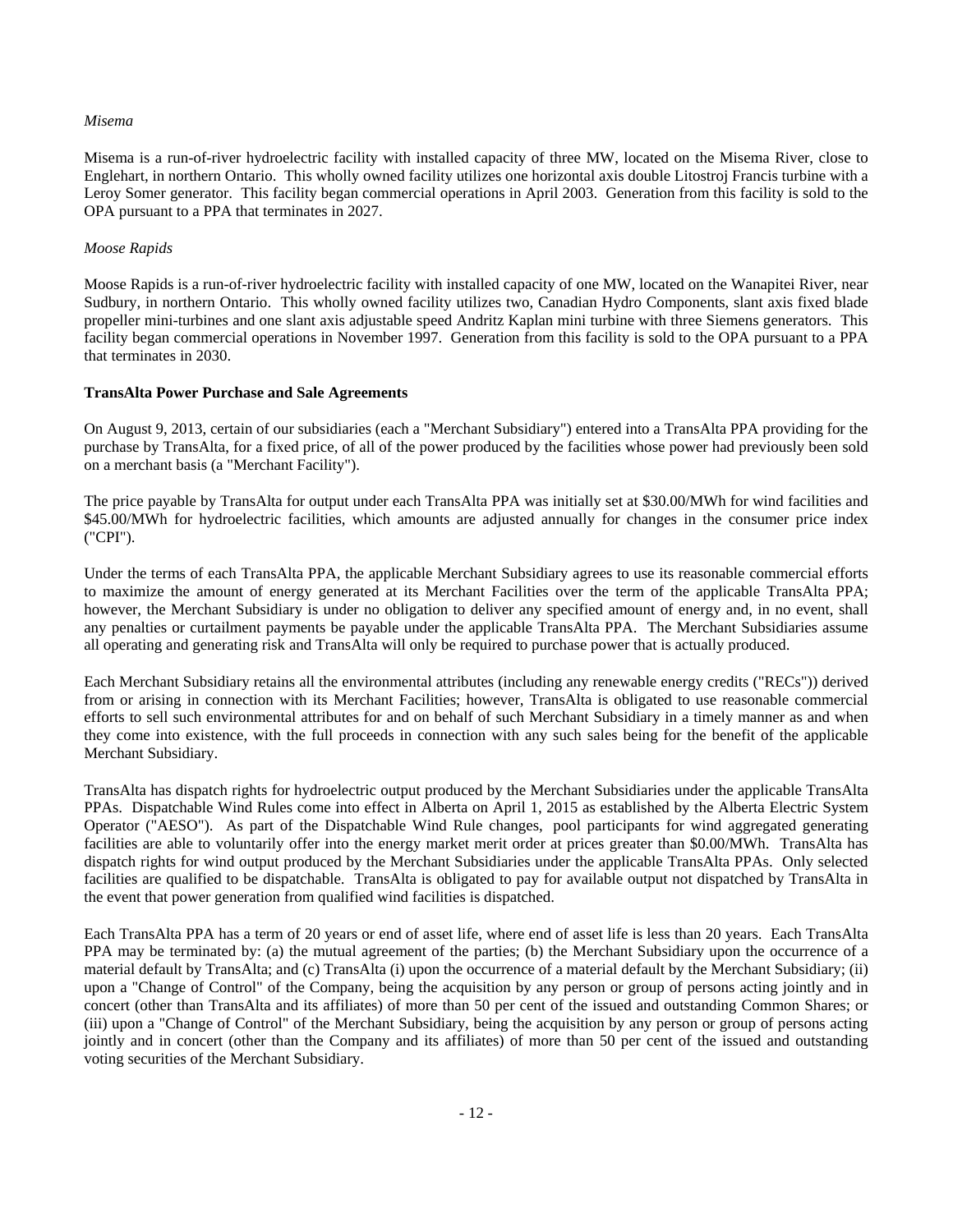#### **Power Sales, Grants and Incentives**

There are a number of means of generating revenue and utilizing incentives across the power generation industry. In the renewable generation sector, government support to promote investment into renewable power generation sources has been evidenced through long-term PPAs or alternative contracts such as those pursuant to the feed-in-tariff programs, a government policy mechanism used to support the adoption of renewable power. For facilities not subject to a PPA, the facility's owner may elect to use derivative contracts, such as power hedge contracts, to secure a fixed price for its power production or alternatively sell its production at prevailing market prices.

In addition to government supported PPAs, additional incentives supported by governments have been used to stimulate investment in renewable power. These incentives have typically included incentive payments based on generation from renewable power facilities, capital cost grants, tax credits and environmental attributes to meet certain emission standards.

Governments may provide tax incentives or cash grants to promote and facilitate investment in renewable power. In Canada, several federal and provincial programs have been commissioned to promote the development of renewable power, such as the wind power production incentive of the Canadian federal government ("WPPI") and EcoENERGY, an incentive program sponsored by the Canadian federal government to encourage the development of clean power generation projects ("EcoENERGY") (each as described below), as well as tax credits such as accelerated depreciation incentives which enable renewable power producers to deduct the capital cost of these assets at a rate faster than accounting depreciation, which benefits a project's economics.

#### *WPPI and EcoENERGY*

The WPPI program is a Canadian federal government program that provides incentive payments to producers of wind energy for eligible wind projects for the first 10 years of the project's operating life. The Canadian government initially targeted \$920 million in incentives over 15 years to develop 4.0 GW of wind power generation, equivalent to the amount of power needed by approximately one million average Canadian homes. Under the program, wind power projects were eligible to receive an incentive payment of between \$0.008/kWh and \$0.012/kWh for the first 10 years of operation, depending upon the commissioning date. The WPPI program was replaced by the EcoENERGY program in 2007, but this change did not affect the existing entitlements of projects receiving payment under the original WPPI program.

On January 19, 2007, the Canadian federal government announced the \$1.48 billion EcoENERGY program to encourage the development of clean power generation projects including wind, small hydro, biomass, solar, geothermal, tidal, and wave technologies that generate very low emissions in Canada. An incentive of \$0.01/kWh for up to 10 years was offered to eligible projects with the program intending to support 4.0 GW of new renewable energy capacity. No new contribution agreements were signed after March 31, 2011, but EcoENERGY payments will carry on for existing eligible projects until March 31, 2021. At March 31, 2011, 104 projects qualified for approximately \$1.4 billion in funding from the EcoENERGY program, representing the investment of nearly 4.5 GW of renewable capacity.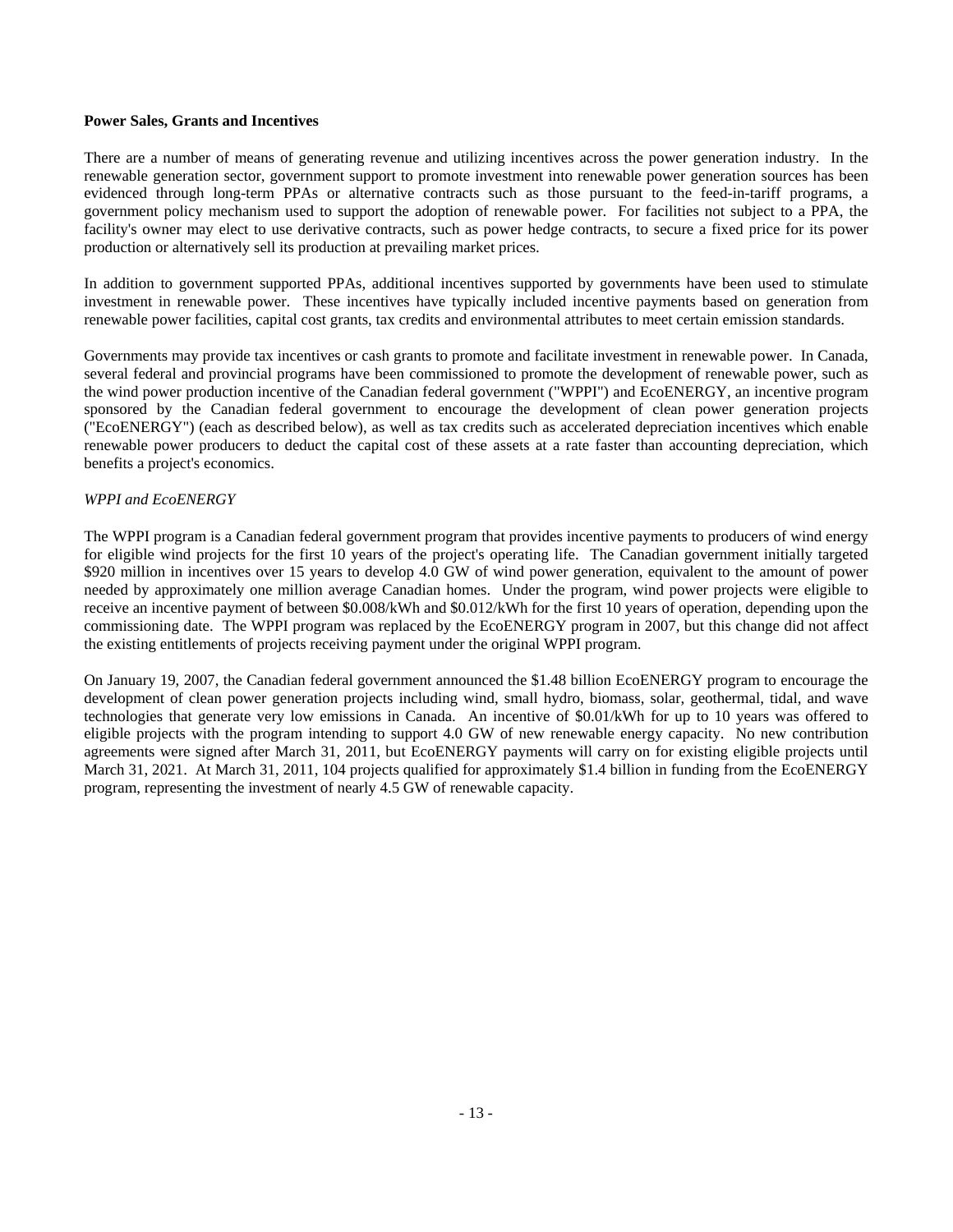The following facilities are currently receiving payments under the WPPI program or the EcoENERGY program. See "*Business of TransAlta Renewables - Asset Platform*".

| <b>Assets of the Company Receiving WPPI Payments</b> |             | <b>Assets of the Company Receiving EcoENERGY Payments</b> |                |
|------------------------------------------------------|-------------|-----------------------------------------------------------|----------------|
| Melancthon 1                                         | • Soderglen | • Wolfe Island                                            | • Melancthon 2 |
|                                                      |             | • Kent Hills 1 and 2                                      | Ardenville     |
|                                                      |             | • Summerview $2$                                          | Blue Trail     |
|                                                      |             | • Bone Creek                                              |                |

#### *Accelerated depreciation*

The Canadian federal government provides for accelerated depreciation for tax purposes for the full range of renewable power generation projects, as well as certain high-efficiency cogeneration equipment. Class 43.1 depreciation was introduced in 1994 and provides a 30 per cent declining balance accelerated capital cost allowance rate for renewable assets. Class 43.2 was introduced in 2005 and allows for depreciation of up to 50 per cent for renewable investments made before 2020. Additionally, in Canada, certain expenses incurred by Independent Power Producers ("IPPs") during the preproduction development phase may qualify for the Canadian Renewable and Conservation Expense, which provides a 100 per cent tax deduction for a portion of the overall costs to develop the project and can be carried forward indefinitely.

#### *Offset credits*

In 2007, the *Specified Gas Emitters Regulation*, a greenhouse gas regulatory scheme, was launched by the Government of Alberta (the "SGER"). The SGER regulates industrial facilities that emit greenhouse gases above a specified threshold. The regulated facilities are required to meet annual greenhouse gas limits by reducing their emission intensity, purchasing emission offsets or paying \$15 per tonne of excess emission into the Climate Change and Emissions Management Fund. The SGER allows for some renewable generating facilities in Alberta to create emission offsets for a period of up to 13 years. The SGER was previously set to expire in September 2014; however, it has now been extended to the end of June 2015. Since the inception of the SGER, on average in excess of three million tonnes of emissions offsets have been used by compliance entities annually. A number of our facilities are based in Alberta and generate offset credits. See "*Business of TransAlta Renewables - Asset Platform*".

| <b>Assets of the Company Generating Offset Credits</b> |                         |  |  |
|--------------------------------------------------------|-------------------------|--|--|
| • Summerview 1 and 2                                   | $\bullet$ Blue Trail    |  |  |
| $\bullet$ Ardenville                                   | $\bullet$ Macleod Flats |  |  |

#### *Renewable energy credit sales*

RECs may be used for a buyer's voluntary or mandatory compliance needs, and are typically subject to independent verification against predetermined criteria that varies by the applicable REC program. Value is generally determined by vintage (year of creation), eligibility in compliance regimes, technology/method used to create the credit, and other region/buyer specific parameters. Generally, the stricter the criteria for creating a REC, the higher is the obtainable price for the REC. RECs may be bundled for sale with power in a PPA or other bilateral contract, or they may be exchanged in isolation.

#### **Competitive Environment**

We are among the largest publicly traded renewable power generation companies in Canada. We own 16 wind facilities and 12 hydroelectric facilities located in the provinces of British Columbia, Alberta, Ontario, Québec, and New Brunswick. We also hold the economic interest in a wind farm in the State of Wyoming.

Over the long term, significant investment requirements for new generation are expected to be required and such requirements will vary by Province and State. Capacity growth is primarily driven by two key factors: first, capacity requirements to meet increased demand and sufficient reserve margins; and second, the need to replace retired power facilities, ensuring that economic, environmental, and reliability targets are met. Many of the expected retirements will come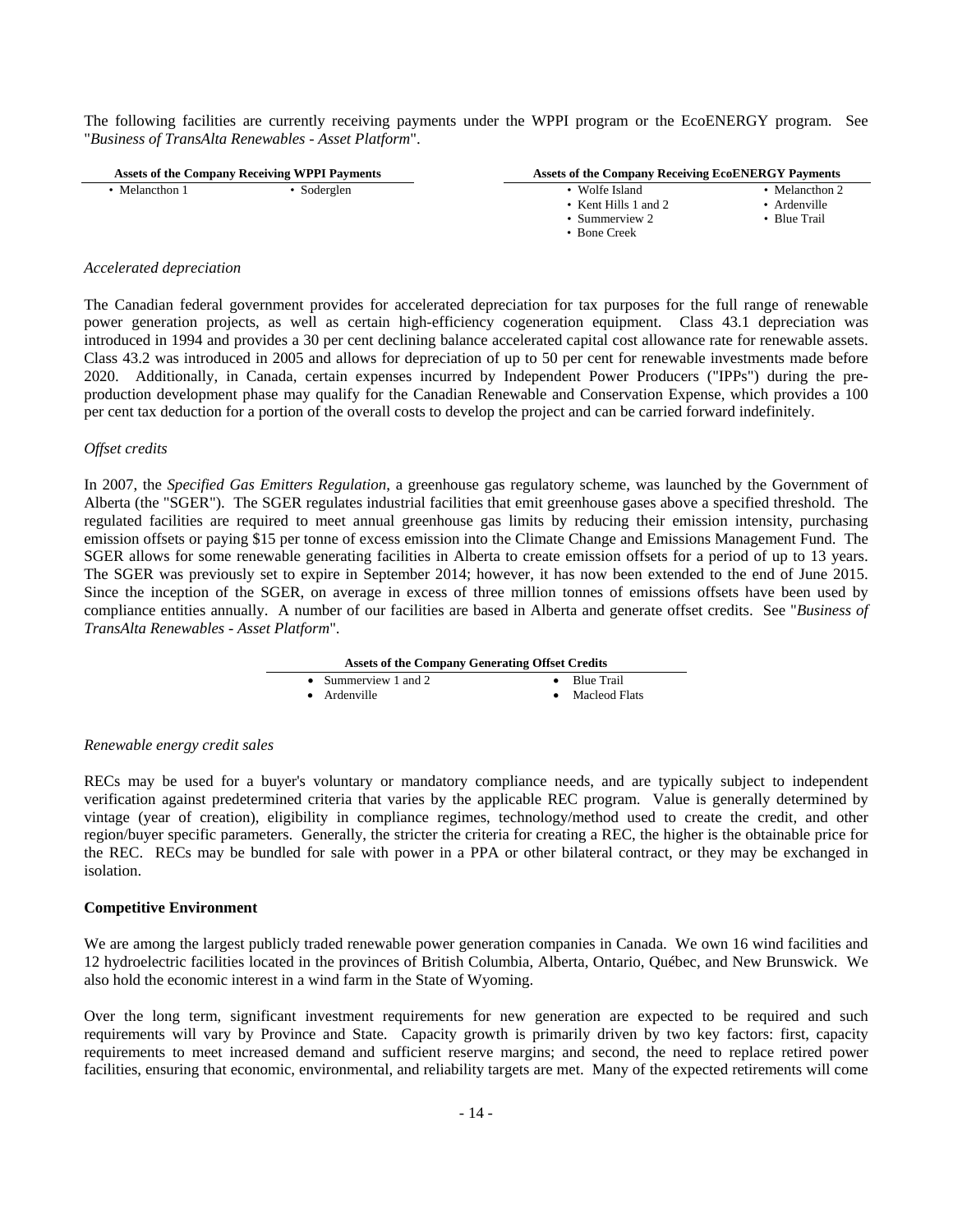from the coal fleet in Canada as federal policy has mandated a greening of the power sector through fixed retirement dates for coal plants. According to the National Energy Board in Canada ("NEB") and the United States Energy Information Administration, renewable power generation is expected to be one of the fastest growing sources of power generation in both Canada and the U.S., increasing at a compound annual growth rate of 1.1 per cent in Canada between 2012 to 2035 and 1.7 per cent in the U.S. between 2012 to 2040.

# *Canadian Power Industry*

The Conference Board of Canada has estimated that nearly \$300 billion of electricity infrastructure spending will be required to meet Canada's electricity needs by 2030, with power generation representing approximately 67 per cent of the required investment, or nearly \$200 billion. The NEB projects future capacity increases in all Canadian provinces in its 2013 Energy Future report. The largest increases are expected in Ontario, Québec, British Columbia and Alberta. The NEB expects Canada will shift its power generation portfolio mix towards cleaner power generation sources.

The Canadian power generation market is largely comprised of geographically distinct markets, with wide variance in terms of electricity supply mix among the provinces and territories. Each province has developed a power sector driven by its unique economic, natural resource, regulatory and geographic make-up.

The abundance of hydroelectric resources in British Columbia, Manitoba, Québec and Newfoundland and Labrador has contributed to a generation fleet driven primarily by hydroelectric power in those provinces. Alberta, Nova Scotia and Saskatchewan have historically relied more heavily on coal power, but this is expected to change dramatically by 2030 due to federal regulation. Ontario and New Brunswick have relatively diversified generation fleets, relying on nuclear, thermal, wind and hydroelectric power. Although the sources are diversified, all markets have experienced significant growth in renewable energy capacity including wind, solar, and bio-energy, and the Company believes that this growth in renewable power capacity will continue.

# *Wind Generation in Canada*

According to the Canadian Wind Energy Association ("CanWEA"), Canada is the ninth largest producer of wind energy in the world, with installed capacity of 9.2 GW as of December 2014. This includes nearly three GW of new wind capacity installed over the last two years.

Growth in wind generation in Canada is expected to continue, with CanWEA forecasting installed wind capacity to reach 12 GW by 2016. The NEB predicts similarly robust growth for the future, forecasting wind generation capacity to climb to 16 GW by 2035. This growth in wind generation capacity through 2035 is expected to increase wind generation capacity as a per cent of total power generation capacity from four per cent in 2012 to over nine per cent by 2035.

# *Hydro Generation in Canada*

Canada is a world leader in hydroelectric power generation and the NEB forecasts that hydro will continue as a principal source of power generation through 2035. Each of Manitoba, Québec and Newfoundland and Labrador produce over 90 per cent of their respective electricity needs from hydroelectric power generation. Given provincial planned projects, Canadian hydro-based capacity is expected to expand significantly, from 77 GW in 2012 to 85 GW by 2035, and continue to represent the majority of power generation capacity in Canada.

#### *U.S. Power Industry*

The Energy Information Association (the "EIA") is projecting overall electricity generation to increase by approximately 0.9 per cent annually between 2012 and 2040, with renewable energy and natural gas representing the fastest growing segments of power generation, with production expected to increase at a compounded annual growth rate of 1.7 per cent and 1.4 per cent, respectively, during this period. According to the EIA, renewable energy generation in the U.S. currently accounts for 12 per cent of total power generation and is expected to represent approximately 16 per cent of total electricity generation by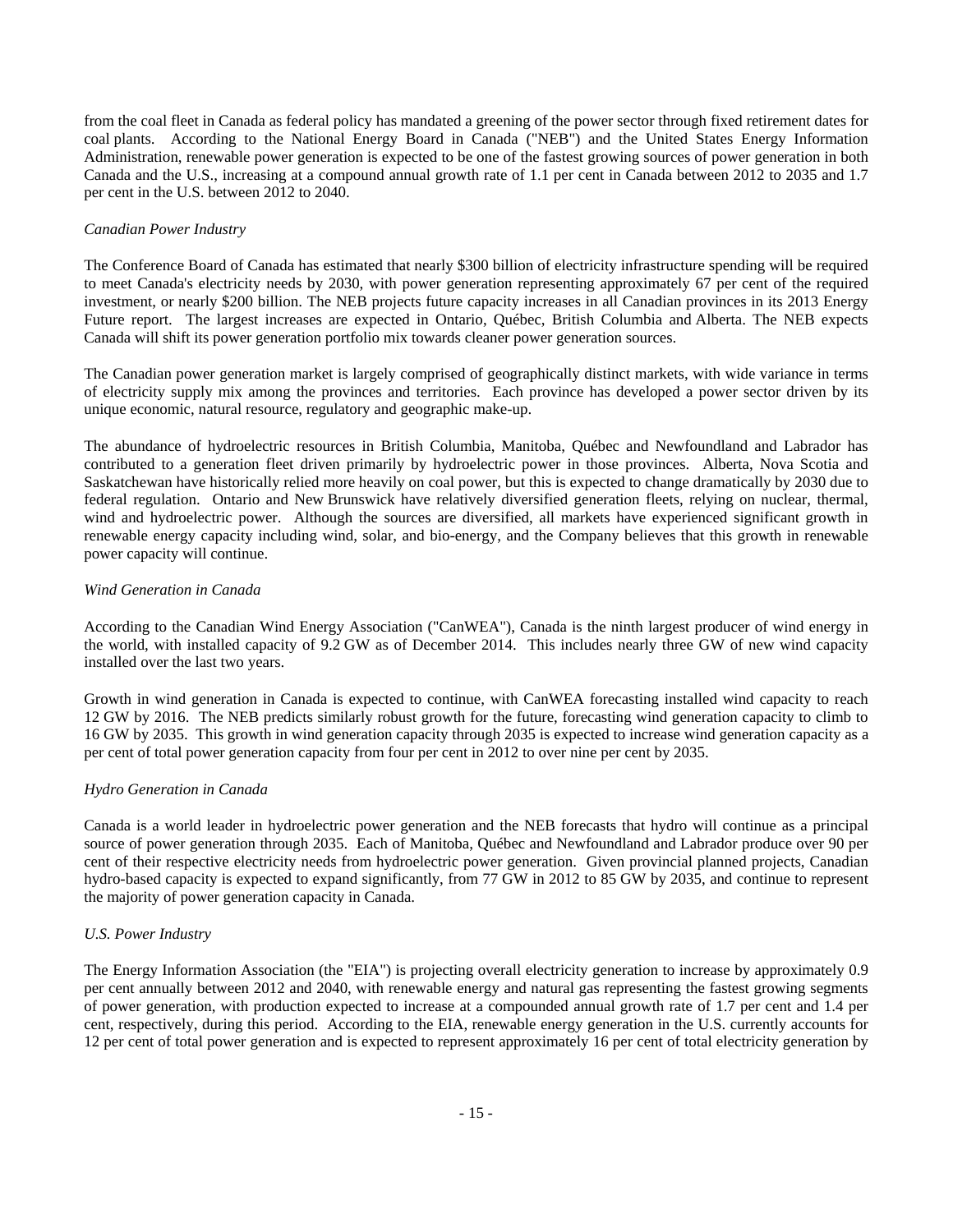2040. The contribution of renewables to total generation in the electric power sector varies widely at the state level due to geographical limitations, availability of resources, and government policy considerations.

We believe that renewable energy production in the U.S. will continue to grow; such growth being driven by the continuing increase in demand for electricity, the retirement of coal and nuclear power generation facilities, implementation of renewable portfolio standards in 29 states as well as other government incentive programs, improvement in the cost and competitiveness of renewable energy generation technologies and the potential continuation of government incentive programs.

# **Competitive Strengths**

We believe that we are well positioned to achieve our business strategy due to our competitive strengths, which include the following:

*Wind Generation* – We are the largest owner and operator of wind generation in Canada. Our management team has developed key relationships with customers, and suppliers that provide a competitive advantage in the development, operations and marketing of wind generation.

*Significant scale and diversified portfolio* - Our asset platform is diversified in terms of geography, generation and counterparties. We own 16 wind facilities and 12 hydroelectric facilities with an ownership interest of 1,255 MW of net generating capacity, located in the provinces of British Columbia, Alberta, Ontario, Québec, New Brunswick, and the state of Wyoming. This scale and diversification provides cash flow stability and reduces risk associated with operating facilities in a single jurisdiction and fuel type.

*Established operating history* - Our assets have an established operating and performance history. The assets have been in operation from four to 24 years, with the weighted average years of operation by capacity being 7.8 years, which includes the Wyoming Wind Farm. Furthermore, the average availability of the wind assets for the year ended December 31, 2013 was 95.1 per cent and for the year ended December 31, 2014 was 95.8 per cent. With this history of generation production, we are better able to predict future production.

*Strategic sponsorship with industry leader and experienced operator* – TransAlta, our manager and operator, and its predecessors, have been engaged in the production and sale of electric energy since 1909, with its first operations being in hydroelectric generation. TransAlta is among Canada's largest non-regulated electricity generation and energy marketing companies with approximately  $8,184$  MW<sup>1</sup> of net generating capacity. TransAlta has been operating hydroelectric facilities for more than 100 years and was the first company to own and operate more than 1,000 net MW of wind generation capacity in Canada. TransAlta has significantly grown its renewables business from approximately 800 net MW in 2000 to over 2,100 net MW as at December 31, 2014 (including the Initial Assets for this purpose).

*Growth in target markets and technologies* - We anticipate a significant need for investment in power generation infrastructure in Canada and the U.S., principally driven by the replacement of aging facilities and an anticipated increase in industrial activity and population growth. In addition, we anticipate that clean power generation sources, including both renewables and natural gas facilities, will experience the largest percentage growth, as jurisdictions continue to establish environmental based production targets and other infrastructure assets.

*Industry consolidation* - We believe that we are well-positioned to pursue consolidation opportunities, given our scale and financial flexibility, as well as our relationship with TransAlta. In Canada and the U.S., there is over 70 GW of installed wind capacity with over 150 unique owners of generation greater than 20 MW, and over 170 GW of hydroelectric power

l

<sup>&</sup>lt;sup>1</sup> 8,557 MW if TransAlta Renewables' assets are included at 100 per cent.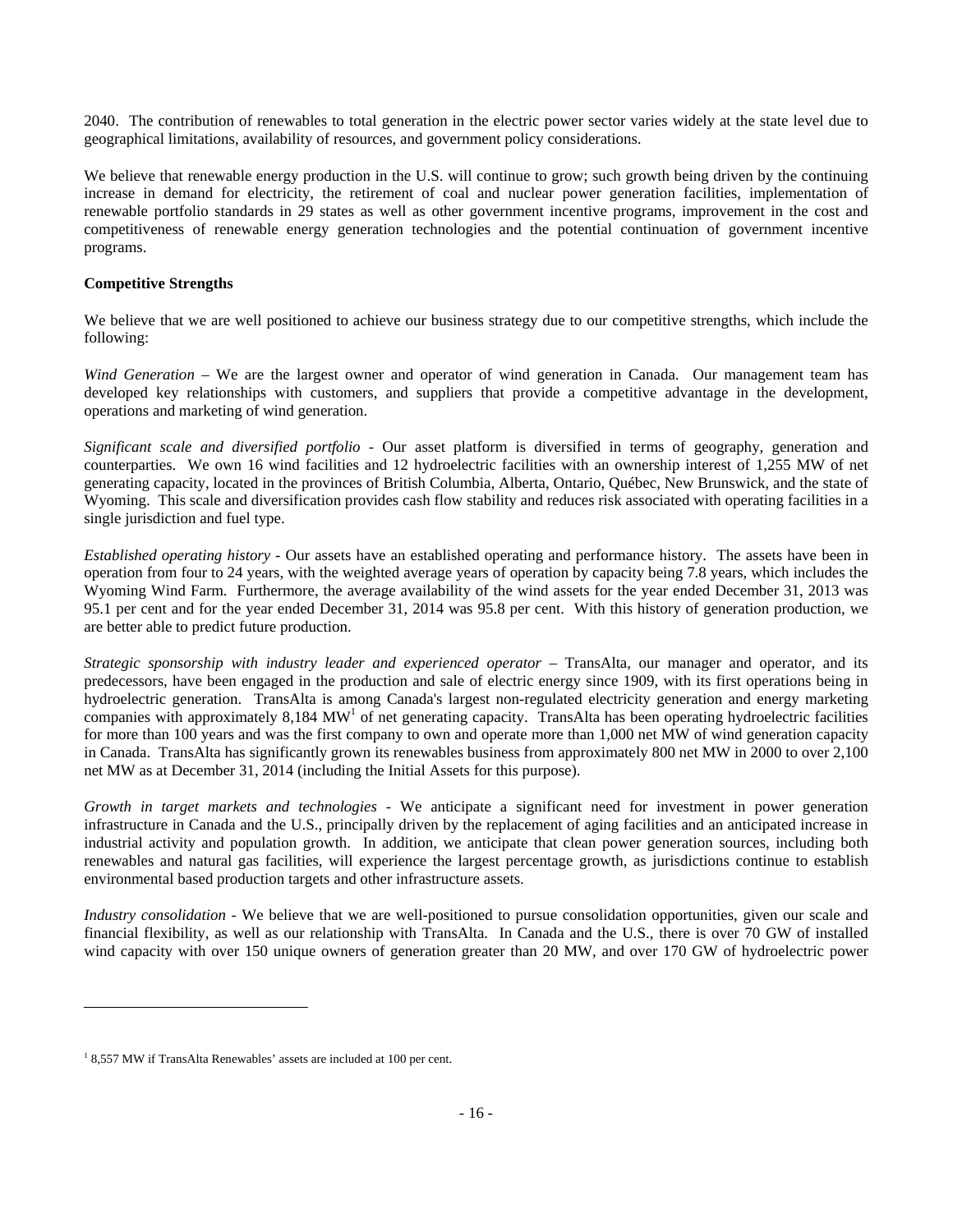capacity (including pumped storage), with more than 200 unique owners of generation greater than 10 MW.These owners and their projects are expected to provide us with acquisition opportunities.

*Additional markets and technologies* - While we presently intend to focus primarily on Canada and the U.S., we may consider expanding our operations into new markets. We will also assess growth opportunities in other forms of clean power generation, including solar, geothermal and gas powered facilities, as well as other power related infrastructure assets, such as transmission. Our manager and operator, TransAlta, has experience in many of these clean power generating technologies.

*Stable cash flow base* – Through the use of PPAs, 100 per cent of our capacity is currently contracted. The Company's PPAs have a weighted average remaining term of approximately 16 years (based on net capacity and including the Wyoming Wind Farm). The net revenue received under these contractual arrangements helps to minimize short-term revenue fluctuations due to the variable price of electricity.

*Management team* – Our management team has substantial industry, international, government, investment and market experience.

*Environment* – We are a recognized leader in sustainable development and we have taken early preventative action on a number of environmental fronts in advance of regulation.

# **Seasonality and Cyclicality**

The business of the Company is cyclical due to: (i) the nature of electricity, which cannot be stored; and (ii) the nature of wind and run-of-river hydroelectric resources, which fluctuate based on both seasonal patterns and annual weather variation.

Typically, run-of-river hydroelectric facilities generate most of their electricity and revenues during the spring and summer months when the melting snow starts feeding the watersheds and the rivers. Inversely, wind speeds are historically greater during the cold winter months when the air density is at its peak. The Company's strategy of technological and geographical diversification reduces the Company's exposure to the variations of any one natural resource in any one region. Since the Company's operations are presently based mainly on power generation from wind, its financial results in any one quarter may not, however, be representative of all quarters. See "*Risk Factors*".

#### **Environmental Risk Management**

We are subject to environmental regulation governing the construction and operation of our asset base, which requires us to obtain operating licenses and permits. To ensure compliance, we work closely with local and regional authorities to address all environmental matters and to comply with licensing and permitting requirements.

# **Ongoing and Recently Passed Environmental Legislation**

Changes in current environmental legislation have, and will continue to have, an impact upon our operations and our business. The regulatory framework applicable to electricity generation varies between regions. Over the past few decades, a number of regions have restructured their power markets, allowing power to be generated by IPPs. Generally, there has been broad support from governments to facilitate growth in renewable power generation through the development of incentives and long-term revenue arrangements designed to encourage the adoption of renewable power.

Pursuant to SGER which regulates greenhouse gas (GHG) emissions in Alberta, several of the Company's facilities are eligible to generate saleable emissions offsets. Since the Company does not have compliance obligation under the SGER, the emissions offsets are calculated annually and then marketed. When first enacted, the SGER included a sunset clause whereby it would automatically expire on September 1, 2014. In July 2014, the Alberta Government extended for six months the SGER and then again extended it in December 2014 to now expire at the end of June 2015. Neither one of these extensions included any changes to the underlying regulation.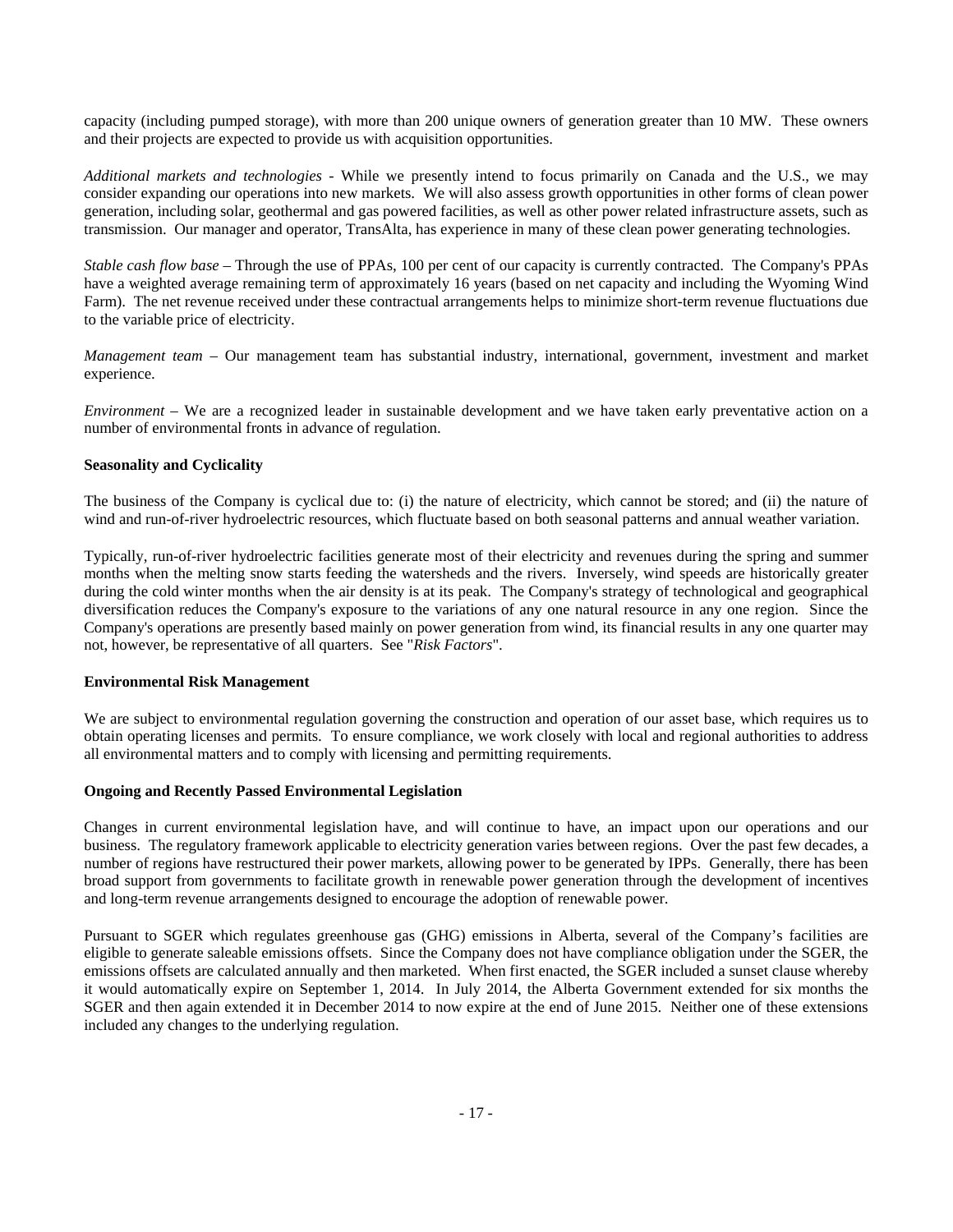#### *Regulatory Framework*

#### *Alberta*

Since January 1, 1996, new generating capacity initiatives in Alberta have been undertaken by IPPs and have been subject to market forces, rather than rate regulation. Power from commercial generation is cleared through a wholesale electricity market. Power is dispatched in accordance with an economic merit order administered by the AESO, based upon offers by generators to sell power. The Market Surveillance Administrator for the Province of Alberta is an independent entity responsible for monitoring and investigating the market behaviour of market participants, including the AESO and the Balancing Pool, and enforcing compliance with all applicable legislation, regulations, AESO and AUC rules. The AUC oversees electricity industry matters, including new power plant and transmission facilities, the distribution and sale of electricity and retail natural gas. The AUC is also responsible for approving the AESO's rules and for determining penalties and sanctions on any participant found to have contravened market rules.

#### *Ontario*

Ontario's electricity market is a hybrid market that includes a wholesale spot electricity market, as well as regulated prices for certain electricity consumers and long-term contracts for the purchase of power issued by the OPA. The Ontario Ministry of Energy takes a lead role in defining the electricity mix to be procured by the OPA, which has the mandate to develop a detailed integrated power supply plan, to procure the electricity generation in that plan and to manage contracts for privately owned generation. The Independent Electric System Operator in Ontario ("IESO") is responsible for managing the Ontario wholesale market and for ensuring the reliability of the electric system in Ontario. As of January 2015, the OPA and the IESO merged into a single entity. Their mandates, which is to increase the amount of clean and renewable energy in Ontario's electric system, remains unchanged. The electricity sector is regulated by the Ontario Energy Board.

Ontario's Long-Term Energy Plan, released in December 2013, calls for a target of 10.7 GW of renewable energy capacity from wind, solar and bio-energy by 2021. The current level of renewable energy capacity from wind, solar and bio-energy in the province is approximately 4,500 MWs. Included in this total is over 1,300 MW of distribution connected solar generation. Current hydro capacity is over 8,100 MW. By 2025, it is estimated that 20,000 MW of renewable energy (including hydro) will be online.

#### *British Columbia*

British Columbia's electricity is provided primarily by BC Hydro, a Crown Corporation that is regulated by the British Columbia Utilities Commission. Electricity is traded with other markets through BC Hydro's trading arm and wholly owned subsidiary, Powerex Company. While British Columbia is not a deregulated market like Alberta, the British Columbia Government has taken steps since 2003 to diversify the market and to promote new generation by IPPs. In particular, BC Hydro was directed by the British Columbia Government to acquire electricity supply on a competitive basis from IPPs, thus resulting in the various open calls for power supply held over the last 10 years. IPPs can bid into requests for proposals from BC Hydro, which, if successful, result in long-term PPAs with BC Hydro. The BC government has also indicated it will be moving forward with BC Hydro's large scale Site C hydro project, which is expected to come online in 2024.

#### *Québec*

*The Régie de l'énergie* is Québec's regulatory authority with primary jurisdiction over the economic regulation of the electricity sector. Québec is served principally by Hydro Québec, a government owned entity with major cost-competitive hydroelectric resources, which has an almost exclusive right to distribute electricity throughout the Province of Québec. Most of Hydro Québec's generation stations are located at substantial distances from consumer centers. As a result, Québec's transmission system is one of the most extensive and comprehensive in North America, comprising more than 33,000 kilometres of lines. In May 2006, the Québec government released an energy strategy that requires private developers to partner with local communities in order to develop energy projects. In all cases, an agreement with Hydro Québec on the price of the electricity produced is required before a project can obtain governmental approval. To meet Québec's increasing demand, Hydro Québec Distribution initiated a system of competitive bidding. Supply contracts are awarded on the basis of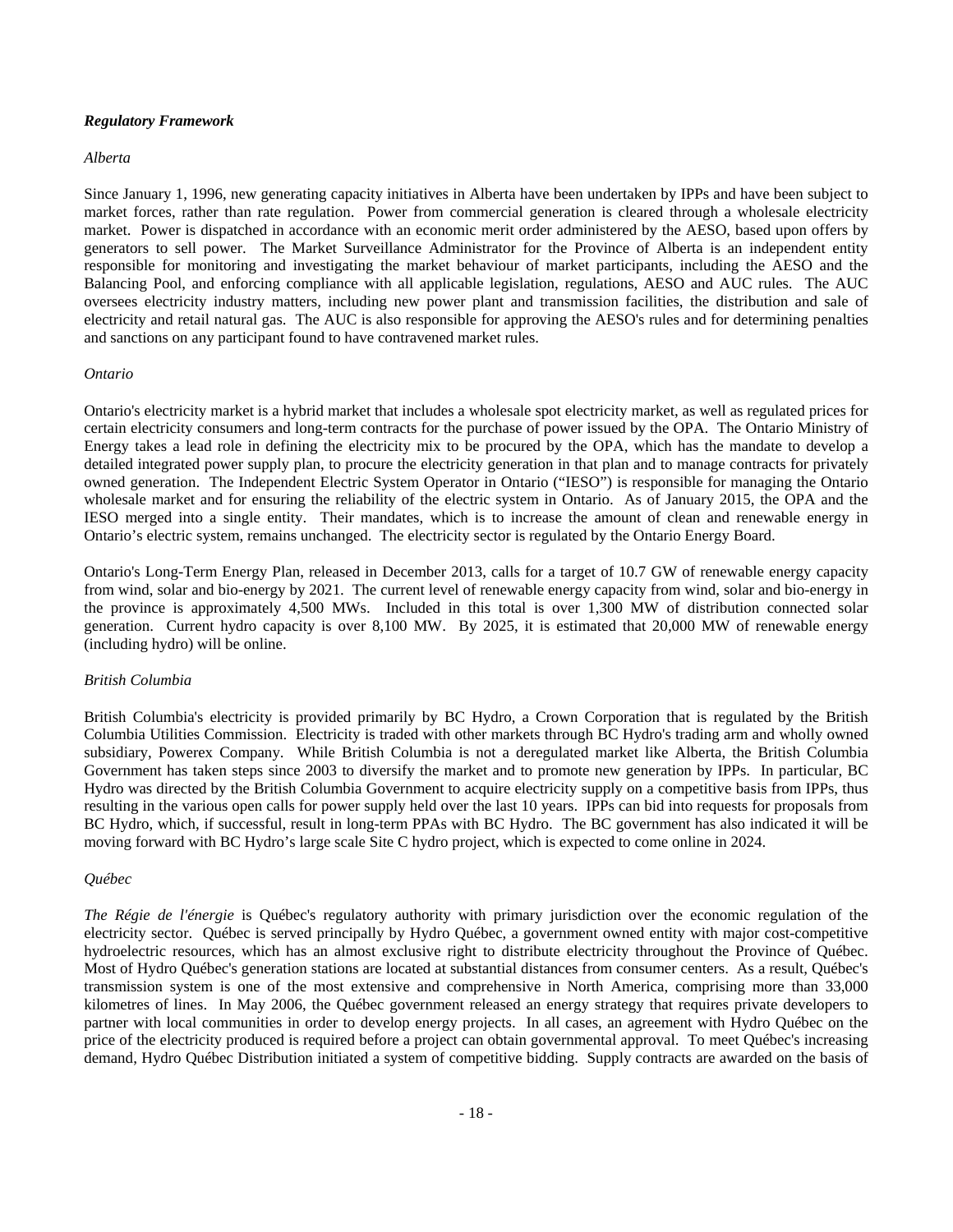the lowest tendered price and factors such as applicable transmission costs. As of December 2014, Québec had an installed capacity of 2,645 MW of wind power.

# *New Brunswick*

In 2004, New Brunswick enacted the *Electricity Act* (New Brunswick), pursuant to which the province's electricity market changed to enable the creation of a competitive environment for eligible wholesale, industrial, and municipal utility customers. The *Electricity Act* (New Brunswick) provides that, as generating assets are retired or as additional supply is required, standard service suppliers (i.e., the distribution companies) will procure new supply through the competitive market. This means that any new resources required by New Brunswick Power Distribution Company will be acquired through procurement processes open to both IPPs as well as the New Brunswick Power Generation Company. The *Electricity from Renewable Resources Regulation* requires that New Brunswick Power Generation Company acquire 10 per cent of its electricity supply from the renewable sources by the year 2016. Under the province's 2011 Energy Blueprint Energy Action Plan, the province has indicated its decision to increase New Brunswick's Renewable Portfolio Standard to a minimum of 40 per cent of New Brunswick Power Generation Company in-province sales by 2020.

On October 1, 2013, a new *Electricity Act* was enacted, which is designed to allow the New Brunswick Power Holding Corporation to operate more efficiently, increase transparency, and continue to provide stable electricity rates. The new *Electricity Act* resulted in the formation of the New Brunswick Power Corporation, a new, vertically integrated Crown utility arising from the amalgamation of New Brunswick Power Distribution and Customer Service Corporation, the New Brunswick System Operator and the New Brunswick Electric Finance Company.

In order to meet its 40 per cent renewable mandate by 2020, New Brunswick Power Corporation has included a 75 MW small scale renewable program in its 2014 integrated resource plan. The remainder of the mandate is expected to be reached through a combination of existing resources, energy efficiency initiatives and imports.

#### *Wyoming*

The Wyoming Public Service Commission (the "Commission") has the power to regulate and supervise every "public utility," which includes the four investor-owned electric utilities in Wyoming, as well as certain natural gas, electric, telecommunications, water, and pipeline services. For regulated electric utilities, the Commission approves regulated rates, reviews integrated resource plans, approves mergers and acquisitions and grants certificates of public convenience and necessity for large facilities (e.g. power plants and transmission lines). The Commission does not have regulatory authority over the Wyoming Wind Farm or the power generated therefrom because such generation is sold at wholesale. The Federal Power Act gives the Federal Energy Regulatory Commission ("FERC") ratemaking jurisdiction over public utilities engaged in wholesale sales of electricity and the transmission of electricity in interstate commerce. The Federal Power Act also provides FERC with the authority to certify and oversee an electric reliability organization which promulgates and enforces mandatory reliability standards applicable to all users, owners, and operators of the bulk-power system. FERC has certified the North American Electric Reliability Corporation ("NERC") as the electric reliability organization. NERC has promulgated mandatory reliability standards, and NERC, in conjunction with the regional reliability organizations that operate under FERC's and NERC's authority and oversight, enforces those mandatory reliability standards.

#### **RISK FACTORS**

Readers should consider carefully the risk factors set forth below as well as the other information contained and incorporated by reference in this AIF. For a further discussion of risk factors affecting TransAlta Renewables, please refer to "Risk Factors" in the Annual MD&A, which is incorporated by reference herein.

A reference herein to a material adverse effect on the Company means such an effect on the Company on its business, financial condition, results of operations, or its cash flows, as the context requires.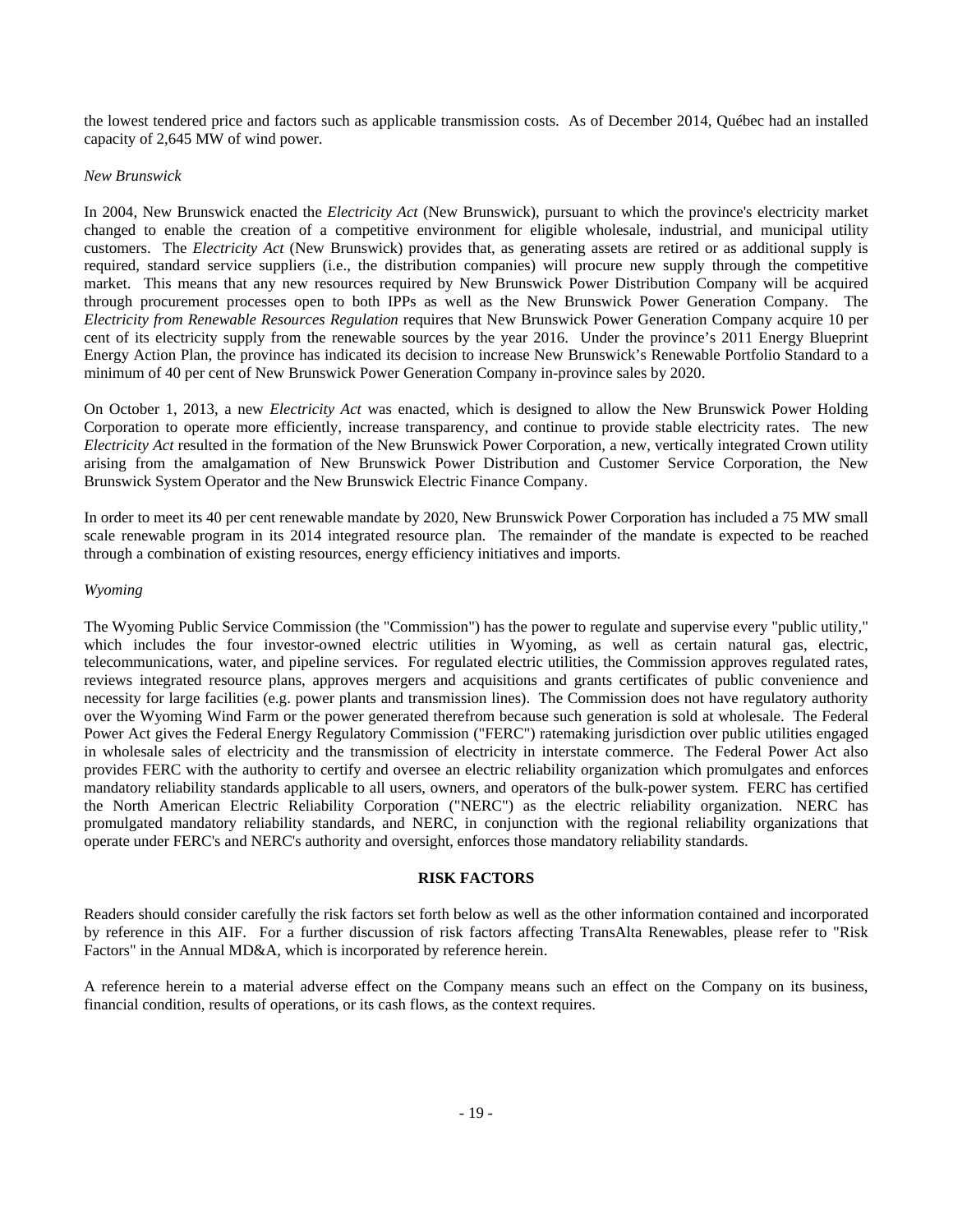# *The operation and maintenance of the Company's facilities involves risks that may materially and adversely affect the Company's business.*

The revenue generated by the Company's power generation facilities is dependent on the amount of electricity generated by them. The ability of the Company's power generation facilities to generate the amount of power expected is a primary determinant in the amount of revenues that will be received by the Company. A number of different factors, including: equipment failure due to wear and tear, latent defect, design error, operator error, slow response to outages due to underperforming monitoring systems, changes in wind or water flows, and vandalism or theft could adversely affect the amount of power produced, and thus the revenues and cash available for distribution. Unplanned outages or prolonged downtime for maintenance and repair typically increase operation and maintenance expenses and reduce revenues as a result of selling less electricity. Although the Company's generation facilities have generally operated in accordance with expectations, there can be no assurance that they will continue to do so. To the extent that a facility's equipment requires longer than forecasted down times for maintenance and repair, or suffers disruptions of power generation for other reasons, the Company's business, operating results, financial condition or prospects could be adversely affected.

There can be no assurance that the Company's maintenance program will be able to detect potential failures in its facilities prior to occurrence or eliminate all adverse consequences in the event of failure. In addition, weather related interference, work stoppages and other unforeseen problems may disrupt the operation and maintenance of the Company's facilities and may materially and adversely affect the Company.

While the Company may maintain an inventory of, or otherwise make arrangements to obtain, spare parts to replace critical equipment and maintain insurance for property damage to protect against certain operating risks, these protections may not be adequate to cover lost revenues or increased expenses and penalties which could result if the Company is unable to operate its generation facilities at a level necessary to comply with sales contracts.

# *The Company may fail to meet financial expectations.*

The Company's quarterly revenue and results of operations are difficult to predict and fluctuate from quarter to quarter. The Company's quarterly results of operations are influenced by a number of factors, including the risks described in this AIF, many of which are outside of the Company's control, which may cause such results to fall below market expectations.

Although the Company bases its planned operating expenses in part on the Company's expectations of future revenue, a significant portion of the Company's expenses are relatively fixed in the short-term. If revenue for a particular quarter is lower than expected, the Company likely will be unable to proportionately reduce its operating expenses for that quarter, which will adversely affect the Company's results of operations for that quarter.

# *The Company is party to significant third party contracts and the failure of such third parties to fulfill their contractual obligations could have a material adverse effect on the Company.*

The Company sells the majority of its power and, in some cases, renewable energy credits, to third parties under long-term PPAs. If, for any reason, any of the purchasers of power under such PPAs are unable or unwilling to fulfill their contractual obligations under the relevant PPA, or if they refuse to accept delivery of power pursuant to the relevant PPA, the Company's assets, liabilities, business, financial condition, results of operations and cash flow could be materially and adversely affected as the Company may not be able to replace the agreement with another agreement on equivalent terms and conditions. External events, such as a severe economic downturn, could impair the ability of some counterparties to the PPAs or some end use customers to pay for electricity received.

In addition, the Company has and will continue to enter into contracts with third parties for materials, generation equipment, which often require deposits to be made prior to equipment being delivered and other goods and services. Should one or more of these third parties be unable to meet their obligations under the contracts, such an occurrence could result in possible loss of revenue, delay in return to service and increase in operating costs.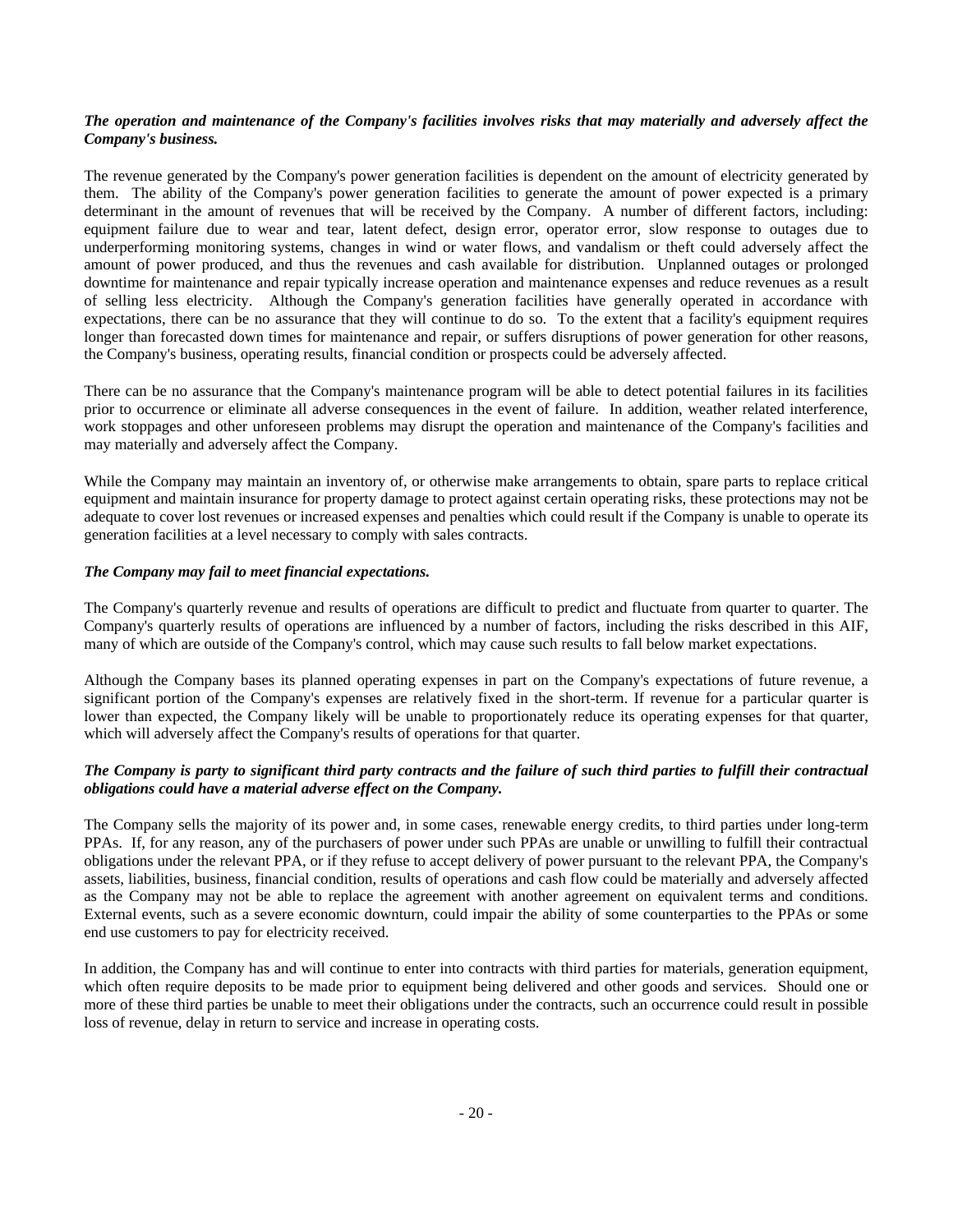# *The Company could suffer lost revenues or increased expenses and penalties if the Company is unable to operate its generation facilities at a level necessary to comply with its PPAs.*

The ability of the Company's facilities to generate the maximum amount of power which can be sold under PPAs is an important determinant of the revenues of the Company. Under certain PPAs, if the facility delivers less than the required quantity of electricity in a given contract year, penalty payments may be payable to the relevant purchaser by the Company. The payment of any such penalties by the Company could adversely affect the revenues and profitability of the Company.

# *The Company is subject to extensive government regulation, incentive mechanisms and supervision in a number of jurisdictions, which may impact the Company's financial performance, limit our flexibility and, in the event of noncompliance, could result in adverse actions by regulatory authorities against us.*

The market for electricity generation is heavily influenced by both Canadian and U.S. federal, Canadian provincial, U.S. state and local government regulations and policies. These regulations and policies often relate to the encouragement of renewable energy development, electricity pricing and interconnection.

The Company's inability to predict, influence or respond appropriately to changes in law or regulatory frameworks, including any inability to obtain expected or contracted increases in electricity tariff rates or tariff adjustments for increased expenses, could adversely impact the Company's results of operations. Furthermore, changes in laws, regulations or changes in the application or interpretation of regulatory provisions in jurisdictions where the Company operates (particularly where long term tariffs or PPAs are subject to regulatory review or approval), could adversely affect the Company's business. These include, but are not limited to: (a) changes in applicable PPA rates, including changes in the timing of PPA rate increases or decreases; (b) adverse changes in laws, regulations or policies or their interpretation; and (c) other changes related to licensing or permitting which affect the Company's ability to conduct its business in an orderly fashion.

Any of the foregoing events may result in lower revenues, higher costs and/or lower margins for the affected projects, which would adversely affect the Company's results of operations.

The Company holds permits and licenses from various regulatory authorities for the construction and operation of its facilities. These licenses and permits are critical to the operation of the Company's business. The majority of these permits and licenses are long-term in nature, reflecting the anticipated useful life of the facilities. In some cases these permits may need to be renewed prior to the end of the anticipated useful life of such facilities and there is no guarantee that such renewals will be granted. These permits and licenses require the Company's compliance with the terms thereof. In addition, delays may occur in obtaining necessary government approvals required for future power projects.

# *The Company's business is subject to stringent environmental laws and regulations.*

The Company's activities are subject to stringent environmental laws and regulations promulgated and administered by federal, provincial, state and municipal governments where the Company operates. These laws and regulations generally concern use of water, wildlife, wetlands preservation, remediation of contamination, waste disposal requirements, preservation of archaeological artifacts, endangered species preservation and noise limitations, among others. Failure to comply with applicable environmental laws and regulations or to obtain or comply with any necessary environmental permits pursuant to such laws and regulations could result in fines or other sanctions being levied against the Company. Environmental laws and regulations affecting power generation and distribution are complex and have tended to become more stringent over time. These laws and regulations have imposed, and proposed laws and regulations could impose in the future, additional costs on the operation of the Company's facilities.

# *Negative public or community response to wind and hydroelectric facilities could adversely affect the Company's projects.*

Negative public or community response to wind and/or hydroelectric power facilities could adversely affect the Company's ability to operate the Company's facilities. This type of negative response could lead to legal, public relations and other challenges that impede the Company's ability to meet the Company's development and construction targets, achieve commercial operations for a facility on schedule or generate revenues. While public opposition is usually of greatest concern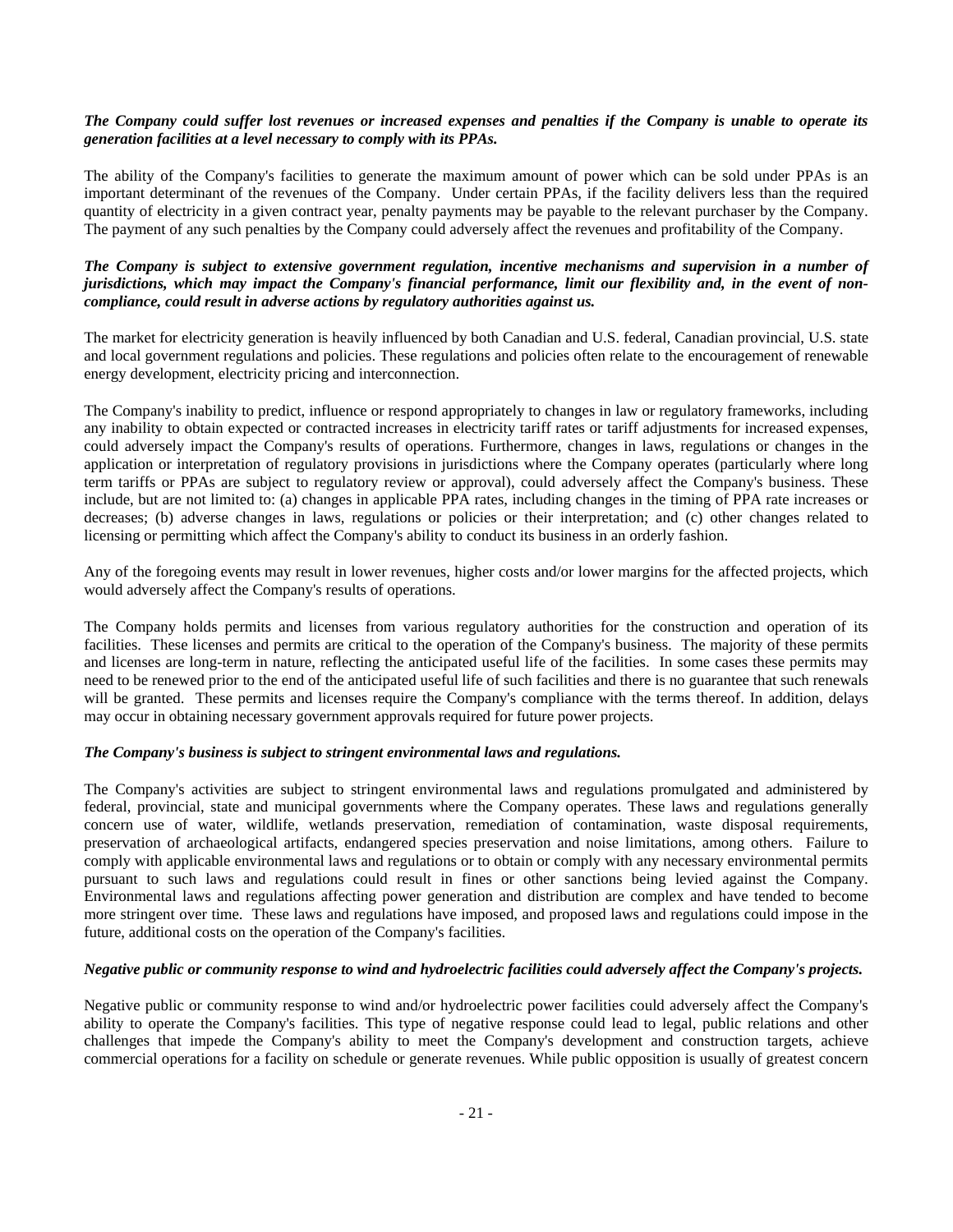during the development stage of renewable assets, which is when the public has the ability to provide comments and appeal regulatory permits, continued opposition could have an impact on operations. An increase in opposition to the Company's requests for permits or successful challenges or appeals to permits issued to it could materially adversely affect the Company's plans. Legal requirements, changes in scientific knowledge and public complaints regarding issues such as noise generated by wind turbines could impact the operation of certain of the Company's renewable assets in the future.

#### *Changes in general economic conditions may have a material adverse effect on the Company.*

Adverse changes in general economic and market conditions could negatively impact demand for electricity, revenue, operating costs, timing and extent of capital expenditures, the net recoverable value of plant, property and equipment, results of financing efforts, credit risk and counterparty risk, which could cause the Company to suffer a material adverse effect.

# *The Company depends on certain partners that may have interests or objectives which conflict with the objectives of the Company and such differences could have a negative impact on the Company.*

The Company has entered into various types of arrangements with communities or joint venture partners for the operation of its facilities. Certain of these partners may have or develop interests or objectives which are different from or even in conflict with the objectives of the Company. Any such differences could have a negative impact on the success of the Company's facilities. The Company is sometimes required, through the permitting and approval process, to notify and consult with various stakeholder groups, including landowners, First Nations and municipalities. Any unforeseen delays in this process may negatively impact the ability of the Company to complete any given facility on time or at all.

# *The Company may be unsuccessful in the defence of legal actions.*

In the normal course of business, the Company may become party to legal action. There can be no assurance that the Company will be successful in the defence of these claims and legal actions or that any claim or legal action that is decided adverse to the Company will not materially and adversely affect the Company.

# *The Company may experience fluctuations in the price of environmental attributes.*

Current market conditions may limit our ability to hedge sufficient volumes of our anticipated environmental attributes, leaving us exposed to the risk of falling prices for environmental attributes. Future prices for these attributes are also subject to the risk that regulatory changes will adversely affect prices.

# *The reduction, elimination or expiration of government subsidies and economic incentives could adversely affect the Company's prospects for growth.*

The Company seeks to take full advantage of government policies that promote renewable power generation and enhance the economic feasibility of renewable power projects. Renewable power generation sources currently benefit from various incentives in the form of FITs, rebates, tax credits, renewable portfolio standards (a U.S. government policy mechanism used to support the adoption of renewable power by setting a targeted percentage of a jurisdiction's total electricity procurement from renewable power) and other incentives throughout the markets in which the Company participates or intends to participate in. The removal or phasing-out of any such incentives could adversely affect the Company's revenues as well as its prospects for growth as these incentives enhance the economic feasibility of developing and building renewable power projects.

# *Unexpected changes in the cost of maintenance or in the cost and durability of components for the Company's facilities may adversely affect its results of operations.*

Unexpected increases in the Company's cost structure that are beyond the control of the Company could materially adversely impact its financial performance. Examples of such costs include, but are not limited to: unexpected increases in the cost of procuring materials and services required for maintenance activities, and unexpected replacement or repair costs associated with equipment underperformance or lower-than-anticipated durability.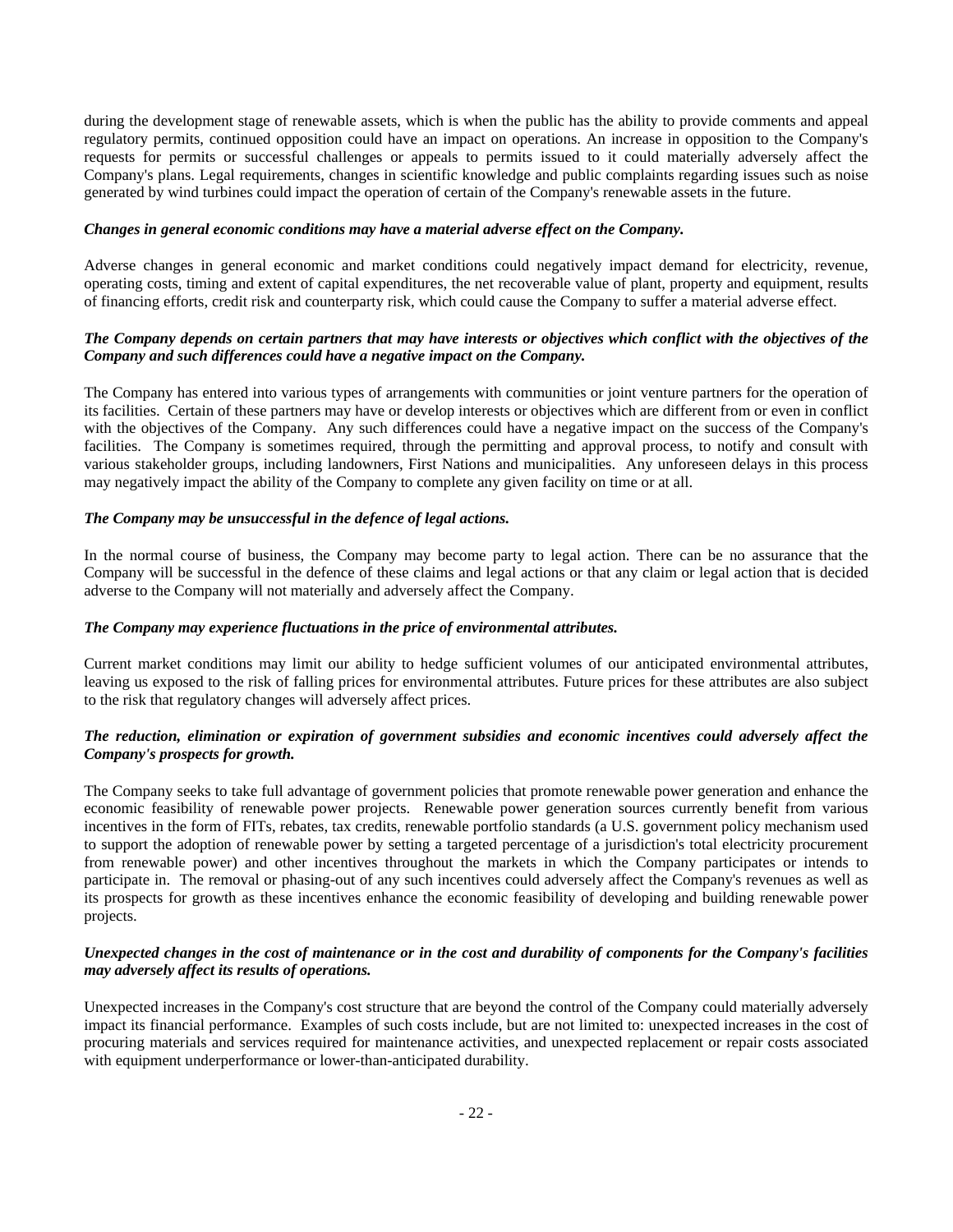# *The power generation industry has certain inherent risks related to worker health and safety and the environment that could cause the Company to suffer unanticipated expenditures or to incur fines, penalties or other consequences material to its business and operations.*

The ownership and operation of the Company's renewable power generation assets carry an inherent risk of liability related to worker health and safety and the environment, including the risk of government imposed orders to remedy unsafe conditions and/or to remediate or otherwise address environmental contamination, potential penalties for contravention of health, safety and environmental laws, licenses, permits and other approvals, and potential civil liability. Compliance with health, safety and environmental laws (and any future changes) and the requirements of licenses, permits and other approvals are expected to remain material to the Company's business. The occurrence of any of these events or any changes, additions to or more rigorous enforcement of, health, safety and environmental laws, licenses, permits or other approvals could have a significant impact on operations and/or result in additional material expenditures. As a consequence, no assurances can be given that additional environmental and workers' health and safety issues relating to presently known or unknown matters will not require unanticipated expenditures, or result in fines, penalties or other consequences (including changes to operations) material to its business and operations.

# *The Company's facilities and operations are exposed to effects of natural disasters and other catastrophic events outside of the Company's control and such events could result in a material adverse effect.*

The Company's facilities and operations are exposed to potential interruption and damage, partial or full loss, resulting from environmental disasters (e.g. floods, high winds, fires, ice storms, and earthquakes), other seismic activity, equipment failures and the like. There can be no assurance that in the event of an earthquake, hurricane, tornado, tsunami, typhoon, terrorist attack, act of war or other natural, manmade or technical catastrophe, all or some parts of the Company's generation facilities and infrastructure systems will not be disrupted. The occurrence of a significant event which disrupts the ability of the Company's renewable power generation assets to produce or sell power for an extended period, including events which preclude existing customers under PPAs from purchasing electricity, could have a material negative impact on the business of the Company. The Company's generation assets could be exposed to effects of severe weather conditions, natural and manmade disasters and potentially other catastrophic events. The occurrence of such an event may not release the Company from performing its obligations pursuant to PPAs or other agreements with third parties. In addition, many of the Company's generation facilities are located in remote areas which make access for repair of damage difficult.

#### *The Company's revenues may be reduced upon expiration or termination of PPAs.*

The Company sells power under PPAs, including those that embody FITs, which expire at various times. Currently, the Company's PPAs have a weighted average remaining term of approximately 17 years (based on net capacity and including the Wyoming Wind Farm) and the earliest scheduled termination of any of these will occur in the second quarter of 2015. In addition, these PPAs may be subject to termination in certain circumstances, including default by the facility or plant owner or operator. When a PPA expires or is terminated, it is possible that the price received by the relevant facility or plant for power under subsequent selling arrangements may be reduced significantly. It is also possible that PPAs negotiated after the initial PPAs have run their course may not be available at prices that permit the continued operation of the affected facility or plant on a profitable basis. If this occurs, the affected facility or plant may be forced to permanently cease operations.

# *The Company's communications and monitoring technology and operating systems may experience interruptions or breaches in security which could subject the Company to increased operating costs and other liabilities.*

The Company relies on technology, mainly on computer, telephone, satellite, cellular and related networks and infrastructure, to conduct its business and monitor the production of its generation facilities. These systems and infrastructure could be vulnerable to unforeseen problems, including, but not limited to vandalism and theft. The Company's operations are dependent upon its ability to protect its operating technology against damage from fire, power loss, telecommunications failure or a similar catastrophic event. Any damage or failure that causes an interruption in operations could have an adverse effect on its customers. Additionally, the Company must be able to protect its generation facility infrastructure against physical damage, security breaches and service disruption from any of a variety of causes. Theft, vandalism, and other disruptions could jeopardize the security of information stored in and transmitted through the Company's systems and network infrastructure, and could result in significant set-backs, potential liabilities, and deter future customers. While the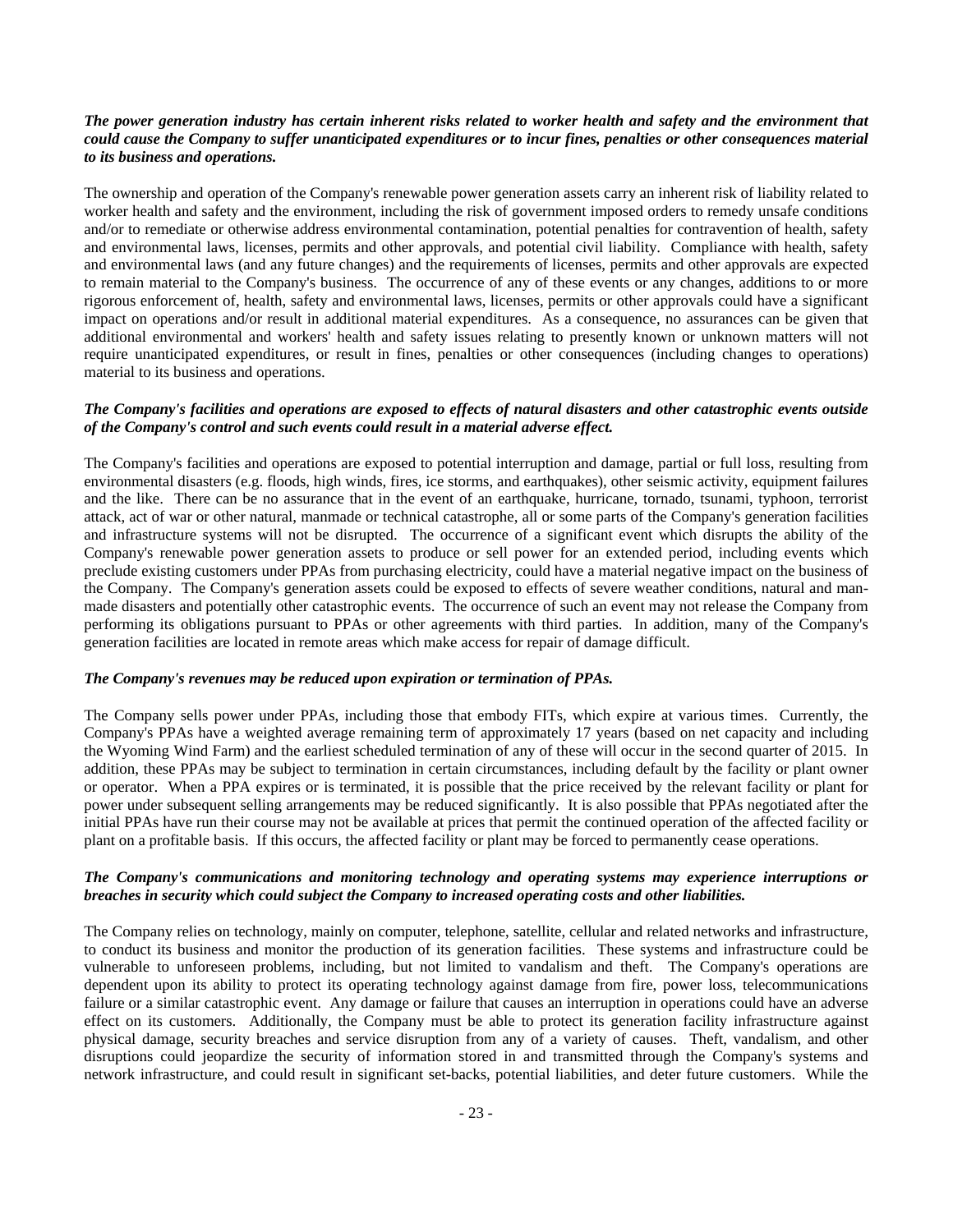Company has systems, policies, hardware, practices, and procedures designed to prevent or limit the effect of the failure, interruptions or security breaches of its generation facility and their infrastructure, there can be no assurance that these measures will be sufficient and that such failures, interruptions or security breaches will not occur or, if they do occur, that they will be adequately addressed in a timely manner.

# *The Company is not able to insure against all potential risks and may become subject to higher insurance premiums.*

The Company's business is exposed to the risks inherent in the construction and operation of electricity generation facilities, such as breakdowns, manufacturing defects, natural disasters, theft, terrorist attacks and sabotage. The Company is also exposed to environmental risks. The Company maintains insurance policies, covering usual and customary risks associated with its business, with credit worthy insurance carriers. The Company's insurance policies, however, do not cover losses as a result of force majeure, natural disasters, terrorist attacks or sabotage, among other things. In addition, the Company generally does not maintain insurance for certain environmental risks, such as environmental contamination. The Company's insurance policies are subject to annual review by the respective insurers and may not be renewed at all or on similar or favourable terms. A significant uninsured loss or a loss significantly exceeding the limits of the Company's insurance policies or the failure to renew such insurance policies on similar or favourable terms could have a material adverse effect on the Company's business, financial condition and results of operations.

# *The Company's facilities rely on national and regional transmission systems and related facilities that are owned and operated by third parties and have both regulatory and physical constraints that could impede access to electricity markets.*

The Company's power generation facilities depend on electric transmission systems and related facilities owned and operated by third parties to deliver the electricity the Company generates to delivery points where ownership changes and the Company is paid. These grids operate with both regulatory and physical constraints which in certain circumstances may impede access to electricity markets. There may be instances in system emergencies in which the Company's power generation facilities are physically disconnected from the power grid, or their production curtailed, for short periods of time. Most of the Company's electricity sales contracts do not provide for payments to be made if electricity is not delivered.

The Company's power generation facilities may also be subject to changes in regulations governing the cost and characteristics of use of the transmission and distribution systems to which its power generation facilities are connected. The Company's power generation facilities in the future may not be able to secure access to interconnection or transmission capacity at reasonable prices, in a timely fashion or at all, which could then cause delays and additional costs in attempting to negotiate or renegotiate PPAs or to construct new projects. In addition, the Company may not benefit from preferential arrangements in the future. Any such increased costs and delays could delay the commercial operation dates of the Company's new projects and negatively impact the Company's revenues and financial condition.

# *Dam failures may result in lost generating capacity, increased maintenance and repair costs and other liabilities.*

A natural or man-made disaster, and certain other events, could potentially cause dam failures that could impact the Company's hydroelectric facilities, and result in a loss of generating capacity, damage to the environment or damage and harm to third parties or the public. Such failures could require the Company to incur significant expenditures of capital and other resources, or expose the Company to significant liabilities for damages. There can be no assurance that the Company's dam safety program will be able to detect potential dam failures prior to occurrence or eliminate all adverse consequences in the event of failure. Other safety regulations could change from time to time, potentially impacting the Company's costs and operations. The consequences of dam failures could have a material adverse effect on the Company. The Company attempts to manage this risk by following preventative maintenance procedures and obtaining insurance coverage; however, in the event of a sufficiently large dam failure, insurance coverage, if available, may not be adequate and the Company may suffer a material adverse effect.

#### *A significant increase in water rental costs could result in a material adverse effect.*

The Company is required to make rental payments for water rights. Significant increases in water rental costs in the future or changes in the way that governmental authorities in the jurisdictions in which the Company's hydroelectric assets are located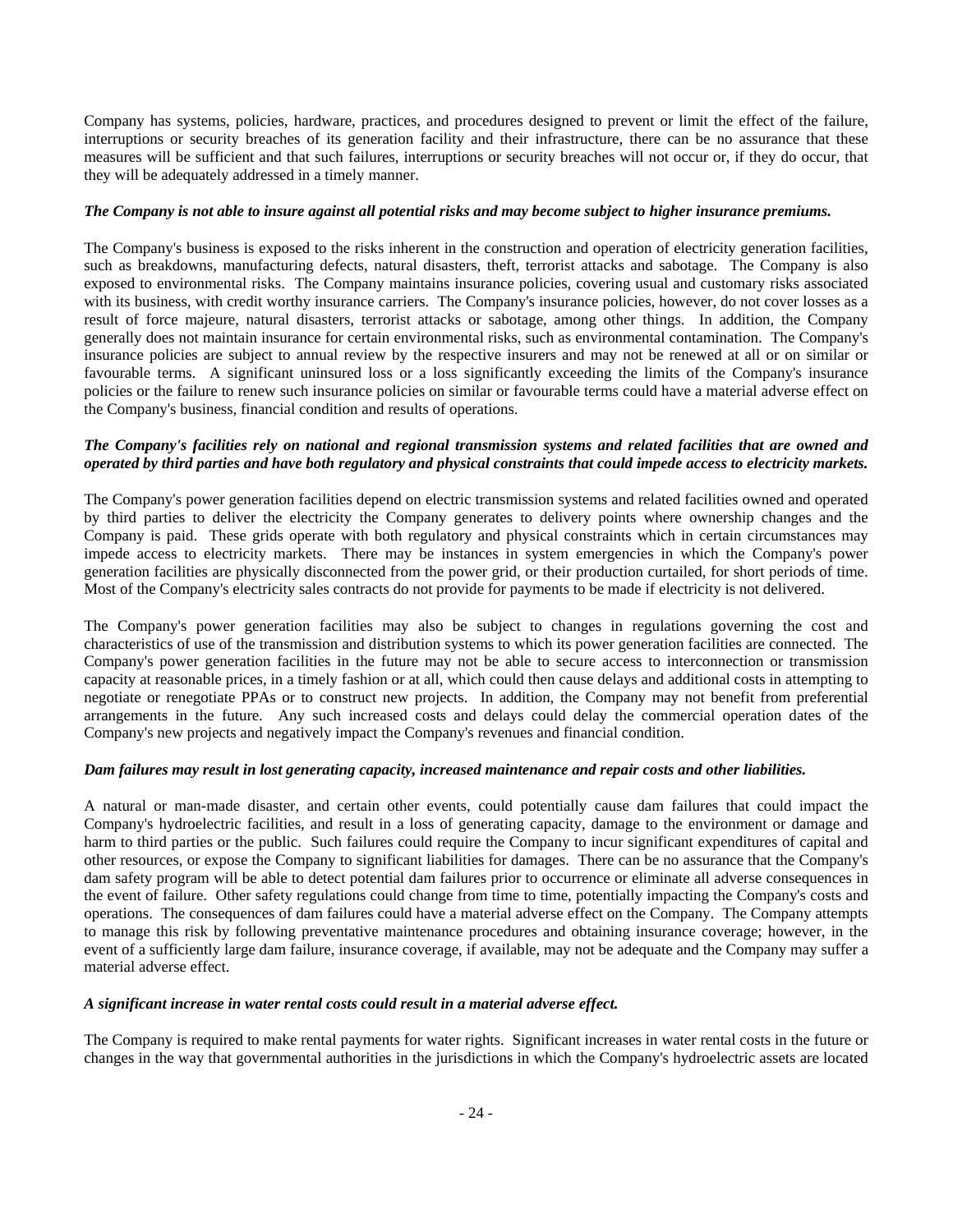regulate water supply could have a material adverse effect on the Company's business, operating results, financial condition or prospects.

# *The Company may be adversely affected if its supply of water is materially reduced.*

Hydroelectric power generation facilities require continuous water flow for their operation. Shifts in weather or climate patterns, seasonal precipitation, the timing and rate of melting, run off, and other factors beyond the control of the Company, may reduce the water flow to the Company's facilities. Any material reduction in the water flow to the Company's facilities would limit the Company's ability to produce and market electricity from these facilities and could have a material adverse effect on the Company. There is an increasing level of regulation respecting the use, treatment and discharge of water, and respecting the licensing of water rights in jurisdictions where the Company operates. Any such change in regulations could have a material adverse effect on the Company.

# *Variations in weather can affect demand for electricity and the Company's ability to generate electricity.*

Wind is naturally variable; therefore, the level of electricity production from the Company's wind facilities will also be variable. In addition, the strength and consistency of the wind resource at the Company's wind facilities may vary from what the Company anticipates due to a number of factors including: the extent to which site-specific historic wind data and wind forecasts accurately reflects actual long-term wind speeds, strength and consistency; the potential impact of climatic factors; the accuracy of assumptions relating to, among other things, weather, icing and soiling of wind turbines, site access, wake and line losses and wind shear; the potential impact of topographical variations; and the potential for electricity losses to occur before delivery. A reduced amount of wind at the location of one or more of the Company's wind facilities over an extended period may reduce the production from such facilities, as well as any environmental attributes that accrue to the Company and reduce the Company's revenues and profitability.

Due to the nature of the Company's business, its earnings are sensitive to weather variations from period to period. Variations in winter weather affect the demand for electrical heating requirements. Variations in summer weather affect the demand for electrical cooling requirements. These variations in demand translate into spot market price volatility. Variations in precipitation also affect water supplies, which in turn affect the Company's hydroelectric assets.

Ice can accumulate on wind turbine blades in the winter months. The accumulation of ice on wind turbine blades depends on a number of factors, including temperature, ambient humidity and wind. The accumulation of ice on wind turbine blades can have a significant impact on energy yields, could result in the wind turbine experiencing more down time potentially reducing the life expectancy of the wind turbine and revenue. Extreme cold temperatures can also impact the ability for wind turbines to operate effectively and this could result in wind turbines experiencing more downtime and reduced production.

# **Growth of the Company's Business**

# *The Company's growth strategy is focused on the acquisition of high quality contracted renewable and natural gas power generation facilities and other infrastructure assets. The Company may face significant competition for the acquisition of high quality renewable power projects and may not successfully complete and integrate acquisitions.*

The Company's growth strategy is to acquire high quality contracted renewable and natural gas power generation facilities and other infrastructure assets that generate stable cash flows, with the objective of achieving returns on invested capital. However, there is no certainty that the Company will be successful in pursuing this strategy. There can be no assurance that the Company will be able to identify attractive acquisition candidates in the future (whether through its relationship with TransAlta or otherwise), that the Company will be able to make acquisitions that increase the amount of cash available for distribution, or that acquisitions will be successfully integrated into the Company's existing operations. The Company believes that it is likely to face significant competition for acquisition opportunities and, to the extent that any opportunities are identified, the Company may be unable to effect acquisitions due to a lack of necessary capital resources.

The Company competes with other renewable power companies as well as traditional energy companies, which may have greater financial and other resources for new business. The Company competes with other renewable power companies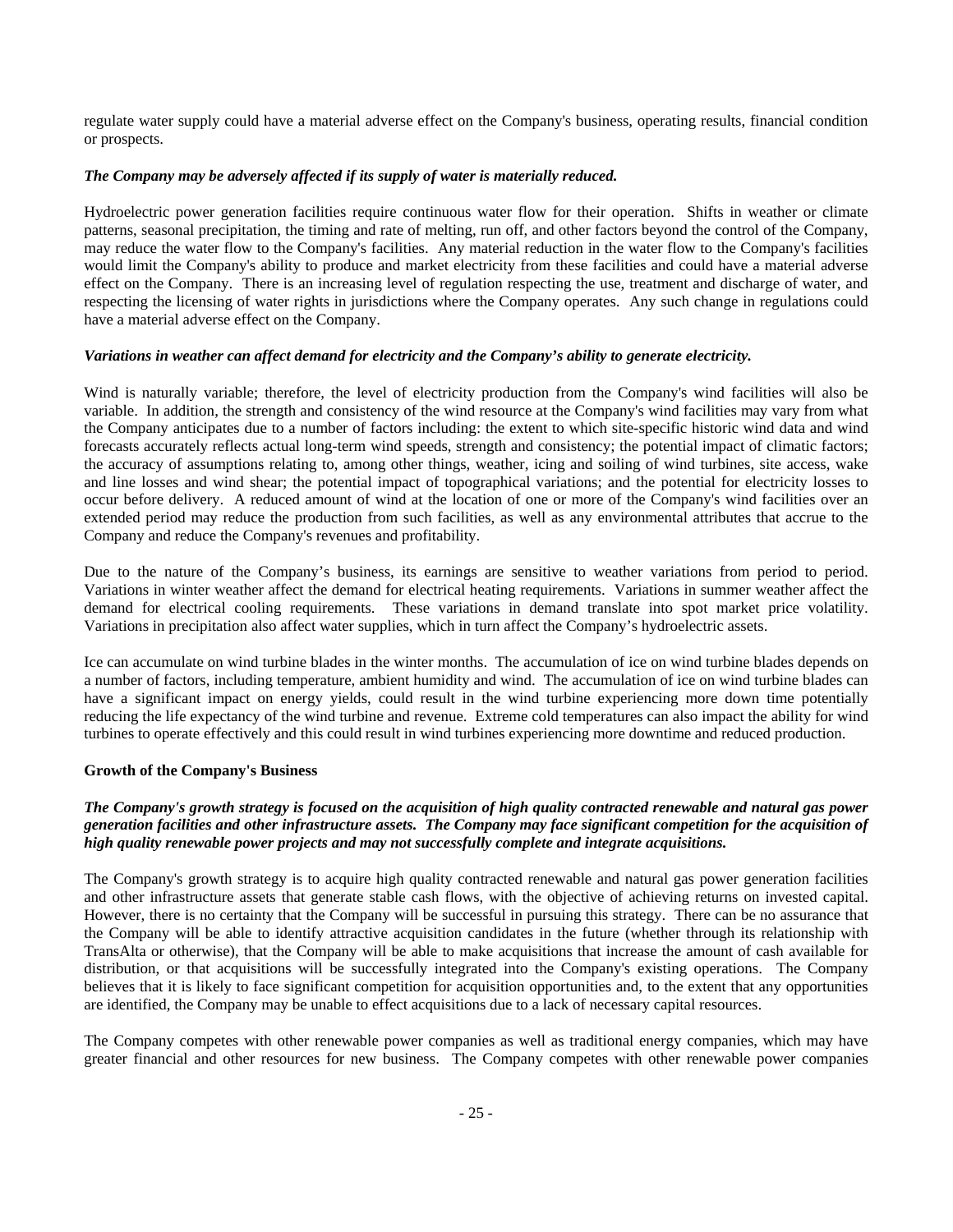primarily for acquisition opportunities, and with other power companies for access to transmission or distribution networks. The Company also competes with other power companies for the limited pool of personnel with requisite industry knowledge and experience. Any failures to successfully prevail in such competition will negatively affect the Company's long term growth prospects.

Any acquisition could involve potential risks, including an increase in indebtedness, the inability to successfully integrate operations, the inability to retain PPAs and FIT rates, the potential disruption of the Company's ongoing business, the diversion of management's attention from other business concerns and the possibility that the Company will pay more than the acquired company or interest is worth. There may also be liabilities that the Company failed to discover, or was unable to discover, in its due diligence prior to the consummation of the acquisition, and the Company may not be indemnified for some or all of these liabilities. In addition, the Company's funding requirements associated with acquisitions and integration costs may reduce the funds available to the Company to pay dividends.

# *The Company is dependent on access to parts and equipment from certain key suppliers and the Company may be adversely affected if these relationships are not maintained.*

The Company's ability to compete and expand will be dependent on having access, at a reasonable cost, to equipment, parts and components which are technologically and economically competitive with those utilized by the Company's competitors. Although the Company has individual framework agreements with various suppliers, there can be no assurance that these relationships with suppliers will be maintained. If they are not maintained, the Company's ability to compete may be impaired due to lack of access to these sources of equipment, parts or components.

# *Risks relating to growth projects and acquisitions may materially adversely affect the Company.*

Growth projects and acquisitions that the Company undertakes may be subject to execution and capital cost risks, including, but not limited to, cost escalations, construction delays, shortages of raw materials or skilled labor and capital constraints. The occurrences of these risks could have a material and adverse impact on the Company, its financial condition, results of operations and cash flows.

Expansion of the Company's business through growth projects and acquisitions may place increased demands on management, operating systems, internal controls and financial and physical resources. In addition, the process of integrating acquired businesses or growth projects may involve unforeseen difficulties. Failure to successfully manage or integrate any acquired businesses or growth projects could have a material adverse impact on the Company, its financial condition, results of operations and cash flows. Further, the Company cannot make assurances that it will be successful in integrating any acquisition or that the commercial opportunities or operational synergies of any acquisition will be realized as expected.

With respect to acquisitions, the Company cannot make assurances that the Company will identify suitable transactions or that it will have access to sufficient resources, through the capital markets or otherwise, to pursue and complete any identified acquisition opportunities on a timely basis and at a reasonable cost. Any acquisition that the Company proposes or completes would be subject to normal commercial risks that the transaction may not be completed on the terms negotiated, on time, or at all. An unavoidable level of risk remains regarding potential undisclosed or unknown liabilities relating to any acquisition. The existence of such undisclosed liabilities may have a material adverse impact on the Company's business, financial condition, results of operations and cash flows.

# *The Company may pursue acquisitions in new markets that are subject to foreign laws or regulation that are more onerous than the laws and regulations to which the Company is currently subject.*

The Company may pursue acquisitions in new markets that are subject to regulation by various foreign governments and regulatory authorities and to the application of foreign laws. Such foreign laws or regulations may not provide for the same type of legal certainty and rights, in connection with the Company's contractual relationships in such countries, as are afforded to the Company currently, which may adversely affect the Company's ability to receive revenues or enforce its rights in connection with its foreign operations. In addition, the laws and regulations of some countries may limit the Company's ability to hold a majority interest in some of the projects that it may acquire, thus limiting its ability to control the operation of such projects. Any existing or new operations may also be subject to significant political, economic and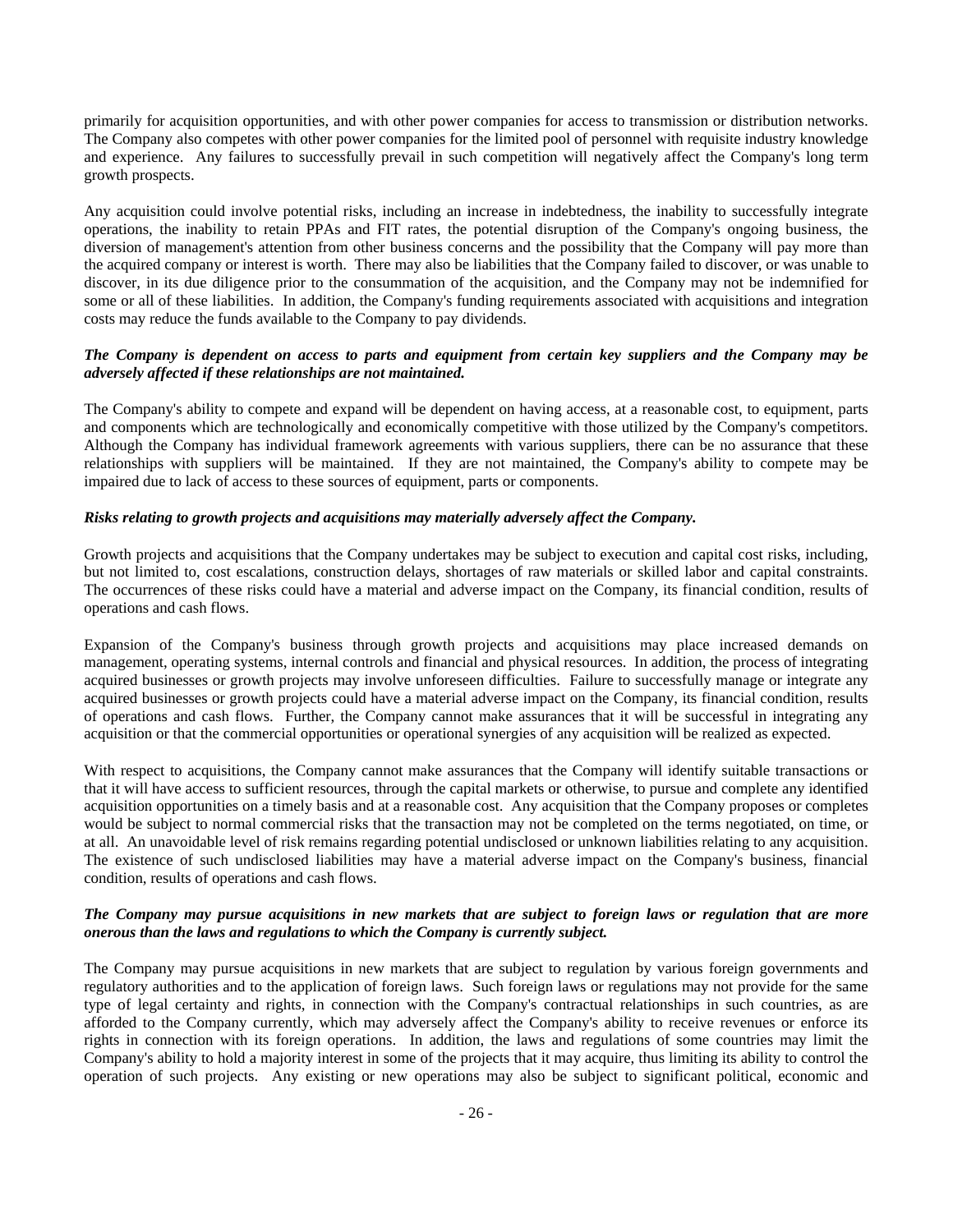financial risks, which vary by country, and may include: (a) changes in government policies or personnel; (b) changes in general economic conditions; (c) restrictions on currency transfer or convertibility; (d) changes in labour relations; (e) political instability and civil unrest; (f) regulatory or other changes in the local electricity market; and (g) breach or repudiation of important contractual undertakings by governmental entities and expropriation and confiscation of assets and facilities for less than fair market value.

# **Risks Relating to the Company's Relationship with TransAlta**

# *TransAlta exercises substantial influence over the Company and the Company highly dependent on TransAlta as its manager. TransAlta is not necessarily required to act in the best interest of the Company or its shareholders, and the liability of TransAlta is limited in certain respects.*

TransAlta is the majority shareholder of the Company and is also responsible for the management and operation of the Company. In addition, TransAlta is able to nominate directors to the Board and the Company relies on TransAlta exclusively to identify acquisition and growth opportunities. As a result, TransAlta is able to exercise substantial influence over the Company's operations, administration, and growth. The Company depends on the management and administration services provided by or under the direction of TransAlta under the Management and Operational Services Agreement. TransAlta personnel and support staff that provide services to the Company are not required to have as their primary responsibility the Company's management and administration or to act exclusively for us. Even if the Company is not satisfied with the manner in which TransAlta performs its services under the Management and Operational Services Agreement, the Company is not entitled to replace TransAlta as manager prior to the expiry of the initial 20-year term, unless: (i) the agreement is terminated by the written agreement of TransAlta and the Company or (ii) TransAlta beneficially owns directly or indirectly less than 10% of the issued and outstanding Common Shares and the Management and Operational Services Agreement has been terminated. Under the terms of the Governance and Cooperation Agreement, TransAlta is not required to allocate any minimum level of dedicated resources for the pursuit of renewable power generation opportunities for the Company, nor is TransAlta required to offer any specific opportunities to the Company. Any failure to effectively manage the Company's operations or to implement the Company's growth strategy could have a material adverse effect on the Company's business, financial condition, and results of operations.

The Management and Operational Services Agreement and the Governance and Cooperation Agreement with TransAlta do not impose any duty on TransAlta to act in the Company's best interest, and TransAlta is not prohibited from engaging in other business activities that may compete with the business of the Company. Additionally, although TransAlta and its affiliates will have access to material confidential information relating to the Company and will be subject to confidentiality obligations in respect thereof, the Management and Operational Services Agreement does not contain general confidentiality provisions. In addition, it is possible that conflicts of interest may arise between the Company and TransAlta and that such conflicts may be resolved in a manner that is not in the Company's best interests or the best interests of the Company's shareholders.

#### *The Company may not recognize the benefits it anticipates from its relationship with TransAlta.*

The Company's relationship with TransAlta is expected to be an important factor in the growth and success of the Company's business. There are no assurances that the Company will be able to maintain its relationship with TransAlta or realize the benefits it anticipates from its relationship with TransAlta. If the Company is unable to successfully execute on this strategic relationship, the Company's overall growth could be impaired and the Company's operational and financial performance could be lower than expected.

# *The departure of some or all of TransAlta's key employees could prevent the Company from achieving its objectives.*

The Company depends on the diligence, skill and business contacts of TransAlta's employees and the information and opportunities they generate during the normal course of their activities. TransAlta has experienced departures of key employees in the past and this could also occur in the future and the Company cannot predict the impact that any such departures will have on the Company's ability to achieve its objectives. The departure of a significant number of TransAlta's key employees for any reason, or the failure to appoint qualified or effective successors in the event of such departures, could have a material adverse effect on the Company's ability to achieve its objectives. The Governance and Cooperation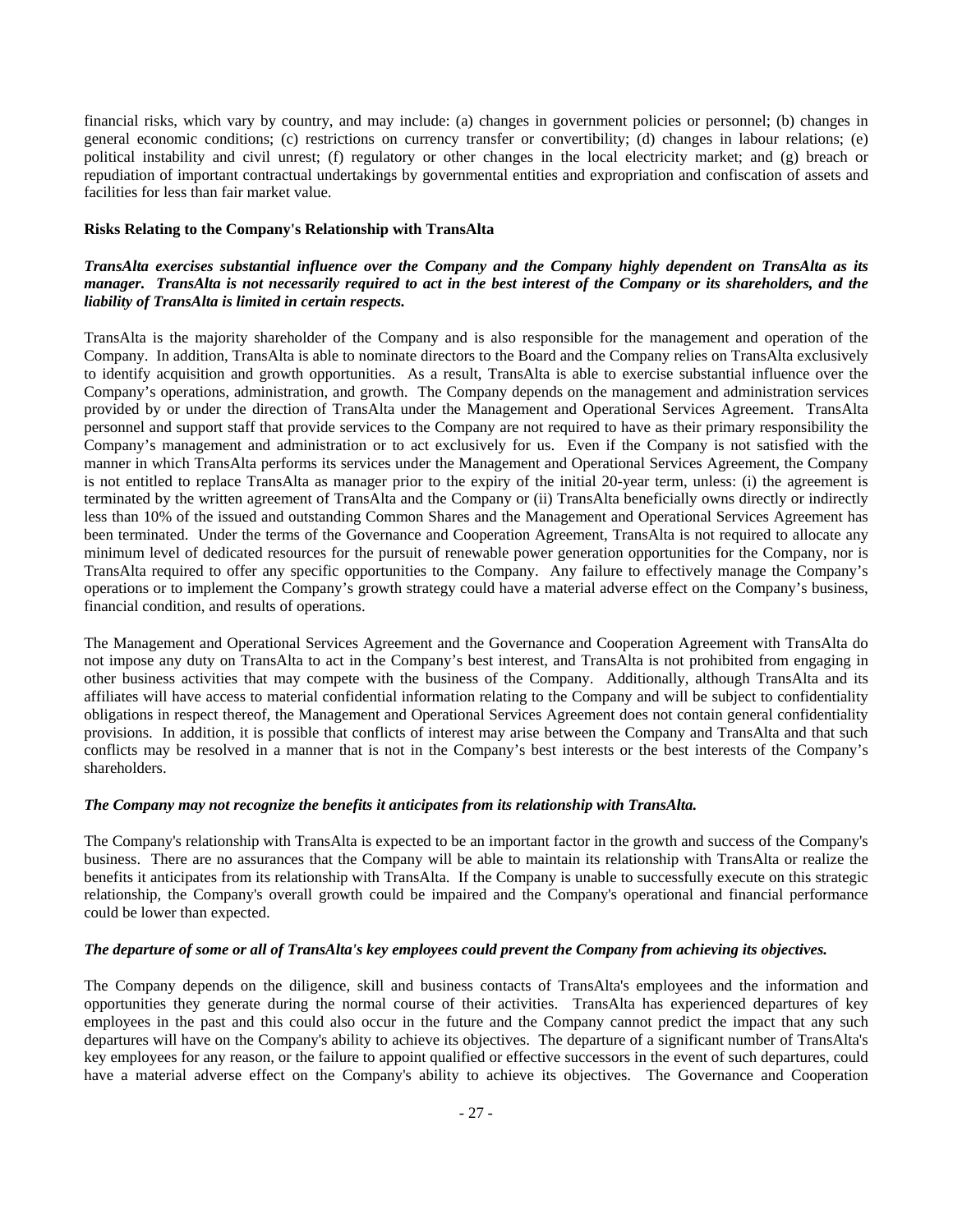Agreement and Management and Operational Services Agreement do not require TransAlta to maintain the employment of any of its employees or to cause any particular employees to provide services to the Company.

# *The role and ownership of TransAlta may change, which could create uncertainty for the Company.*

The arrangement between the Company and TransAlta does not require TransAlta to maintain any ownership level in the Company. Accordingly, TransAlta may transfer its interest in the Company to a third party, including in a merger or consolidation or in a transfer of all or substantially all of its assets, without the consent of the Company's shareholders. The Company cannot predict with any certainty the effect that any such transfer would have on the trading price of the Common Shares or the Company's ability to raise capital or make investments in the future. As a result, the future of the Company would be uncertain and the Company's business, financial condition and results of operations may suffer.

# *The interests of TransAlta and the Company's management structure may create significant conflicts of interest that may not be resolved in a manner that is in the best interests of the Company or the best interests of its public shareholders.*

The Company's ownership and management structure involves a number of relationships that may give rise to conflicts of interest between the Company and the public shareholders, on the one hand, and TransAlta, on the other hand. In certain instances, the interests of TransAlta may differ from the interests of the Company and its public shareholders, including with respect to the types of acquisitions made, the timing and amount of distributions by the Company, the reinvestment of returns generated by operations, the use of leverage when making acquisitions and the appointment of outside advisors and service providers. See "*Material Contracts*".

# *The liability of TransAlta is limited under the Management and Operational Services Agreement and the Company has agreed to indemnify TransAlta against claims that it may face in connection with providing services to the Company, which may lead it to assume greater risks when making decisions relating to the Company than it otherwise would if acting solely for its own account.*

Under the Management and Operational Services Agreement, TransAlta has not assumed any responsibility other than to provide or arrange for the provision of the services described in the Management and Operational Services Agreement in good faith and will not be responsible for any action that the Company takes in following or declining to follow its advice or recommendations. In addition, under the Management and Operational Services Agreement, the liability of TransAlta is limited to the fullest extent permitted by law to conduct involving bad faith, fraud or wilful misconduct or, in the case of a criminal matter, actions that were known to have been unlawful, except that TransAlta is liable for liabilities arising from gross negligence. In addition, the Company has agreed to indemnify TransAlta to the fullest extent permitted by law from and against any claims, liabilities, losses, damages, costs or expenses incurred by an indemnified person or threatened in connection with the Company's operations, investments and activities or in respect of or arising from the Management and Operational Services Agreement or the services provided by TransAlta, except to the extent that the claims, liabilities, losses, damages, costs or expenses are determined to have resulted from the conduct in respect of which such persons have liability as described above. These protections may result in TransAlta tolerating greater risks when making decisions than otherwise would be the case, including determining when to use leverage in connection with acquisitions. The indemnification arrangements to which TransAlta will be a party may also give rise to legal claims for indemnification that would be adverse to the Company and its shareholders.

#### **Risks Relating to Accounting and Finance Activities**

# *The Company may be unable to finance its business or the growth of its business.*

Recovery of the capital investment in renewable power projects generally occurs over a long period of time. As a result, the Company must obtain funds from equity or debt financings, including tax equity transactions, or from government grants, to help finance the acquisition of projects and to help pay the general and administrative costs of operating the Company's business. The Company's ability to arrange financing, either at the corporate level or at the subsidiary level (including nonrecourse project debt), and the costs of such capital are dependent on numerous factors, including: (a) general economic and capital market conditions; (b) credit availability from TransAlta, banks and other financial institutions; (c) investor confidence in the Company and the markets in which it conducts operations; (d) the Company's financial performance and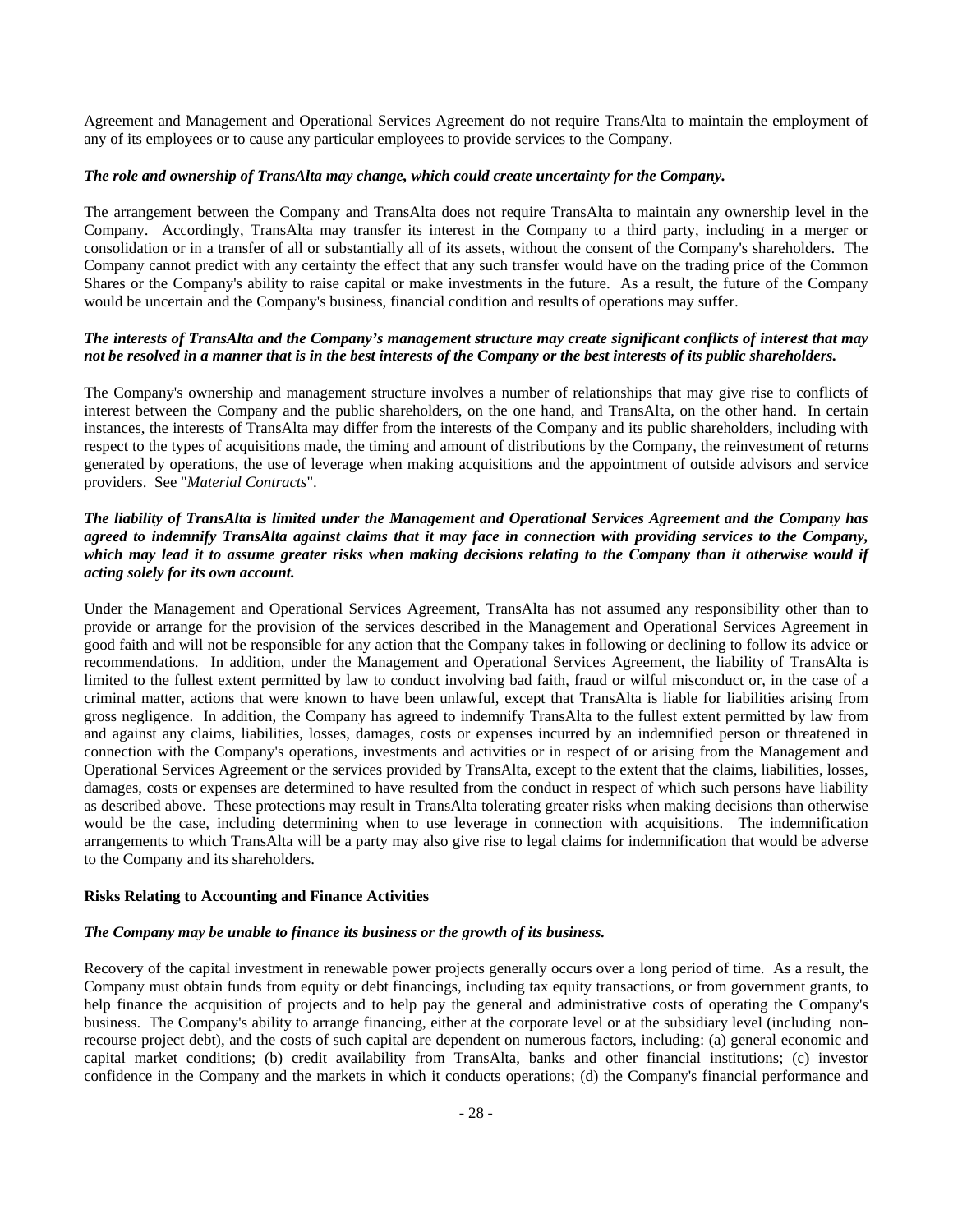the financial performance of the Company's subsidiaries; (e) the Company's level of indebtedness and compliance with covenants in its debt agreements; and (f) the Company's cash flow.

An increase in interest rates or a reduction in the availability of project debt financing could reduce the number of renewable power projects that the Company is able to finance. Although the borrowings of the Company have fixed-rate interest payments, an increase in interest rates could lower the Company's return on investment. The Company may not be able to obtain needed funds on terms acceptable to it, or at all for these or other reasons. If the Company is unable to raise additional funds when needed, the Company could be required to delay acquisition and construction of projects, reduce the scope of projects, abandon or sell some or all of its projects or generation facilities, or default on the Company's contractual commitments in the future, any of which could adversely affect the Company's business, financial condition and results of operations.

# *The Company may be unable to refinance existing indebtedness on terms comparable to existing terms, if at all.*

The Company will be required to refinance certain indebtedness as it becomes due from time to time, including indebtedness under debentures issued by CHD which begin maturing in 2015. There is no guarantee that the Company will be able to obtain financing to repay the principal amount of such indebtedness and, if it does, that such financing will be available on terms comparable to existing terms or that are acceptable to the Company. If the Company does obtain new indebtedness at materially higher interest rates or on more punitive principal repayment terms than the terms of its existing debt, it is likely to have a negative effect on the Company's financial results and cash available for distribution.

#### *The Company may be subject to foreign exchange risk.*

The Company may be exposed to changes in the Canadian dollar in relation to foreign currency denominated equipment purchases or in relation to investments in foreign assets. As an example, we have exposure to U.S. currency as a result of our economic interest in the Wyoming Wind Farm and our U.S. denominated debt. Changes in the values of these currencies relative to the Canadian dollar could negatively impact our earnings, cash flows or the value of our foreign investments. While we attempt to manage this risk through the use of hedging instruments, and by matching revenues and expenses by currency at the Corporate level, there can be no assurance that these risk management efforts can be done on a cost effective basis or will be effective, and fluctuations in these exchange rates may have an effect on our business.

#### *If the Company's project assets become impaired, significant charges to earnings may be required.*

The Company may be required to record charges to earnings if project assets become impaired. Such a charge might have a significant impact on the Company's financial position and results of operations. The Company will review project assets for impairment whenever events or changes in circumstances indicate that the carrying amount may not be recoverable.

# **Risks Related to the Common Shares**

#### *The market price for the Common Shares may be volatile.*

The market price for Common Shares may be volatile and subject to wide fluctuations in response to numerous factors, many of which are beyond the Company's control, including the following: (a) actual or anticipated fluctuations in the Company's results of operations; (b) recommendations by securities research analysts; (c) changes in the economic performance or market valuations of other companies that investors deem comparable to the Company; (d) the loss or resignation of executive officers and other key personnel of the Company; (e) sales or perceived sales of additional Common Shares; (f) significant acquisitions or business combinations, strategic partnerships, joint ventures or capital commitments by or involving the Company or its competitors which prove to be ill considered; and (g) trends, concerns, technological or competitive developments, regulatory changes and other related issues in the renewable power generation industry or the Company's target markets.

Financial markets have experienced significant price and volume fluctuations in recent years that have particularly affected the market prices of equity securities of companies and such fluctuations have, in many cases, been unrelated to the operating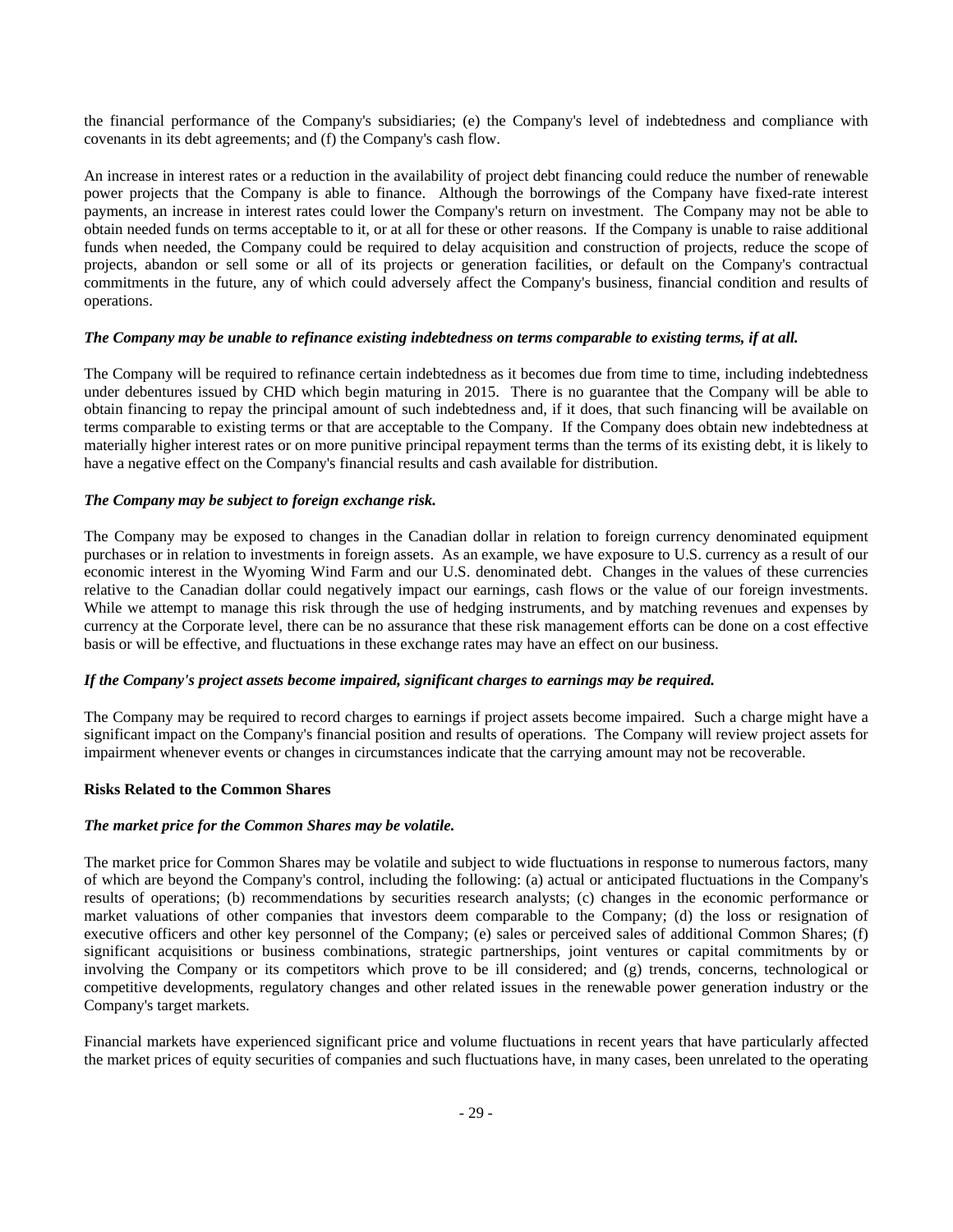performance, underlying asset values or prospects of such companies. Accordingly, the market price of the Common Shares may decline even if the Company's operating results, underlying asset values or prospects have not changed. Additionally, these factors, as well as other related factors, may cause decreases in asset values which may result in impairment losses. Certain institutional investors may base their investment decisions on consideration of the Company's environmental, governance and social practices and performance against such institutions' respective investment guidelines and criteria, and failure to meet such criteria may result in a limited or no investment in the Common Shares by those institutions, which could adversely affect the trading price of the Common Shares.

# *The Company's cash dividend payments are not guaranteed.*

The payment of dividends under the Company's dividend policy is not guaranteed and could fluctuate with the performance of the Company. The Board has the discretion to determine the amount of dividends to be declared and paid to shareholders. The Company may alter its dividend policy at any time and the payment of dividends will depend on, among other things, results of operations; financial condition; current and expected future levels of earnings; operating cash flow; liquidity requirements; market opportunities; income taxes; maintenance and growth capital expenditures; debt repayments; legal, regulatory and contractual constraints; working capital requirements; tax laws and other relevant factors. The Company's short and long-term borrowings may prohibit the Company from paying dividends at any time at which a default or event of default would exist under such debt, or if a default or event of default would exist as a result of paying the dividend.

Over time, the Company's capital and other cash needs may change significantly from its current needs, which could affect whether the Company pays dividends and the amount of any dividends it may pay in the future. If the Company continues to pays dividends at the current level, it may not retain a sufficient amount of cash to finance growth opportunities, meet any large unanticipated liquidity requirements or fund its operations in the event of a significant business downturn. The Board, subject to the requirements of the Company's bylaws and other governance documents, may amend, revoke or suspend the Company's dividend policy at any time. A decline in the market price or liquidity, or both, of the Common Shares could result if the Board establishes large reserves that reduce the amount of monthly dividends paid or if the Company reduces or eliminates the payment of dividends, which could result in losses to shareholders.

The Company will be dependent on the operations of its facilities for its cash availability. The actual amount of cash available for dividends to holders of Common Shares will depend upon numerous factors relating to each of the Company's generation facilities including: the strength and consistency of the wind resources at the wind power facilities of the Company, the availability of water flows in respect of the hydroelectric facilities, operating performance of its generation facilities, profitability, changes in revenues, fluctuations in working capital, capital expenditure levels, applicable laws, compliance with contracts and contractual restrictions contained in the instruments governing any indebtedness. Any reduction in the amount of cash available for distribution from its generation facilities will reduce the amount of cash available for the Company to pay dividends to holders of Common Shares.

# *The Common Share price could decline due to the potential for share issuances by the Company for other purposes.*

The Board may issue an unlimited number of Common Shares without any vote or action by the Company's shareholders, subject to the rules of the Toronto Stock Exchange (the "TSX") or any other stock exchange on which the Company's securities may be listed from time to time. The Company may make future acquisitions or enter into financings or other transactions involving the issuance of securities. If the Company issues any additional equity, the percentage ownership of existing shareholders will be reduced and diluted and the price of the Common Shares could decline.

# *TransAlta's rights under the Investor Liquidity Agreement could negatively impact the Company's share price if exercised.*

TransAlta holds, directly and indirectly, 70.3 per cent of our issued and outstanding Common Shares. The Investor Liquidity Agreement provides for Demand Registration rights in favour of TransAlta that enables TransAlta to require the Company to qualify by prospectus or register, as applicable, all or a portion of the Common Shares held, directly and indirectly, by TransAlta for a distribution to the public in Canada. The Investor Liquidity Agreement also provides TransAlta with incidental, or piggy-back, qualification rights. Where the Company proposes to make a distribution, for its own account or for the account of any other holder of securities of the Company, TransAlta will have the right to include a specified number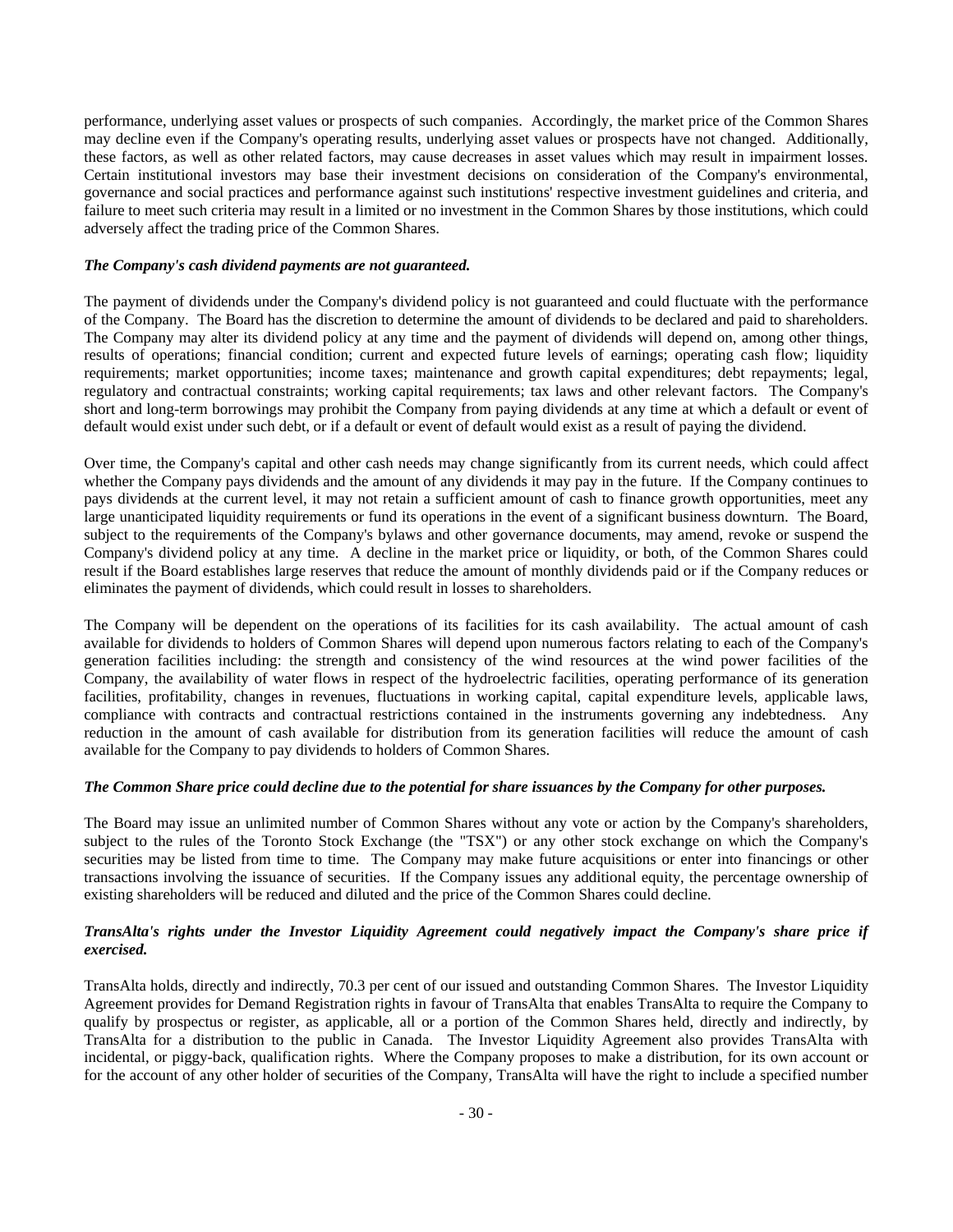of its Common Shares in the distribution, subject to certain limitations. Sales of Common Shares owned, directly and indirectly, by TransAlta through the Investor Liquidity Agreement or otherwise could exert downwards pressure on the trading price of the Common Shares and could impair the future ability of the Company to raise capital through the sale of its equity securities.

#### **EMPLOYEE AND GOVERNANCE MATTERS**

The officers of TransAlta Renewables are Brett Gellner, President and Designated Chief Executive Officer, Cynthia Johnston, Chief Operating Officer, David Koch, Vice-President and Controller and Designated Chief Financial Officer, Maryse St.-Laurent, Vice-President Legal and Corporate Secretary, and Todd Stack, Vice-President and Treasurer. Management and administrative services are provided by TransAlta through the Management and Operational Services Agreement. See "*Material Contracts - Management and Operational Services Agreement*". Accordingly, we do not have any direct employees.

The employees of TransAlta who provide general and administrative services to us pursuant to the Management and Operational Services Agreement are the same individuals who previously performed similar services for TransAlta when TransAlta owned the Initial Assets. Accordingly, we expect that we and TransAlta will achieve certain managerial, administrative and operational efficiencies, thereby reducing the overall costs associated with managing and operating the business of TransAlta Renewables. It is anticipated that TransAlta's knowledge and expertise in relation to our asset base will contribute to their effective operation and utilization. The standards and practices employed by TransAlta have been recognized by several leading sustainability indexes, including the Dow Jones Sustainability North America Index, the FTSE4Good Index and the Jantzi Social Index. TransAlta regularly achieves world class safety performance rankings for its industry.

#### **Management and Operational Services Agreement**

On August 9, 2013, we entered into the management, administrative and operational services agreement with TransAlta pursuant to which TransAlta, on a sole and exclusive basis, provides us with all the general administrative services as may be required or advisable for the management of the affairs of the Company (the "Management and Operational Services Agreement").

The management services provided by TransAlta under the Management and Operational Services Agreement include, but are not be limited to: (i) ensuring that we comply with our continuous disclosure and other obligations under Canadian Securities Laws; (ii) managing our financing, borrowing and investing activities; (iii) developing, implementing and monitoring our strategic plan; (iv) providing us with investor relations services including the calling and holding of all meetings of our shareholders; (v) computing any dividends to our shareholders and overseeing the payment thereof; (vi) undertaking all required acts and responsibilities in connection with the acquisition and disposition of our assets and property; (vii) providing accounting and bookkeeping services, including for the preparation of our annual and interim financial statements and the preparation and filing of all tax returns; (viii) providing information technology services and making available all information technology equipment as may be reasonably necessary; (ix) managing any litigation and other legal services; (x) providing risk management services; (xi) providing office space, equipment and personnel as may be reasonably necessary; (xii) arranging for audit, legal and other third party professional and non-professional services; and (xiii) generally providing all other services as may be necessary, or requested by us, for the management and administration of TransAlta Renewables.

The operational and maintenance services provided by TransAlta under the Management and Operational Services Agreement include, but are not be limited to: (i) administering and causing us and each of our operating subsidiaries (the "Operating Entities") to perform and satisfy our and their obligations under all material contracts; (ii) providing or securing operational, management and maintenance services; (iii) providing procurement and logistical services; (iv) providing engineering, technical and evaluation services; (v) providing environment, health and safety services; (vi) ensuring proper training of personnel and the provision of necessary equipment and services; (vii) obtaining and maintaining all permits, authorities and consents required for the conduct of business by the Operating Entities; and (viii) generally providing all other services as may be necessary or requested for the operation and maintenance of the assets held by the Operating Entities.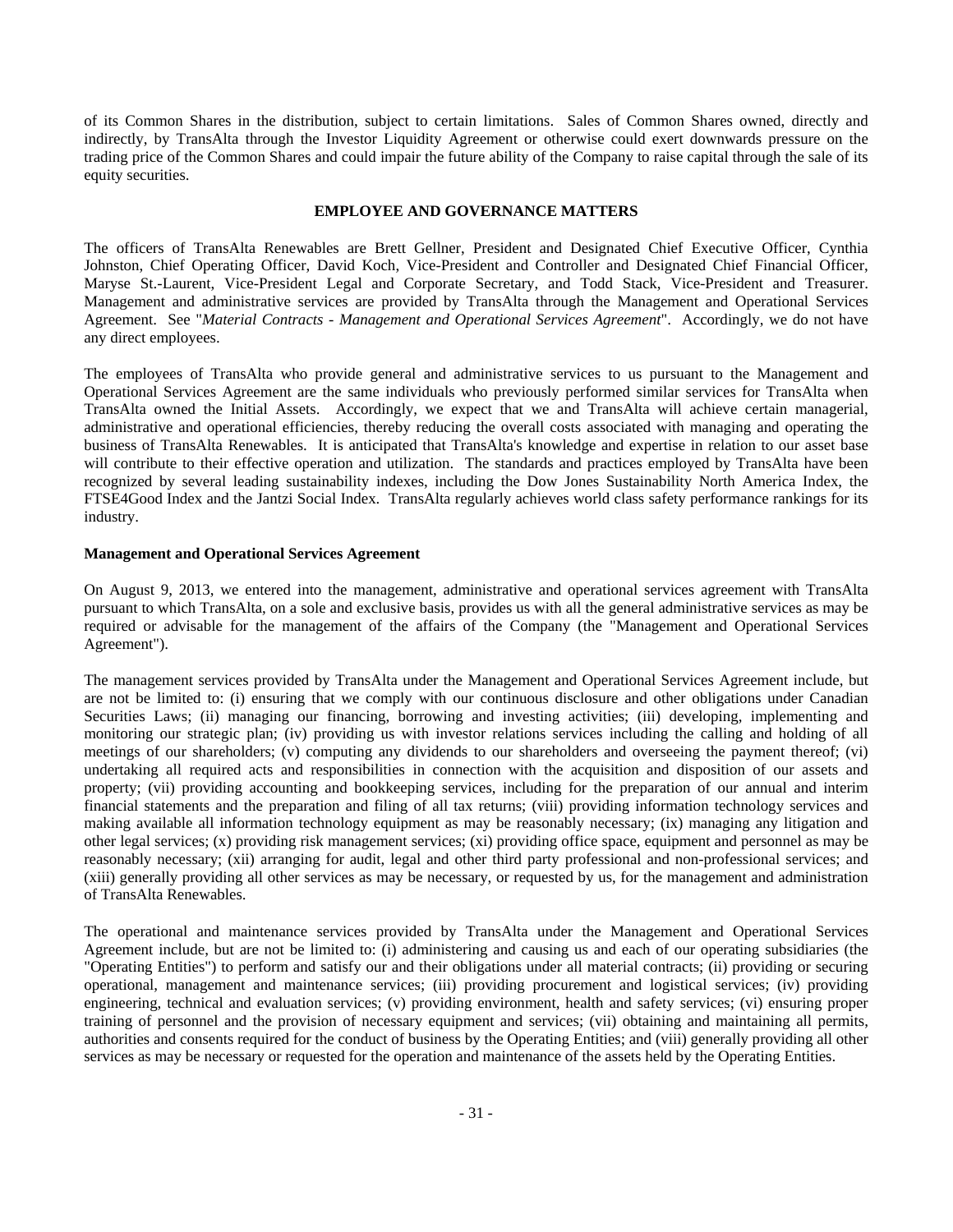Pursuant to the Management and Operational Services Agreement, TransAlta has agreed to: (i) perform all services under the Management and Operational Services Agreement in compliance with applicable laws, (ii) observe or cause to be observed and performed on our behalf, in all material respects, all agreements from time to time entered into for and on our behalf and (iii) not commingle the funds of TransAlta Renewables with any party. In the exercise of its powers and authority under the Management and Operational Services Agreement, TransAlta is required to exercise the powers and discharge its duties thereunder honestly, in good faith and in the best interests of the Company and in connection therewith shall exercise that degree of care, diligence and skill that a reasonably prudent manager of a Corporation in Canada, having responsibilities of a similar nature to those under the agreement, would exercise in comparable circumstances. TransAlta is prohibited from entering into or committing to any transaction which, in accordance with Applicable Laws, or pursuant to the requirements of any other written agreement between the Company and TransAlta or any of their respective subsidiaries or affiliates, requires the approval of our independent directors or the approval of our shareholders, unless such approval is first obtained.

TransAlta and its personnel are obligated to devote as much time as is reasonably necessary for the proper discharge of its services under the Management and Operational Services Agreement. We expressly consent in the Management and Operational Services Agreement to TransAlta and its affiliates (other than us) and their respective officers, directors and employees engaging in any business or activities whatsoever, including those that may be in competition or conflict with our business and/or our interests; provided that in the event of a material conflict between our interests and the interests of TransAlta, TransAlta is required to provide written notice to us setting forth particulars of such conflict and, thereafter, our independent directors shall be responsible to take all such actions and make all such decisions relating to such matter.

In connection with the services provided under the Management and Operational Services Agreement, we pay TransAlta an annual fee (the "G&A Reimbursement Fee"), which fee is meant to cover TransAlta's management, administrative, accounting, planning and other head office costs associated with providing services to us under the Management and Operational Services Agreement. The G&A Reimbursement Fee was initially set at \$10,000,000 per annum and is adjusted annually for changes in the CPI and increases or decreases of 5 per cent of the earnings before interest, tax, and depreciation associated with additions or divestitures of assets. The G&A Reimbursement Fee is payable in equal quarterly installments. The G&A Reimbursement Fee is expected to be \$10,684,000 in 2015 which reflects the impact of the acquisition of the economic interest in the Wyoming Wind Farm. This amount may be varied to reflect future growth.

The G&A Reimbursement Fee is reviewed periodically, and in any event no less than once every five years, to consider, in good faith, whether any adjustments to the G&A Reimbursement Fee are required to reflect changing economic circumstances, regulatory requirements and/or the additional or reduced, as the case may be, time, effort and expense in administering our asset base.

In addition to the G&A Reimbursement Fee, we also reimburse TransAlta for all out-of-pocket and third party fees and costs, including salaries, wages and benefits associated with managing and operating the assets held by our Operating Entities not captured by the G&A Reimbursement Fee. We directly incur and are responsible for any costs associated with (i) insurance, (ii) compensation for our independent directors, (iii) direct engagement of third party experts for assessing or valuing a growth opportunity, (iv) third party audit and legal fees, and (v) all other costs associated with being a publicly traded reporting issuer.

The reimbursement of expenses to TransAlta, including through the G&A Reimbursement Fee, or its affiliates is not intended to provide TransAlta or its affiliates with any financial gain or loss.

TransAlta, its affiliates and associates and each of their respective directors, officers and employees are not, either directly or indirectly, liable, answerable or accountable to TransAlta Renewables or any of our shareholders, for any loss or damage resulting from the performance or non-performance of management services (including any mistake or error of judgment), unless such loss or damage resulted from the fraud, wilful default or gross negligence of such party.

Each of TransAlta Renewables and TransAlta, and their respective directors, officers and employees, are indemnified by the other party in certain circumstances arising under the Management and Operational Services Agreement.

The Management and Operational Services Agreement has an initial 20 year term; provided, however, that the agreement shall be automatically renewed for further successive terms of five years after the expiry of the initial term or any renewal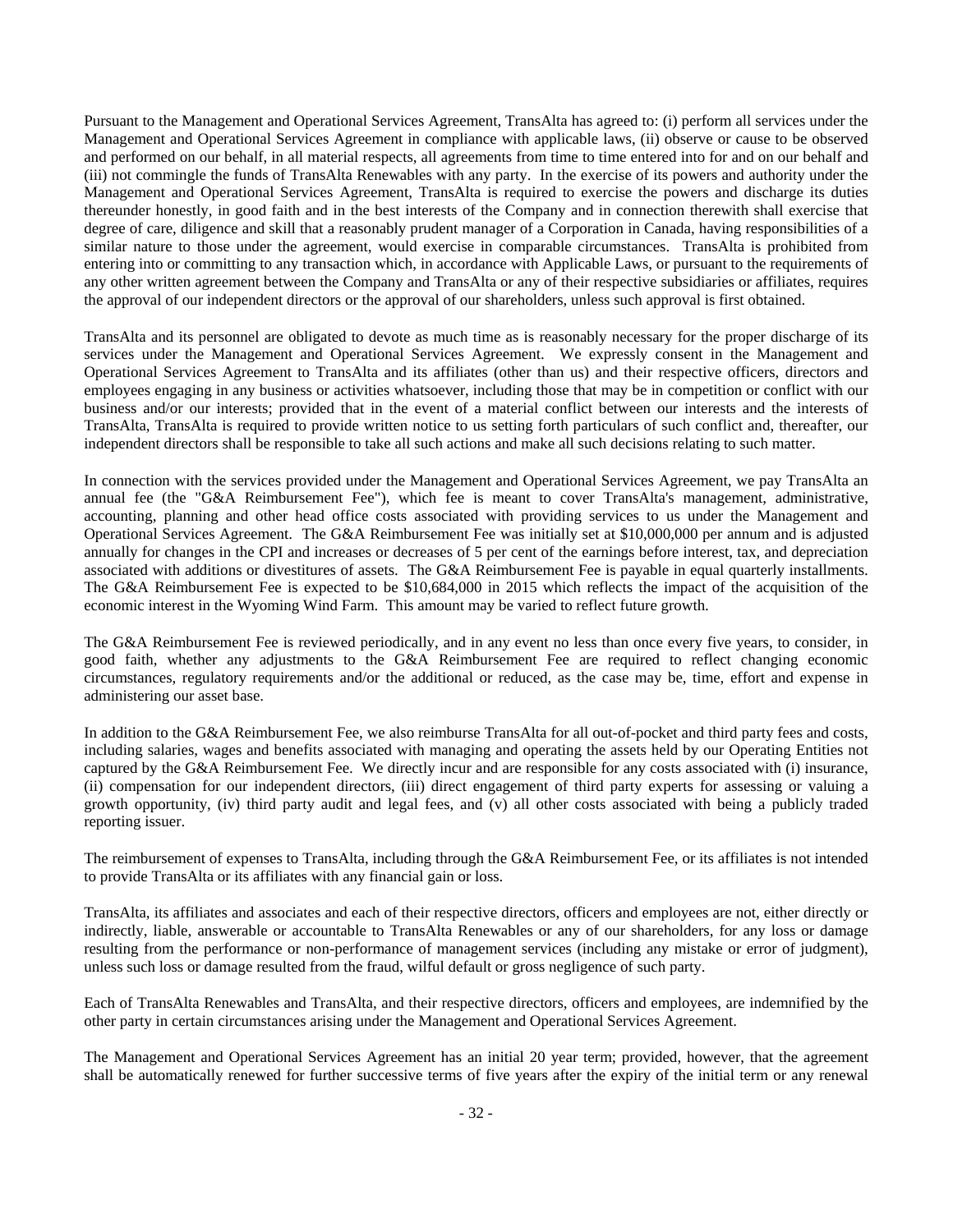term, unless terminated by either party not less than 180 days prior to the expiration of the initial term or any renewal term, as the case may be. The Management and Operational Services Agreement may be terminated by: (a) mutual agreement; (b) TransAlta Renewables upon the occurrence of a material default by TransAlta; and (c) TransAlta (i) upon the occurrence of a material default by TransAlta Renewables or (ii) upon a "Change of Control" of TransAlta Renewables, being the acquisition by any person or group of persons acting jointly and in concert (other than us and our affiliates) of more than 50 per cent of the issued and outstanding Common Shares. In addition, the Management and Operational Services Agreement may be terminated by TransAlta Renewables by a majority vote of our independent directors at any time following TransAlta's direct and indirect ownership in the Company falling below 20 per cent.

#### **Governance and Cooperation Agreement**

On August 9, 2013 we entered into the governance and cooperation agreement which governs various aspects of our relationship with TransAlta (the "Governance and Cooperation Agreement"). Pursuant to the Governance and Cooperation Agreement, we and TransAlta have agreed, among other things, that TransAlta will serve as the primary vehicle through which TransAlta Renewables and our affiliates acquire and/or develop renewable power projects.

The Governance and Cooperation Agreement provides, among other things, that we will rely on TransAlta exclusively to: (i) identify acquisition and/or development opportunities for us (the "Opportunities"), (ii) evaluate the Opportunities for their suitability, (iii) present Opportunities suitable for, and meeting our strategic goals and objectives, to the Board for assessment and approval and (iv) execute and complete any Opportunities approved by the Board. TransAlta and its affiliates are not required to allocate any minimum level of dedicated resources for the pursuit of renewable power generation opportunities nor shall TransAlta or its affiliates be required to offer any specific opportunities to us. Approval of any Opportunities involving a transfer of interests from TransAlta or its affiliates to us must be supported and approved by a majority of the independent directors of the Board.

The Board is currently comprised of six individuals, three of whom are appointed by TransAlta, three of whom are independent (pursuant to NI 52-110) and all of whom are "financially literate" as defined in NI 52-110 (subject to available exemptions in NI 52-110). See "*Directors and Officers - Directors*". TransAlta is entitled to nominate a majority of the directors of TransAlta Renewables for so long as the percentage of outstanding Common Shares beneficially owned directly or indirectly by TransAlta is not less than 35 per cent of the issued and outstanding Common Shares. If the percentage of outstanding Common Shares beneficially owned directly or indirectly by TransAlta is less than 35 per cent but greater than or equal to 10 per cent, TransAlta shall be entitled to nominate its proportionate share of the directors of TransAlta Renewables (rounded up to the next whole number) based on the percentage of outstanding Common Shares beneficially owned directly or indirectly by TransAlta. Finally, irrespective of the percentage of outstanding Common Shares beneficially owned directly or indirectly by TransAlta, TransAlta will be entitled to nominate one director of TransAlta Renewables for so long as the Management and Operational Services Agreement is in effect. The nominees of TransAlta to the Board may be directors, officers or employees of TransAlta or its affiliates, or other persons, at TransAlta's discretion. Board nominees of TransAlta who are directors, officers or employees of TransAlta or its affiliates are not entitled to any compensation from TransAlta Renewables, except as described herein. Subject to any requirements of the CBCA, TransAlta is entitled to nominate for appointment or election to the Board a replacement director for any nominee director of TransAlta who ceases for any reason to be a director of the Board, provided TransAlta remains, at that time, entitled to appoint such director.

To the fullest extent permitted by law, we will indemnify all directors, officers, former directors and former officers of TransAlta Renewables, as applicable, and all persons who act or acted at our request as a director or officer, or an individual acting in a similar capacity, of another person, and his or her heirs and legal personal representatives, against all costs, charges and expenses, including any amount paid to settle any action or satisfy a judgment, reasonably incurred by him or her in respect of any civil, criminal, administrative, investigative or other proceeding in which the individual is involved because of that association with TransAlta Renewables or such other person if, (i) he or she acted honestly and in good faith with a view to the best interests of TransAlta Renewables or such other person, as the case may be; and (ii) in the case of a criminal or administrative action or proceeding that is enforced by a monetary penalty, he or she had reasonable grounds for believing that his or her conduct was lawful.

Under the Governance and Cooperation Agreement, the Company has also provided TransAlta with certain pre-emptive rights to participate in future offerings of securities in the Company. Provided TransAlta beneficially owns directly or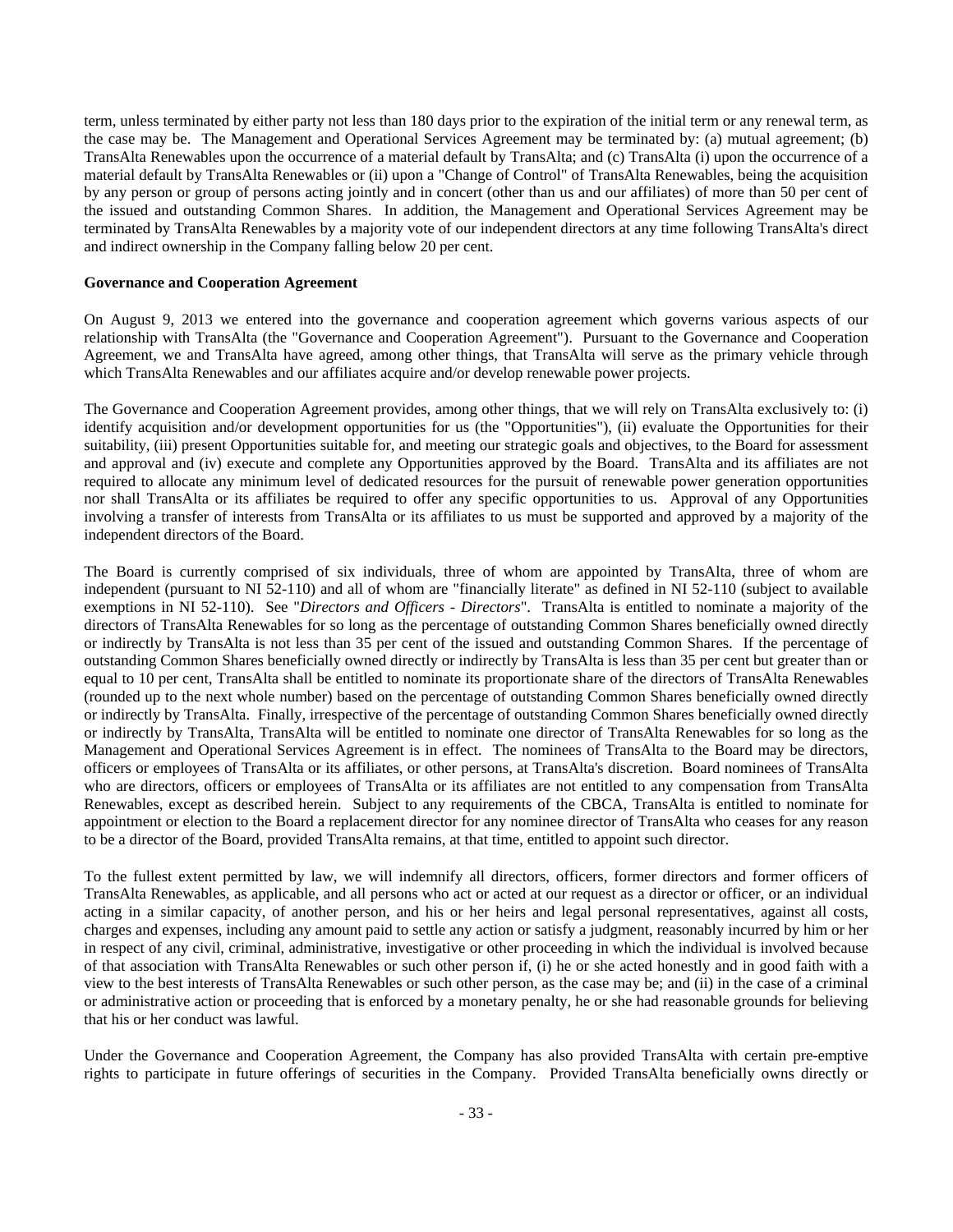indirectly not less than 10 per cent of the issued and outstanding Common Shares and subject to limited exceptions, if TransAlta Renewables proposes to issue any Common Shares or other equity securities (the "Offered Securities"), or any option or other right to acquire Offered Securities or other securities convertible into or exercisable or exchangeable for Offered Securities (the "Convertible Securities"), we will first offer TransAlta the opportunity to subscribe for and acquire that number of Offered Securities or Convertible Securities equal in amount to TransAlta's then outstanding proportionate interest in the Common Shares or any such lesser amount as TransAlta may elect to subscribe for at the subscription price as determined by the Board. If any of the Offered Securities or Convertible Securities are not subscribed for by TransAlta within the applicable periods provided for in the Governance and Cooperation Agreement, we may proceed to offer such unsubscribed Offered Securities or Convertible Securities within the period of 90 days after the expiration of such applicable period to any person, provided the price at which such Offered Securities or Convertible Securities are issued is not less than the subscription price offered to TransAlta and the terms of payment for such Offered Securities or Convertible Securities are not more favourable to such person than the terms of payment offered to TransAlta. The foregoing pre-emptive right will also apply to any debt securities or securities convertible into debt securities issued by us on the basis that TransAlta shall be offered the right to subscribe for up to that percentage of the total aggregate principal amount of debt securities or number of securities convertible into debt securities to be issued equal to the percentage of outstanding Common Shares beneficially owned directly or indirectly by TransAlta.

The Governance and Cooperation Agreement also provides that, under the circumstances set forth in the Governance and Cooperation Agreement, we will provide TransAlta and TransAlta's board of directors with certain financial and other information and data with respect to TransAlta Renewables and its business, properties, financial positions, results of operations and prospects, as may reasonably be required by TransAlta to meet its reporting obligations. In addition, we are obligated to: (a) maintain effective disclosure controls and procedures and to comply with applicable securities laws in a manner substantially similar to TransAlta's internal practices; (b) provide financial reports to TransAlta in connection with each meeting of the board of directors of TransAlta and meeting of the audit committee of TransAlta; (c) prepare all financial information to be provided by us to TransAlta or filed with any securities regulatory authority, in accordance with the same accounting principles as applied by TransAlta; (d) consult with TransAlta as to the timing of any financial guidance in respect of TransAlta Renewables for a current or future period that we intend to publish or otherwise make public, and give TransAlta the opportunity to review the information therein relating to TransAlta Renewables and to comment thereon; and (e) cooperate fully, and use commercially reasonable efforts to cause the auditors of TransAlta Renewables to cooperate fully, with TransAlta to the extent reasonably requested by TransAlta in the preparation of any filings made by TransAlta with any securities regulator pursuant to applicable securities laws.

The Governance and Cooperation Agreement will continue in force until the earlier of (a) the date on which the Governance and Cooperation Agreement is terminated by the written agreement of TransAlta and TransAlta Renewables, or (b) the date on which (i) TransAlta beneficially owns directly or indirectly less than 10 per cent of the issued and outstanding Common Shares, and (ii) the Management and Operational Services Agreement has been terminated in accordance with its terms.

# **Investor Liquidity Agreement**

On August 9, 2013, we entered into the investor liquidity agreement with TransAlta (the "Investor Liquidity Agreement") which provides that TransAlta and any direct or indirect transferee of TransAlta who shall become party to the Investor Liquidity Agreement (each a "Holder") may, at any time and from time to time, make a written request to TransAlta Renewables to file a prospectus in any jurisdiction or jurisdictions of Canada in which we are at the relevant time a reporting issuer in respect of the distribution of all or part of the Common Shares then held by the Holder ("Registrable Securities"), subject to certain restrictions as discussed below (a "Demand Registration"). Upon receipt of a Demand Registration, we will be required to use our reasonable commercial efforts to file a prospectus in order to permit the offer and sale or other disposition or distribution in Canada of all or any portion of the Common Shares held, directly or indirectly, by the Holder. We may satisfy this obligation through the use of a shelf prospectus and applicable shelf prospectus supplements and, in connection therewith, each Holder agrees to reasonably cooperate with us in connection with the filing of such shelf prospectus.

The Demand Registration rights are subject to certain limitations including that: (a) other than in respect of a prospectus supplement, we shall not be obligated to file a prospectus in respect of a Demand Registration within 75 days after the effective date of a previous Demand Registration; or (b) we shall not be obligated to file a prospectus in respect of a Demand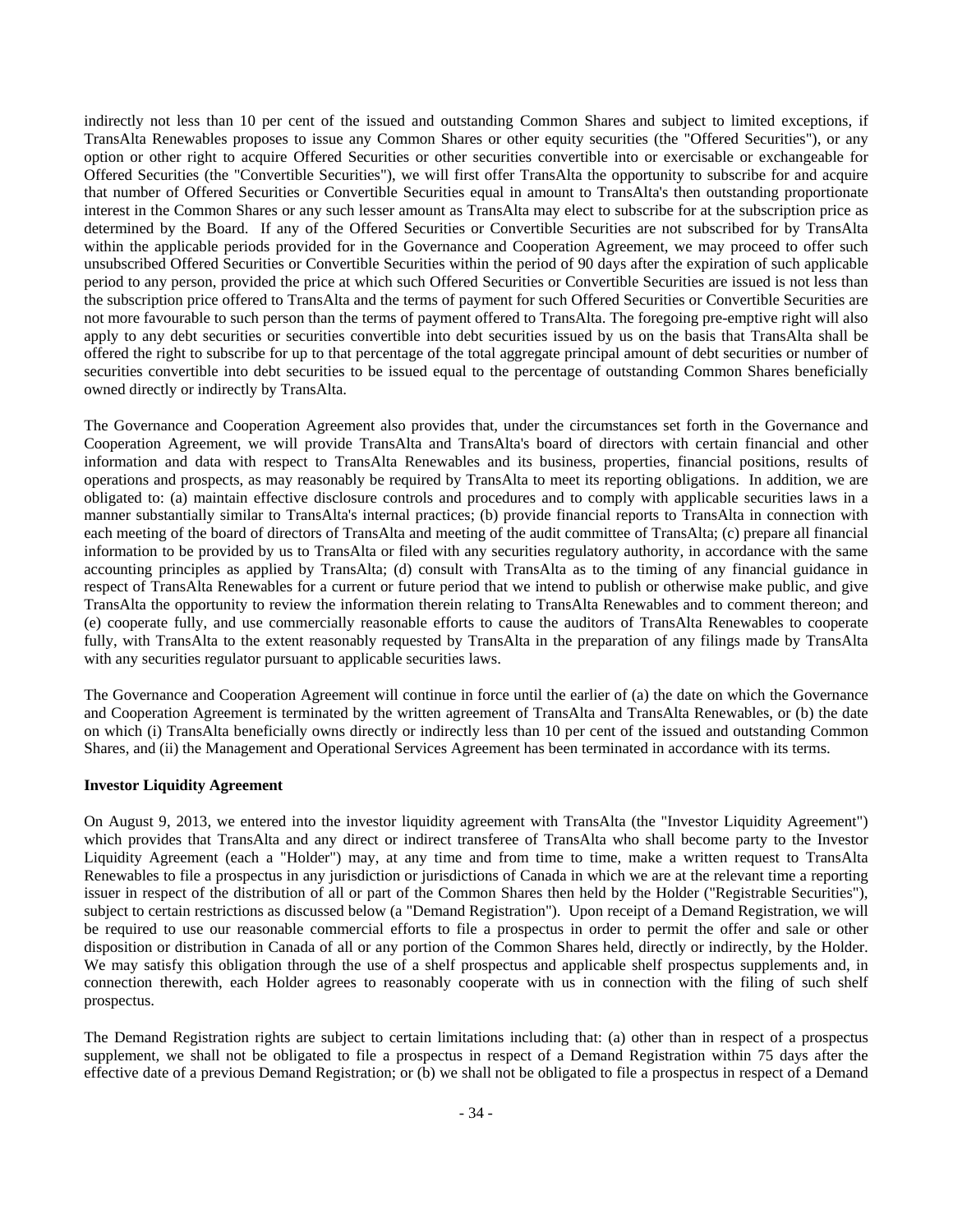Registration unless the request is for a number of Registrable Securities with a market value that is equal to at least \$50,000,000 as of the date of such request for Demand Registration. In the event that a majority of the independent members of the Board determine in good faith and acting reasonably that any Demand Registration should not be made or continued because it would materially adversely affect a pending or proposed material acquisition, merger, recapitalization, consolidation, reorganization or similar transaction, or negotiations, discussions or pending proposals with respect thereto, or would require the disclosure of material non-public information that, in the good faith judgement of a majority of the independent members of the Board would have a material adverse effect on TransAlta Renewables and its subsidiaries taken as a whole, or a material adverse effect on any of TransAlta Renewables or any of our significant subsidiaries (a "Valid Business Reason") then, (i) we will have the right to postpone the filing of a prospectus (or prospectus supplement, as applicable) until such Valid Business Reason no longer exists, provided that such postponement shall not extend for a period of more than 90 days after receipt of the request for such Demand Registration and provided further that such right may not be exercised by us more than once in any 12 month period; (ii) we may cause a prospectus (or prospectus supplement, as applicable) that has been filed pursuant to a Demand Registration request to be withdrawn, or a majority of the independent members of the Board, as applicable, may postpone amending or supplementing any previously filed prospectus pursuant to a Demand Registration request until such Valid Business Reason no longer exists, provided that such withdrawal or postponement shall not extend for a period of more than 90 days, and provided further that such right may not be exercised by us more than once in any 12 month period; and (iii) we will give written notice of our determination to defer filing, postpone the amendment of or withdraw a prospectus (or prospectus supplement, as applicable) and of the fact that the Valid Business Reason for such deferral, postponement or withdrawal no longer exists, in each case, promptly after the occurrence thereof. If we defer the filing of a prospectus, or withdraw a filed prospectus, and if the Holder within 30 days after receipt of a notice of deferral or withdrawal from TransAlta Renewables advises us in writing that it has determined to withdraw such request for a Demand Registration, then such Demand Registration and the request therefor will be deemed to be withdrawn and such request will be deemed not to have been given for purposes of determining whether such Holder has exercised its right to a Demand Registration permitted to such Holder.

If at any time we propose to file a preliminary prospectus with respect to the distribution of any Common Shares to the public, then we will, at that time, give prompt notice of the proposed distribution to each Holder, which notice will offer each Holder the opportunity to qualify for distribution such number of Registrable Securities as such holder may request. We will use commercially reasonable efforts to include in such prospectus such Registrable Securities as the Holders may request (a "Piggy-Back Registration"), unless our underwriter or agent determines, acting reasonably, that including such Registrable Securities in the distribution would adversely affect the distribution by TransAlta Renewables.

In the case of a prospectus filed in connection with a Demand Registration, the Holder will pay all applicable fees and expenses incident to TransAlta Renewables performance of, or compliance with, the terms of the Demand Registration customarily paid by issuers or sellers of securities, excluding listing expenses of stock exchanges and the fees and disbursements of legal counsel for TransAlta Renewables, which will be paid by the Company. In the case of a Piggy-Back Registration or our participation in a Demand Registration, such fees and expenses will be allocated between the Holder(s), as applicable, and us in an equitable manner having regard to the proportion of the number of Common Shares sold by each relative to the total number of Common Shares sold pursuant to the prospectus.

All underwriting discounts and commissions, transfer taxes attributable to a sale of Registrable Securities, and any out-ofpocket expenses of the underwriters in connection with each prospectus filed in connection with a Demand Registration or Piggy-Back Registration, other than the fees and expenses described in the preceding paragraph, will be borne by the Holder(s), as applicable, and any other participating sellers (including the Company, if applicable) in proportion to the number of Common Shares sold by each relative to the total number of Common Shares sold pursuant to the prospectus.

The Investor Liquidity Agreement will continue in force until the earlier of the date on which: (a) there are no longer any outstanding Registrable Securities; (b) the Holders, collectively, beneficially own, directly or indirectly, 10 per cent or less of the issued and outstanding Common Shares; or (c) the Investor Liquidity Agreement is terminated by written agreement of all the persons who, at the time such agreement is terminated, are the holders of all Registrable Securities.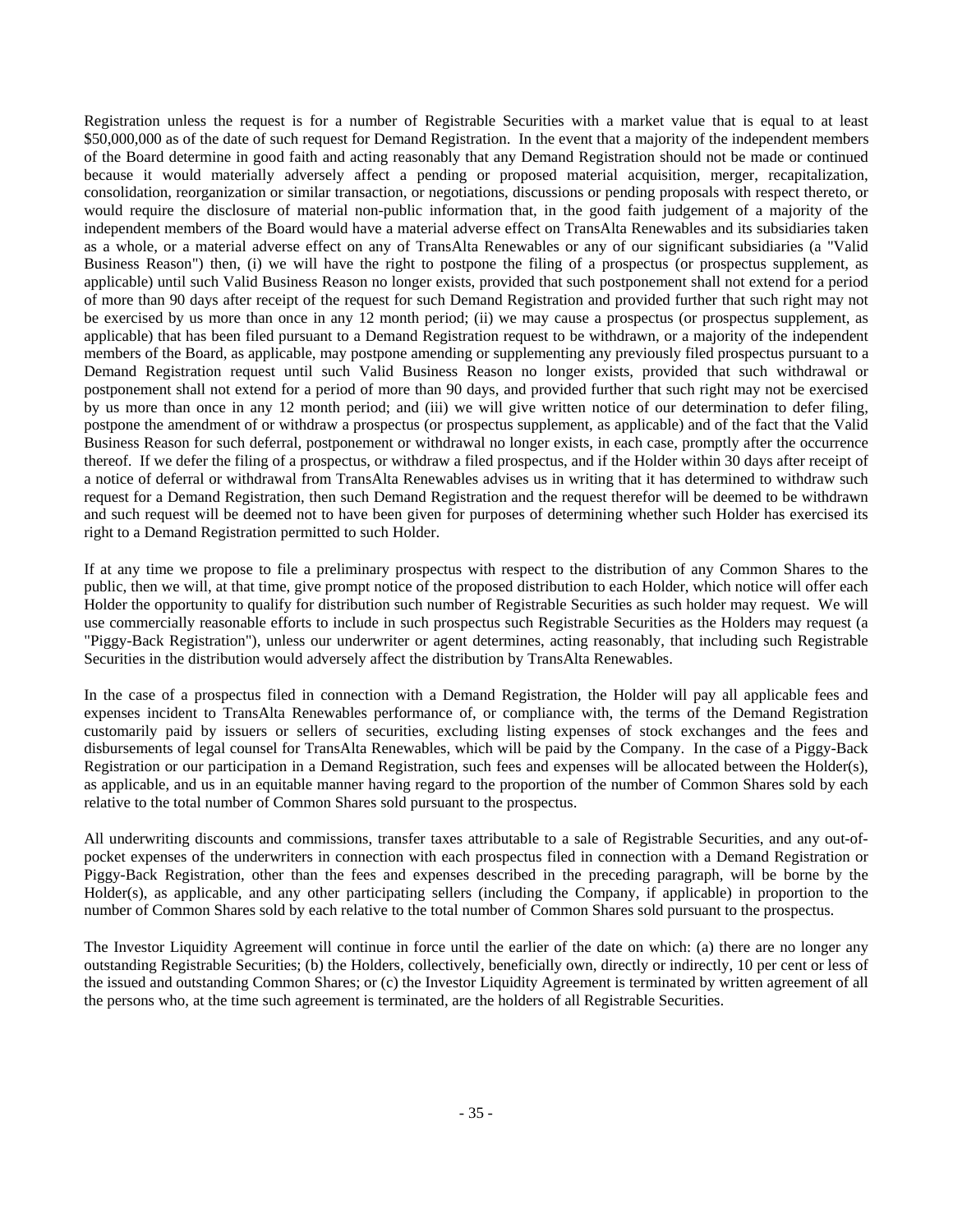# **CAPITAL AND LOAN STRUCTURE**

# **General**

Our authorized share capital consists of an unlimited number of Common Shares and an unlimited number of preferred shares, issuable in series ("Preferred Shares"). As at February 12, 2015, there were 114,666,668 Common Shares and no Preferred Shares issued and outstanding.

# **Common Shares**

Holders of Common Shares are entitled to one vote per Common Share at meetings of shareholders of the Company, except meetings at which only holders of another particular class or series shall have the right to vote. Holders of Common Shares are not entitled to vote separately as a class upon any proposal to amend the articles of the Company in the manner referred to in paragraphs (a), (b) or (e) of subsection 176(1) of the CBCA.

Subject to the rights of the Preferred Shares and any other shares of the Company ranking senior to the Common Shares with respect to the payment of dividends, holders of the Common Shares are entitled to receive dividends, exclusive of any other shares of the Company, if, as and when declared by the Board. Holders of the Common Shares are also entitled to share equally in any distribution of the assets of the Company upon liquidation, dissolution, bankruptcy or winding-up of the Company or any other distribution of its assets among the shareholders of the Company for the purpose of winding-up its affairs (such event referred to herein as a "Distribution"). Such participation is subject to the preferences accorded to holders of the Preferred Shares and other shares of the Company ranking senior to the Common Shares with respect to payment on a Distribution. The Common Shares are not convertible into any other class of shares.

# **Preferred Shares**

The Preferred Shares are issuable in series and have such rights, restrictions, conditions and limitations as the Board may from time to time determine. Holders of Preferred Shares are not entitled to vote separately as a series upon any proposal to amend the articles of the Company in the manner referred to in paragraphs (a), (b) or (e) of subsection 176(1) of the CBCA.

Subject to the rights of holders of any other shares of the Company ranking senior to the Preferred Shares with respect to the payment of dividends, holders of the Preferred Shares are entitled to receive payment of dividends, in priority to holders of the Common Shares and any other shares ranking junior to the Preferred Shares with respect to the payment of dividends. Holders of the Preferred Shares are entitled to be paid rateably with holders of each other series of Preferred Shares the amount of accumulated dividends, if any, specified as being payable preferentially to holders of such series. In the event of a Distribution, holders of each series of Preferred Shares are entitled, in priority to holders of Common Shares or any other shares of the Company ranking junior to the Preferred Shares with respect to payment on a Distribution, to be paid rateably with holders of each other series of Preferred Shares the amount, if any, specified as being payable preferentially to holders of such series on a Distribution.

#### **Wyoming Wind Acquisition Loan**

The Company borrowed U.S.\$102.0 million (\$108.9 million) from TransAlta to finance its acquisition of the economic interest in the Wyoming Wind Farm. The loan is unsecured and bears interest at 4.0 per cent per annum, payable quarterly. Principal repayments of at least U.S.\$15.0 million in aggregate are required in each of 2015 and 2016. A payment of U.S.\$15.0 million was made on March 31, 2014. Any remaining principal balance outstanding on the maturity date of December 31, 2018 is due at that time.

# **Amortizing Term Loan from TransAlta**

On August 9, 2013, we finalized and entered into a \$200 million unsecured amortizing term loan from TransAlta (the "Amortizing Term Loan"). The Amortizing Term Loan has a term of eight years and bears interest at a rate of 4.00 per cent, with principal and interest payable semi-annually.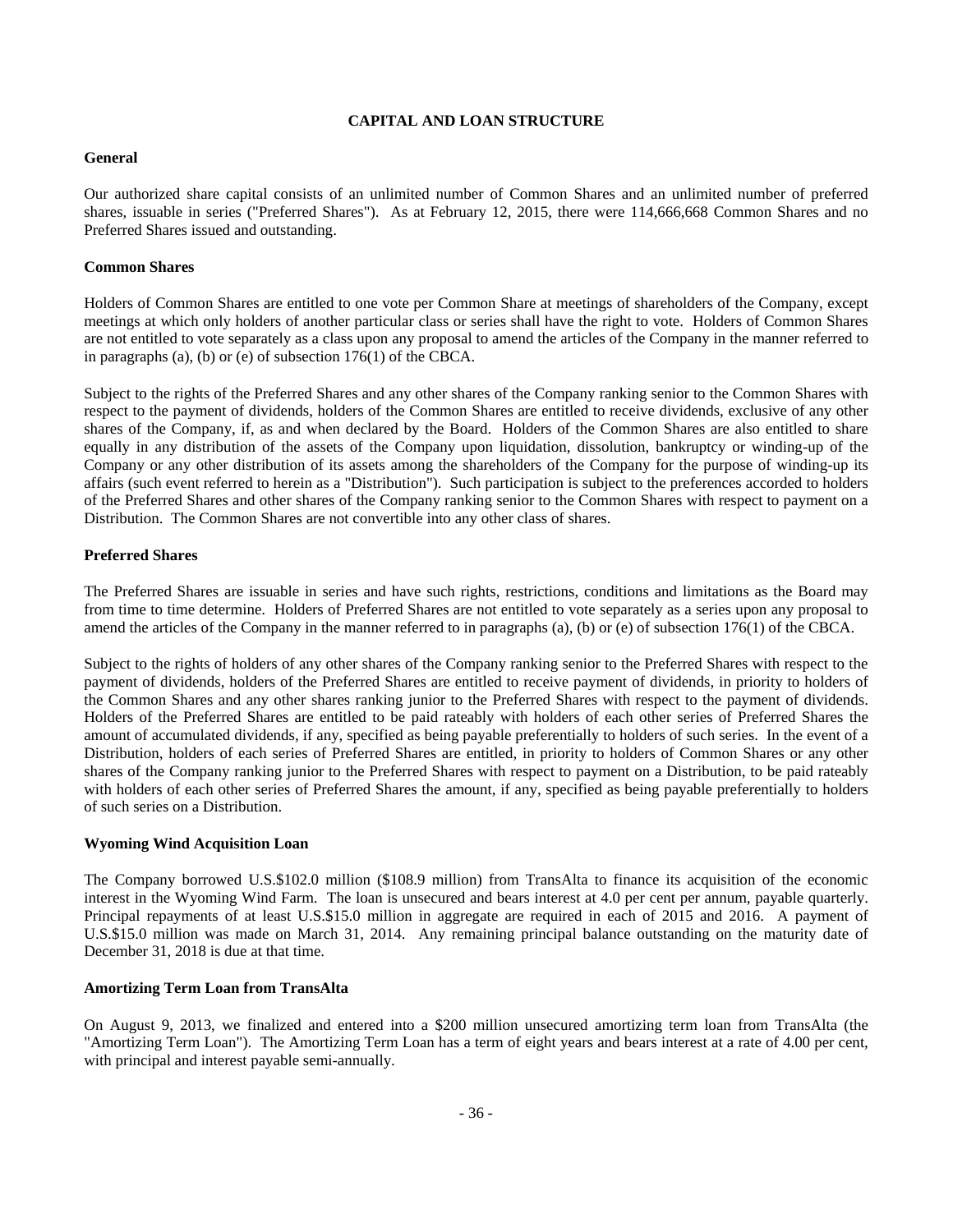#### **CHD Debt**

CHD has issued unsecured debentures in the aggregate principal amount of \$323 million and U.S.\$20 million. These debentures bear interest at fixed rates ranging from 5.33 per cent to 7.31 per cent per annum, with interest payable semiannually and no principal repayments until maturity, with maturities ranging from 2015 to 2018. These debentures are unsecured and the only recourse is to CHD and its assets. In February 2015, the Company and its partner issued bonds secured by their jointly owned Pingston facility. CHD's share of gross proceeds was \$45 million. This debenture bears interest at 2.95 per cent per annum, with interest payable semi-annually and no principal repayments until maturity in May 2023.

#### **Working Capital Credit Facility**

On August 9, 2013, we finalized and entered into a \$100 million unsecured working capital credit facility with TransAlta as lender (the "Credit Facility"). The Credit Facility bears interest at the average annual yield for one month Canadian dollar bankers' acceptances (expressed as a rate per annum) as quoted on Reuters CDOR page (or such other page as may, from time to time, replace such page on that service for the purpose of displaying quotations for bankers' acceptances accepted by leading Canadian financial institutions) (the "BA Rate") plus a 200 basis point credit spread per annum. Currently, the borrowing rate is approximately 3.30 per cent and will vary based on the credit spread over the BA Rate. This facility has been made available for general corporate purposes including financing ongoing working capital requirements, and is currently undrawn.

#### **CREDIT RATINGS**

TransAlta Renewables Inc. is not rated. However, Canadian Hydro Developers, Inc. has an issuer rating from Dominion Bond Rating Service Limited ("DBRS"). The issuer rating for CHD pertains to the senior unsecured long term debt issued by this entity. CHD's outstanding senior unsecured long term debt is supported only by the assets which it owns, and not by any other assets owned by TransAlta Renewables and held outside of CHD.

#### **Issuer Rating of CHD**

CHD has an issuer rating of BBB (stable) from DBRS.

#### **Senior Unsecured Long-term Debt**

As of December 31, 2014, CHD had a senior unsecured long-term debt rating of BBB (stable) by DBRS. The ratings for debt instruments range from a high of AAA to a low of D for DBRS.

According to the DBRS rating system, debt securities rated BBB are of adequate credit quality. The capacity for the payment of financial obligations is considered acceptable, but the entity may be vulnerable to future events. "High" or "Low" subcategories indicate the relative standing within a rating category for all rating categories other than AAA and D. DBRS also assigns rating trends of "positive," "stable," or "negative" to each of its ratings. The rating trend indicates the direction in which DBRS considers the rating is headed should present tendencies continue, or in some cases, unless challenges are addressed.

#### **Note Regarding Credit Ratings**

The foregoing information relating to CHD's credit ratings is provided as it relates to our financing costs, liquidity and operations. Specifically, credit ratings affect our ability to obtain short-term and long-term financing and the cost of such financing. Additionally, our ability to engage in certain collateralized business activities on a cost effective basis depends on our credit ratings. A reduction in the current rating on CHD's debt by DBRS, particularly a downgrade below investment grade ratings, or a negative change in its ratings outlook could adversely affect our cost of financing and access to sources of liquidity and capital. In addition, changes in credit rating may affect our ability to, and the associated costs of, (i) entering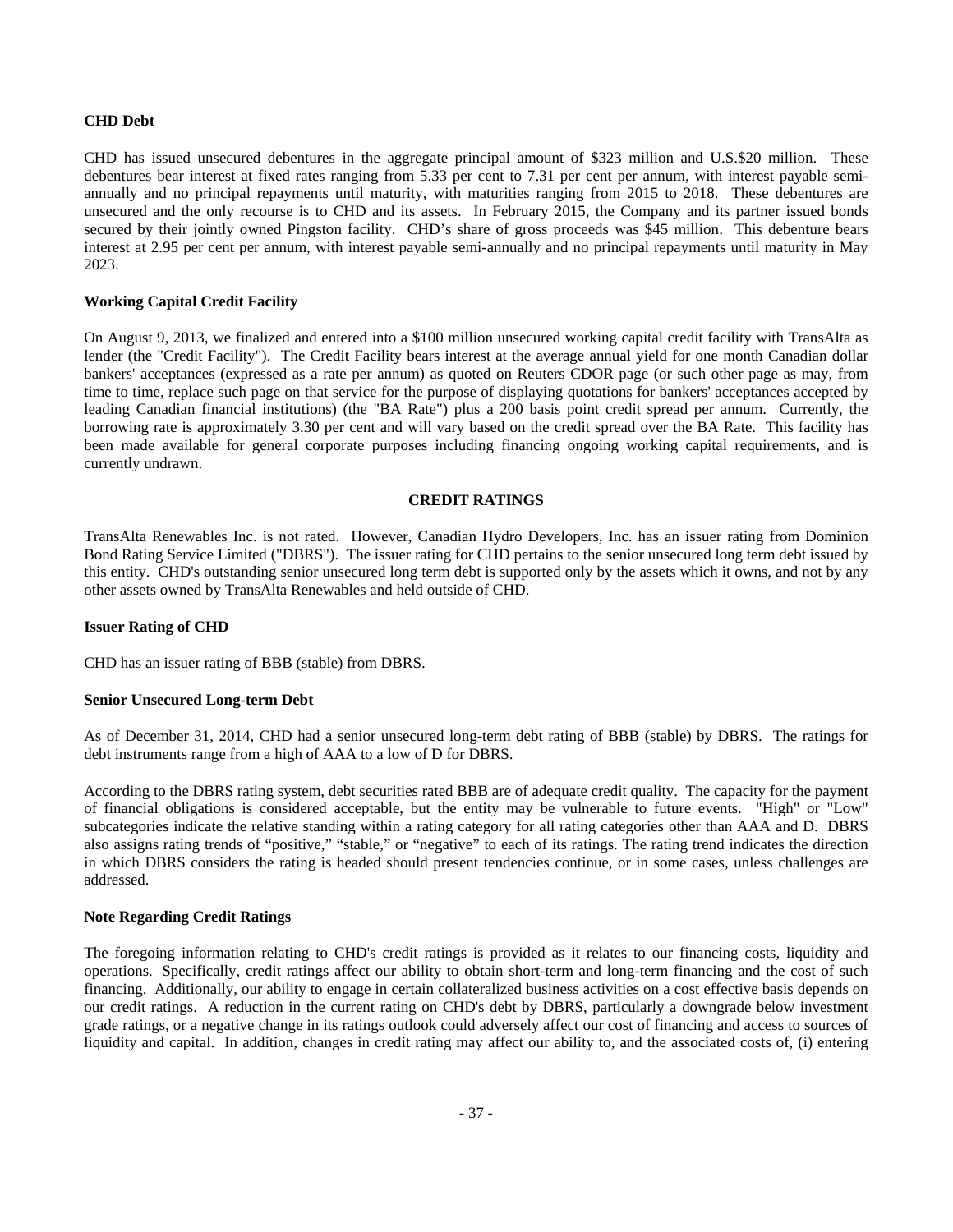into ordinary course derivative or hedging transactions and may require us to post additional collateral under certain of our contracts, and (ii) entering into and maintaining ordinary course contracts with customers and suppliers on acceptable terms.

Credit ratings are intended to provide investors with an independent measure of credit quality of an issue of securities. The credit ratings accorded to the outstanding CHD securities by DBRS, are not recommendations to purchase, hold or sell such securities inasmuch as such ratings do not comment as to market price or suitability for a particular investor. There is no assurance that the ratings will remain in effect for any given period or that a rating will not be revised or withdrawn entirely by DBRS in the future if, in its judgement, circumstances so warrant.

We have paid for rating services fees to DBRS, but have not paid for other rating agency services during the last two years.

#### **DIVIDENDS**

Dividends on our Common Shares are at the discretion of the Board. In determining the payment and level of future dividends, the Board considers our financial performance, our results of operations, cash flow and needs, with respect to financing our ongoing operations and growth, balanced against returning capital to shareholders. The Board continues to focus on building sustainable earnings and cash flow growth.

TransAlta Renewables has declared and paid the following dividends per share on its outstanding Common Shares:

| <b>Period</b> | <b>Dividend Payment Date</b> | Dividend per Common Share |
|---------------|------------------------------|---------------------------|
|               |                              |                           |
| 2013          | September 30                 | \$0.06250                 |
|               | October 31                   | \$0.06250                 |
|               | November 29                  | \$0.06250                 |
|               | December 31                  | \$0.06250                 |
| 2014          | January 31                   | \$0.06250                 |
|               | February 28                  | \$0.06416                 |
|               | March 28                     | \$0.06416                 |
|               | April 30                     | \$0.06416                 |
|               | May 30                       | \$0.06416                 |
|               | June 30                      | \$0.06416                 |
|               | July 31                      | \$0.06416                 |
|               | August 29                    | \$0.06416                 |
|               | September 30                 | \$0.06416                 |
|               | October 31                   | \$0.06416                 |
|               | November 28                  | \$0.06416                 |
|               | December 31                  | \$0.06416                 |
| 2015          | January 30                   | \$0.06416                 |

On October 31, 2014, the Board declared cash dividends of \$0.06416 per Common Share, payable on February 27, 2015 to shareholders of record at the close of business on February 2, 2015.

On February 12, 2015, the Board declared cash dividends of \$0.06416 per Common Share, payable on each of March 31, 2015, April 30, 2015 and May 29, 2015, to shareholders of record at the close of business on March 2, 2015, April 1, 2015 and May 1, 2015, respectively.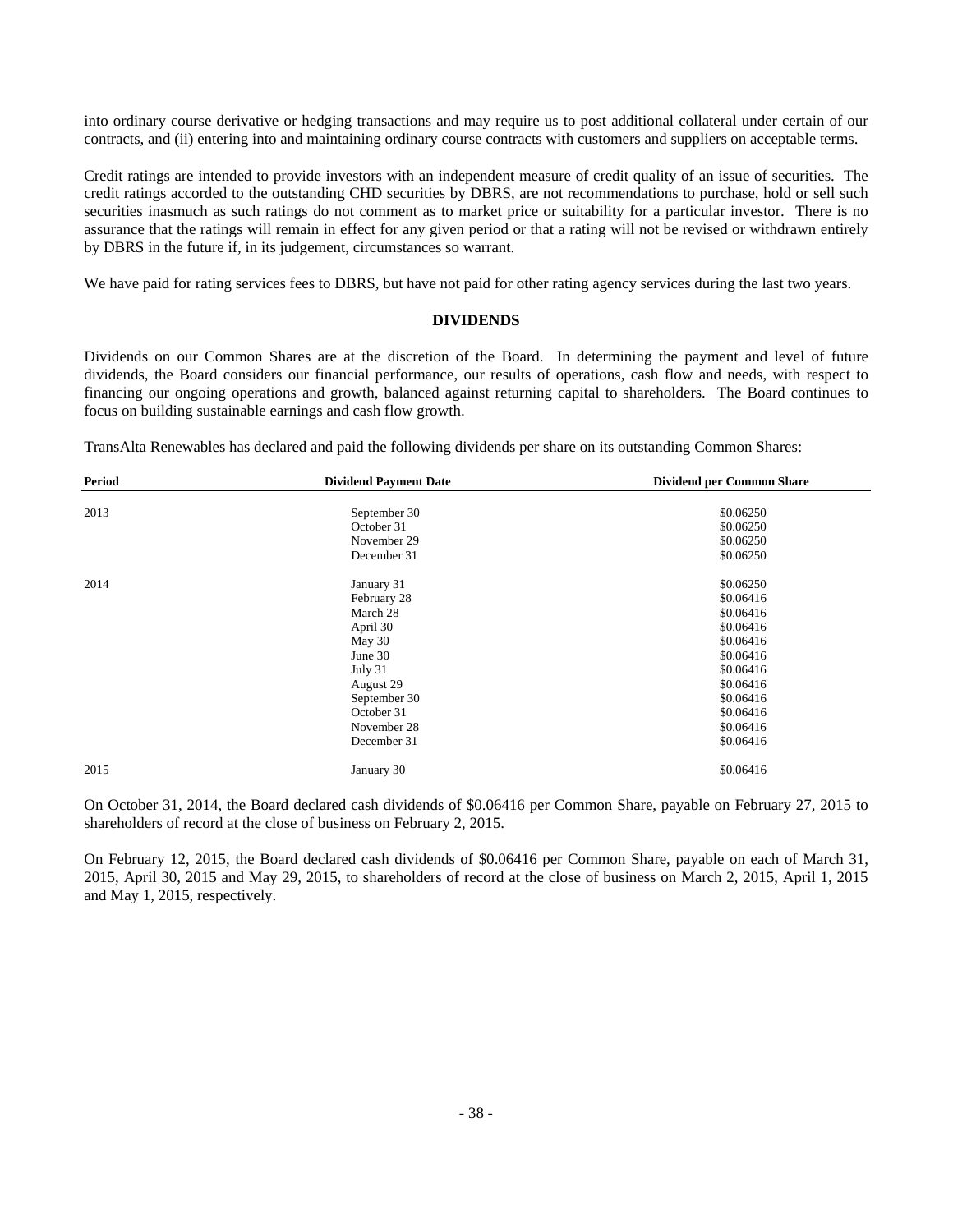# **MARKET FOR SECURITIES**

Our Common Shares are listed on the TSX under the symbol "RNW". The following table sets forth the reported high and low trading prices and trading volumes of our Common Shares as reported by the TSX for the periods indicated:

|               |             | Price $(\$)$ |               |
|---------------|-------------|--------------|---------------|
| Month         | <b>High</b> | Low          | <b>Volume</b> |
| 2014          |             |              |               |
| January       | 11.44       | 10.89        | 593,035       |
| February      | 11.60       | 10.85        | 751,241       |
| March         | 11.65       | 11.03        | 745,014       |
| April         | 11.79       | 11.12        | 2,251,143     |
| May           | 11.44       | 11.14        | 2,361,142     |
| June          | 11.92       | 11.29        | 2,243,721     |
| July          | 12.11       | 11.58        | 2,034,447     |
| August        | 11.79       | 11.30        | 2,042,486     |
| September     | 11.79       | 11.33        | 1,268,904     |
| October       | 12.32       | 11.30        | 1,452,410     |
| November      | 12.47       | 11.67        | 1,261,773     |
| December      | 12.09       | 11.00        | 1,283,261     |
| 2015          |             |              |               |
| January       | 13.13       | 11.48        | 1,541,067     |
| February 1-12 | 12.87       | 12.40        | 709,324       |

# **DIRECTORS AND OFFICERS**

# **Directors**

The name, province or state and country of residence of each of our directors as at February 12, 2015, their respective position and office and their respective principal occupation during the five preceding years, are set out below. The year in which each director was appointed to serve to the Board is also set out below. Each director is appointed to serve until the next annual meeting of TransAlta Renewables or until his or her successor is elected or appointed.

| Name, Province (State) and<br>Country of Residence <sup>(1)</sup> | <b>Year first</b><br>became<br><b>Director</b> | <b>Principal Occupation</b>                                                                                                                                                                                                                                                                                                                                                                                                                                                                                                                                                                                                                                                                                                                                                                                                                                                                             |
|-------------------------------------------------------------------|------------------------------------------------|---------------------------------------------------------------------------------------------------------------------------------------------------------------------------------------------------------------------------------------------------------------------------------------------------------------------------------------------------------------------------------------------------------------------------------------------------------------------------------------------------------------------------------------------------------------------------------------------------------------------------------------------------------------------------------------------------------------------------------------------------------------------------------------------------------------------------------------------------------------------------------------------------------|
| David W. Drinkwater <sup>(2)(3)(4)(5)</sup><br>Toronto, Canada    | 2013                                           | Mr. Drinkwater is a Senior Advisor to Rothschild Canada. Prior thereto,<br>Mr. Drinkwater was the Chairman of Rothschild Canada from April 15,<br>2009 to July 1, 2013. Prior thereto, Mr. Drinkwater was the Chief Legal<br>Officer of Nortel Networks Corporation from December 19, 2005 to<br>December 31, 2008 and Senior Advisor from then to March 31, 2009.<br>From May 2007 to November 2007, he was also Acting Chief Financial<br>Officer of Nortel Networks Corporation. From August 2004 to<br>December 2005, he acted as an independent consultant and corporate<br>director. From April 2003 to July 2004, Mr. Drinkwater served as<br>Executive Vice President and Chief Financial Officer at Ontario Power<br>Generation Inc. From December 1998 to March 2003, Mr. Drinkwater<br>was Executive Vice President, Corporate Development and Legal Affairs<br>at Ontario Power Generation. |
|                                                                   |                                                | Mr. Drinkwater holds an LL.M. from the London School of Economics,<br>an LL.B from Dalhousie University and a B.A. in Business<br>Administration from the Richard Ivey School of Business at the<br>University of Western Ontario.<br>Mr. Drinkwater is a member of the Audit Committee.                                                                                                                                                                                                                                                                                                                                                                                                                                                                                                                                                                                                                |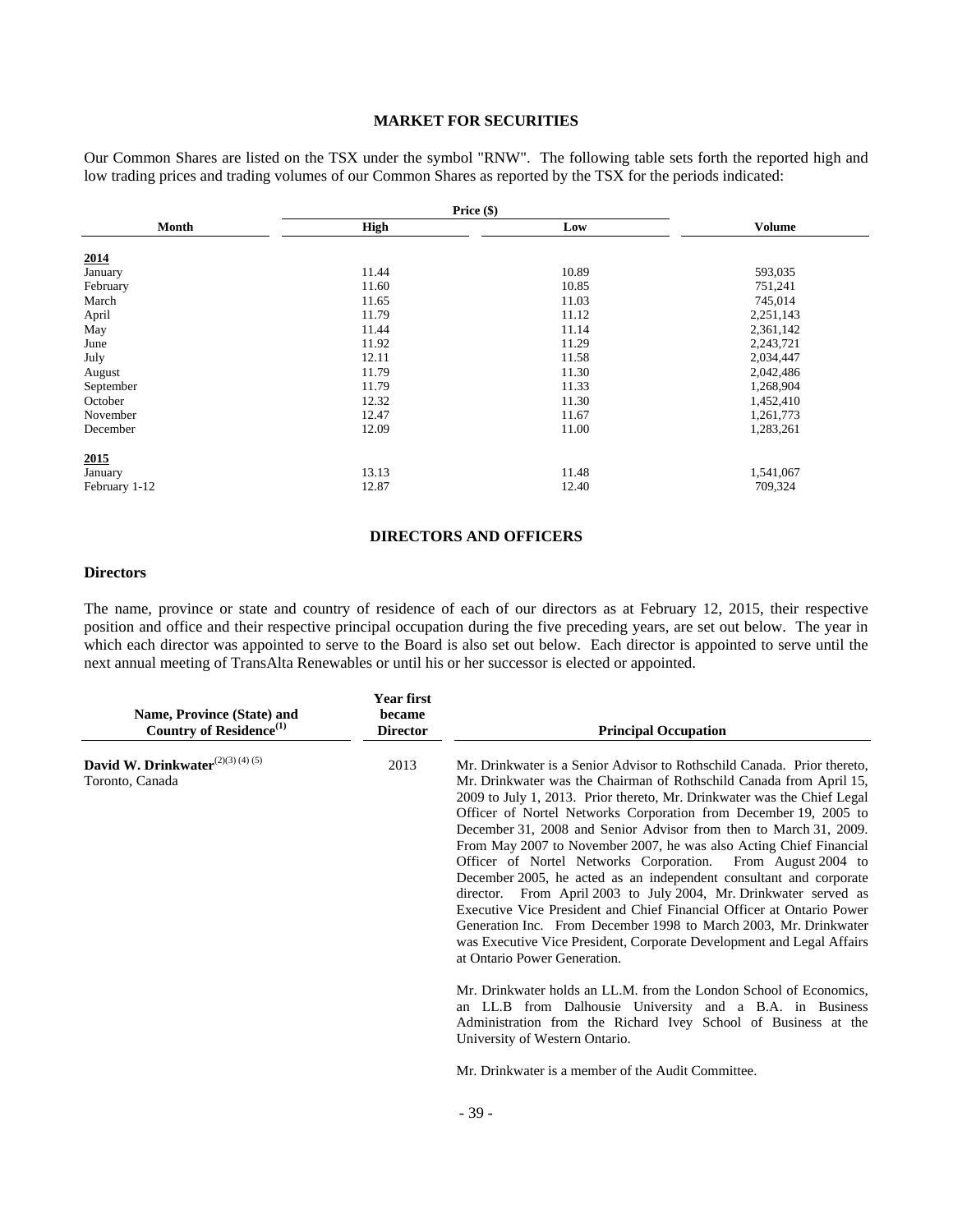**Brett M. Gellner** Alberta, Canada

**Allen R. Hagerman**(2) Alberta, Canada

**Cynthia Johnston** Alberta, Canada

**Kathryn A. B. McQuade**<sup>(2) (6)</sup> Nevada, U.S.A.

2013 Mr. Gellner is President and Designated Chief Executive Officer of the Company. Mr. Gellner is also the Chief Investment Officer of TransAlta and is responsible for all financial policy, planning and reporting, as well as mergers and acquisitions, tax, treasury, risk management, internal audit, and investor relations. Mr. Gellner was Chief Financial Officer of TransAlta from 2010 to 2014 and prior thereto, was Vice-President, Commercial Operations and Mergers & Acquisitions at TransAlta. Prior to joining TransAlta, Mr. Gellner spent 12 years in investment banking covering the power, pipeline, midstream and forest products sectors.

> Mr. Gellner has a Master's degree specializing in economics from the University of Alberta and holds a Chartered Financial Analyst designation. He has also completed the Advanced Management Program at Harvard University.

2013 Mr. Hagerman is a corporate director. Prior to December 31, 2014, he was Executive Vice President of Canadian Oil Sands Limited, an oil sands mining and upgrading entity. Prior to 2007, Mr. Hagerman was Chief Financial Officer of Canadian Oil Sands Limited. Mr. Hagerman is a director and chair of the audit committee of Precision Drilling Corporation and a director of the Calgary Exhibition and Stampede. He is also a member of the Financial Executives Institute and a past President of Financial Executives Institute, Calgary Chapter, as well as a past Chair of the Alberta Children's Hospital Foundation. Previous board positions include lead director of Capital Power Income L.P., director of Syncrude Canada Ltd. and Governor of the University of Calgary. He is a fellow of the Institute of Chartered Accountants of Alberta and received their Distinguished Service Award.

> Mr. Hagerman is a Chartered Accountant and holds a Bachelor of Commerce from the University of Alberta and a Master of Business Administration from Harvard Business School. He also holds an ICD.D. certification from the Institute of Corporate Directors and is a member of the ICD Calgary Chapter.

> Mr. Hagerman is the Chair of the Board and a member of the Audit Committee.

2013 Ms. Johnston is the Chief Operating Officer of the Company. Ms. Johnston is also the Executive Vice-President, Corporate Services of TransAlta and is responsible for Information Technology, Supply Chain Management, Engineering & Construction, Land, and TransAlta's Project Management Office. Prior to this role, she was TransAlta's Vice-President of Renewable Operations, accountable for TransAlta's wind and hydroelectric generation operations across five Canadian provinces. Preceding TransAlta, she spent over five years with FortisAlberta Inc., leading regulatory and legal affairs.

> Ms. Johnston has over 28 years of experience in the electricity industry and has a Bachelor of Arts in Economics from the University of Calgary and a Master of Arts in Applied Economics from the University of Victoria

2013 Ms. McQuade is currently an independent business person and trustee for the Kathryn B. McQuade Foundation. Ms. McQuade served as Senior Advisor of Canadian Pacific Railway Company from November 1, 2012 to May 15, 2013. Prior thereto, Ms. McQuade served as the Chief Financial Officer of Canadian Pacific Railway Company from September 4, 2008 to her retirement on November 1, 2012.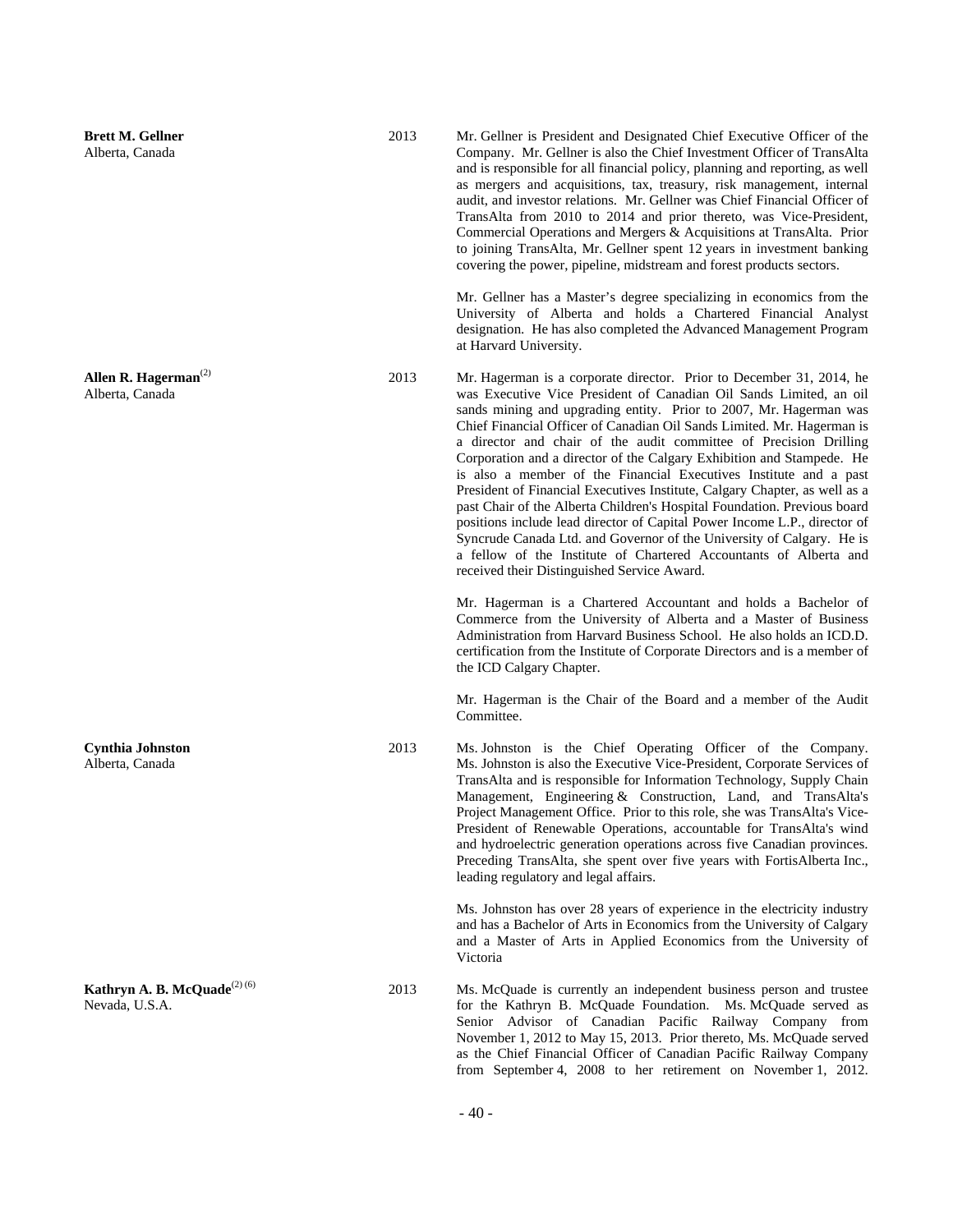Ms. McQuade joined Canadian Pacific Railway Limited in June 2007 as Executive Vice President and Chief Operating Officer. Prior to joining Canadian Pacific Railway Limited, Ms. McQuade served as Executive Vice President - Planning and Chief Information Officer at Norfolk Southern Corporation where she spent 27 years in key information technology, strategic planning and finance leadership positions, including Vice-President, Internal Audit and Senior Vice-President, Finance. She currently serves as a director on Altria Group, Inc., a public tobacco corporation, where she is a member of the Audit Committee, Compensation Committee and Finance Committee. She also served as a director of several privately-held companies. From October 2013, Ms. McQuade is emerita status of the Board of Trustees of The College of William & Mary Foundation. She previously served as a director of Shenandoah Life Insurance Company, TTX Company, Consolidated Rail Corporation and North West Upgrading Inc.

Ms. McQuade is a Certified Public Accountant and holds a Bachelor of Business Administration in Accounting with a minor in Mathematics from the College of William and Mary in Virginia. She also completed the Advanced Management Program at Harvard.

Ms. McQuade is the Chair of the Audit Committee.

2013 Mr. Taylor is currently an independent business person. Previously, Mr. Taylor served as the President, U.S. Operations and Executive Vice-President, Canadian Coal of TransAlta until March 31, 2014 and was responsible for leading the commercial coal and sustainability teams in both Canada and the U.S. In the late 1990s, while serving as TransAlta's Senior Vice-President, Corporate Development, he was involved in the establishment of TransAlta Power, L.P. His energy experience includes serving as President and Chief Executive Officer of NaiKun Wind Energy Group, an offshore wind developer. Mr. Taylor also has extensive public sector experience including serving as Chief of Staff to the Premier of British Columbia, British Columbia's Deputy Minister of Finance and Secretary to the Treasury Board and President and Chief Executive Officer of the Insurance Corporation of British Columbia and various roles within Alberta Treasury. Mr. Taylor has served on private and public sector boards including NaiKun Wind Energy Group, BC Forestry Investment & Innovation, TransAlta New Zealand, TransAlta Power Ltd., The Conference Board of Canada, the World Wildlife Fund — Canada and as the Chair of the Insurance Corporation of British Columbia.

Notes:

- (1) The following directors are Canadian residents: David W. Drinkwater, Brett M. Gellner, Allen R. Hagerman, Cynthia Johnston, and Paul H.E. Taylor.
- (2) Independent director.
- (3) Mr. Drinkwater was a director of Hollinger Inc. from August 2005 to June 2008. Mr. Drinkwater agreed to join the Hollinger Inc. board of directors at the request of a shareholder to deal with certain management misconduct. On August 1, 2007, Hollinger Inc. obtained an initial court order granting it creditor protection under the *Companies' Creditors Arrangement Act* (Canada) and made a concurrent application for a companion order under Chapter 15 of the United States Bankruptcy Code.
- (4) Mr. Drinkwater was a director of Hollinger Inc. from August 2005 to June 2008. Hollinger Inc. was the subject of several cease trade orders issued between 2004 and 2008, due to its failure to file financial statements on a timely basis, and Mr. Drinkwater became subject to certain such orders as a result of his appointment as a director.
- (5) Mr. Drinkwater became an officer of Nortel Networks Corporation and Nortel Networks Limited on December 19, 2005. On January 14, 2009, Nortel Networks Corporation, Nortel Networks Limited and certain other Canadian subsidiaries initiated creditor protection proceedings under the *Companies' Creditors Arrangement Act* (Canada). Certain U.S. subsidiaries filed voluntary petitions in the United States under Chapter 11 of the United States Bankruptcy Code, and certain Europe, Middle East and Africa subsidiaries made consequential filings in Europe and the Middle East. Mr. Drinkwater resigned as an officer of Nortel Networks Corporation and Nortel Networks Limited effective March 31, 2009.
- (6) Ms. McQuade was a director of Shenandoah Life Insurance Corporation from August 2006 to February 2009. In February 2009, Shenandoah Life Insurance Corporation was placed in rehabilitation with the State Corporation Commission of the Commonwealth of Virginia appointed as receiver. In August 2009, Shenandoah Life Insurance Corporation was acquired by Prosperity Life Insurance Group LLC, subject to receiving the approval of the Virginia State Corporation Commission. On June 24, 2011, the receiver filed an application with the Virginia State Corporation Commission for a final order approving the rehabilitation plan and acquisition of control and a final order terminating the rehabilitation. Following a hearing, the plan was

**Paul H. E. Taylor** British Columbia, Canada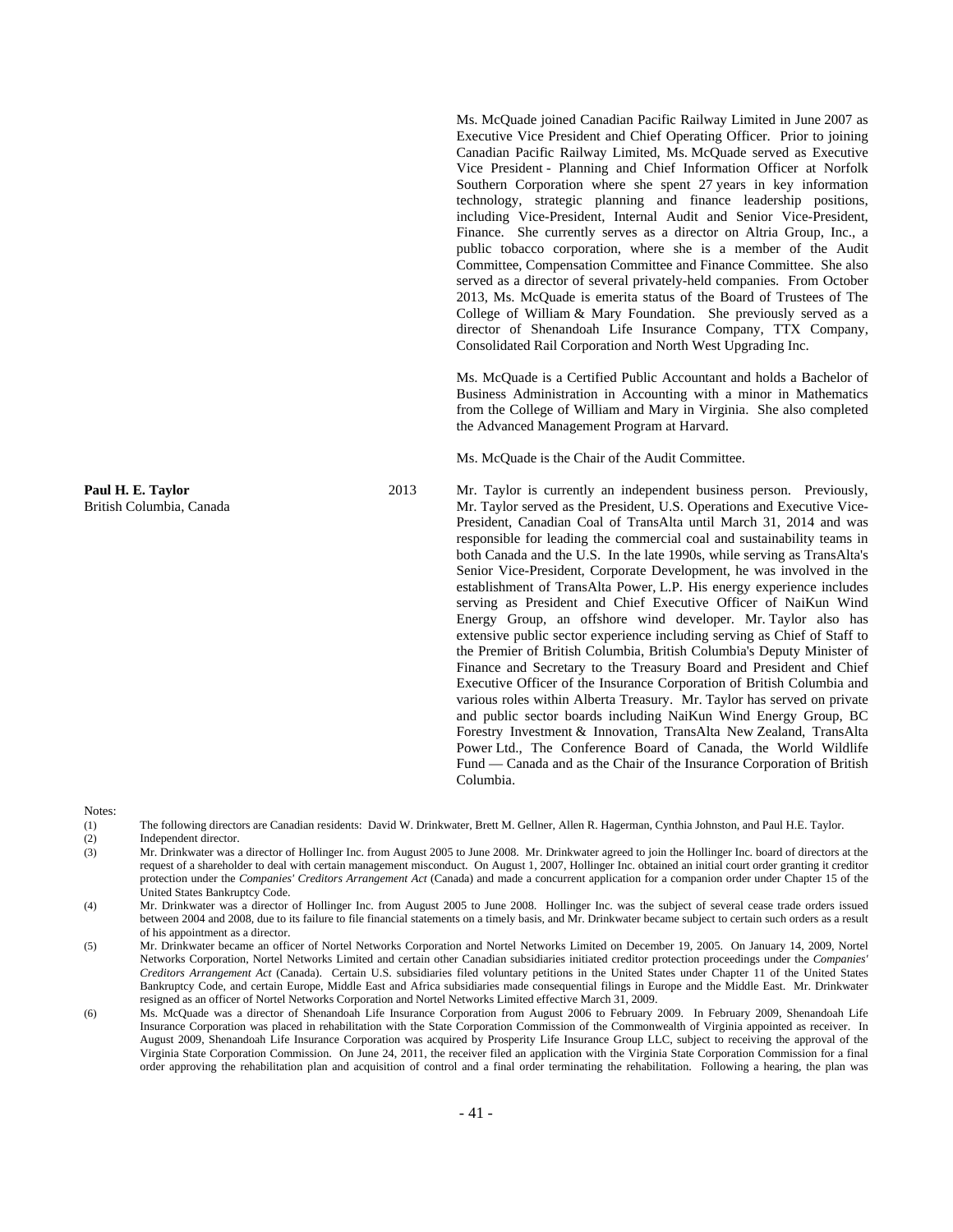approved on October 20, 2011 by the Virginia State Corporation Commission and, at a special meeting on December 15, 2011, the policyholders supported the plan of conversion following which Shenandoah Life Insurance Corporation exited receivership and is currently a subsidiary of Prosperity Life Insurance Group LLC.

#### **Additional Information Regarding Directors and Officers**

#### *Conflicts of interest*

Certain of our directors and executive officers are engaged in, and may continue to be engaged in, other activities in the industries in which we operate from time to time. The Management and Operational Services Agreement does not prohibit TransAlta from competing with the Company and its affiliates, except where any new activities proposed to be engaged in by TransAlta would give rise to, or would be reasonably likely to give rise to, a material adverse change in the financial affairs of the Company unless the Company declined to pursue such activities and they have been, or are reasonably likely to be, undertaken by third parties.

The CBCA provides that in the event that an officer or director is a party to, or is a director or an officer of, or has a material interest in any person who is a party to, a material contract or material transaction or proposed material contract or proposed material transaction, such officer or director shall disclose the nature and extent of his or her interest and shall refrain from voting to approve such contract or transaction, unless otherwise provided under the CBCA. To the extent that conflicts of interest arise, such conflicts will be resolved in accordance with the provisions of the CBCA.

The Management and Operational Services Agreement provides that TransAlta may not, without first obtaining the approval of a majority of the independent members of the Board, (i) dispose of any material assets or equipment which are used in operating or maintaining the business of the Company, other than in the ordinary course of business or as provided for in the annual management plan; or (ii) enter into any transaction for and on behalf of Company or an affiliate thereof with TransAlta or an affiliate of TransAlta except relating to the delegation of TransAlta's responsibilities under the Management and Operational Services Agreement; or (iii) provide any consent or waiver of contractual terms or conditions in favour of or for the benefit of, TransAlta or any of its affiliates pursuant to any contract or agreement between TransAlta or any of its affiliates and the Company. Further, TransAlta may not materially deviate from an annual management plan without prior approval of a majority of the Board, unless required to safeguard life or property or minimize economic loss to the Company's business and time does not reasonably permit TransAlta to obtain the required written approval. Finally, TransAlta may not enter into or commit to any transaction which requires the approval of the independent directors without obtaining such approval.

As at the date hereof, the Company is not aware of any existing or potential material conflicts of interest between the Company and any director or officer of the Company.

#### *Indebtedness*

The Company is not aware of any individuals who are either current or former executive officers, directors or employees of the Company and who have indebtedness outstanding as at the date hereof (whether entered into in connection with the purchase of securities of the Company or otherwise) that is owing to: (i) the Company, or (ii) another entity where such indebtedness is the subject of a guarantee, support agreement, letter of credit or other similar arrangement or understanding provided by the Company.

#### *Indemnification and insurance*

Pursuant to the Management and Operational Services Agreement, TransAlta has acquired and maintains liability insurance for its directors and officers, as well as those of its subsidiaries, including the Company. There have been no claims made or paid under this insurance to date.

The Company has entered into indemnification agreements with its directors and officers. The indemnification agreements require that the Company indemnify and hold the indemnitees harmless to the greatest extent permitted by law for liabilities arising out of the indemnitees' service to the Company as directors and officers, if the indemnitees acted honestly and in good faith with a view to the best interests of the Company and, with respect to criminal or administrative actions or proceedings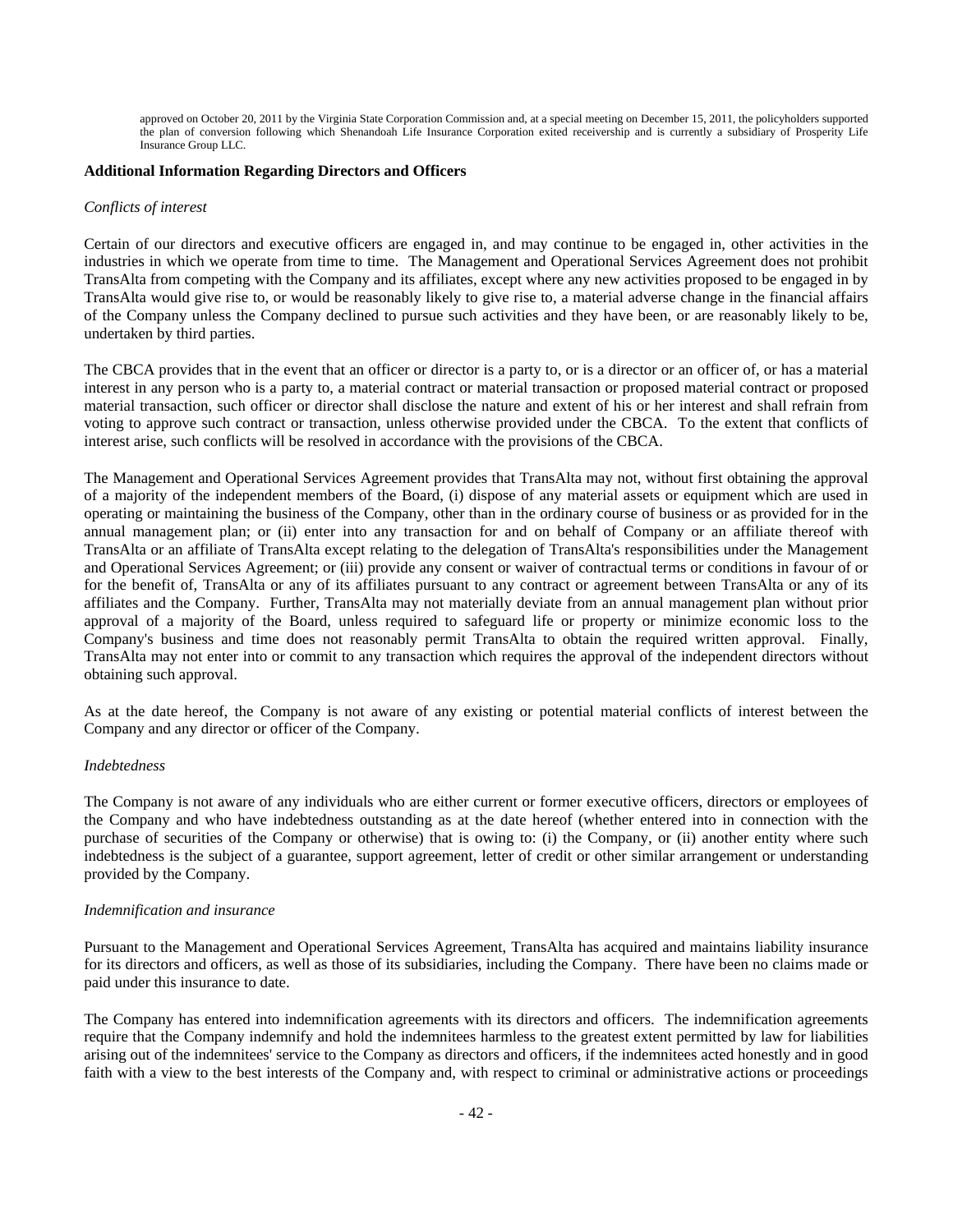that are enforced by monetary penalty, if the indemnitee had no reasonable grounds to believe that his or her conduct was unlawful. The indemnification agreements also provide for the advancement of defence expenses to the indemnitees by the Company.

# **Officers**

The name, province or state and country of residence of each of our officers as at February 12, 2015, their respective position and office and their respective principal occupation during the five preceding years, are set out below.

| <b>Name</b>              | <b>Principal Occupation</b>                                                                                                                                                                                                                                        | Date of<br>Appointment | <b>Residence</b> |
|--------------------------|--------------------------------------------------------------------------------------------------------------------------------------------------------------------------------------------------------------------------------------------------------------------|------------------------|------------------|
| Brett M. Gellner         | Mr. Gellner is the President and Designated Chief Executive<br>Officer of the Company and Chief Investment Officer of<br>TransAlta. Prior thereto, he was the Chief Financial Officer<br>of TransAlta until August 2013.                                           | July 26, 2013          | Alberta, Canada  |
| Cynthia Johnston         | Ms. Johnston is the Chief Operating Officer of the Company<br>and Executive Vice-President, Corporate Services of<br>TransAlta since September 2011. Prior thereto, she was<br>TransAlta's Vice-President of Renewable Operations since<br>2009.                   | May 28, 2013           | Alberta, Canada  |
| David J. Koch            | Mr. Koch is Vice-President and Controller and Designated<br>Chief Financial Officer of the Company and Vice-President<br>and Controller of TransAlta since May 2011. Prior thereto,<br>he was Vice-President, Financial Operations of TransAlta<br>since 2006.     | July 26, 2013          | Alberta, Canada  |
| Maryse C. C. St.-Laurent | Ms. St.-Laurent is the Vice-President Legal and Corporate<br>Secretary of the Company and the Vice-President Legal and<br>Corporate Secretary of TransAlta since 2014. Prior thereto<br>she was Vice-President and Corporate Secretary of<br>TransAlta since 2009. | May 28, 2013           | Alberta, Canada  |
| Todd J. Stack            | Mr. Stack is the Vice-President and Treasurer of the<br>Company and Vice-President and Treasurer of TransAlta<br>since November, 2012. Prior thereto he was Treasurer of<br>TransAlta from 2011 and Assistant Treasurer of TransAlta<br>from 2010.                 | May 28, 2013           | Alberta, Canada  |

#### **Director and Officer Shareholdings**

As of February 12, 2015, the directors and executive officers of TransAlta Renewables, as a group, beneficially owned, directly or indirectly, or exercised control or direction over an aggregate of 55,000 of our Common Shares. This constitutes less than one per cent of our outstanding Common Shares.

#### **INTERESTS OF MANAGEMENT AND OTHERS IN MATERIAL TRANSACTIONS**

Except as otherwise disclosed herein, no director or executive officer of TransAlta Renewables, no person or company that is the direct or indirect beneficial owner of, or who exercises control or direction over more than ten per cent of our Common Shares, and no associate or affiliate of any of them, has or has had any material interest, direct or indirect, in any transaction involving TransAlta Renewables since the date of incorporation or in any proposed transactions that has materially affected or will materially affect us. See "*General Development of the Business - Acquisition of the Initial Assets from TransAlta*".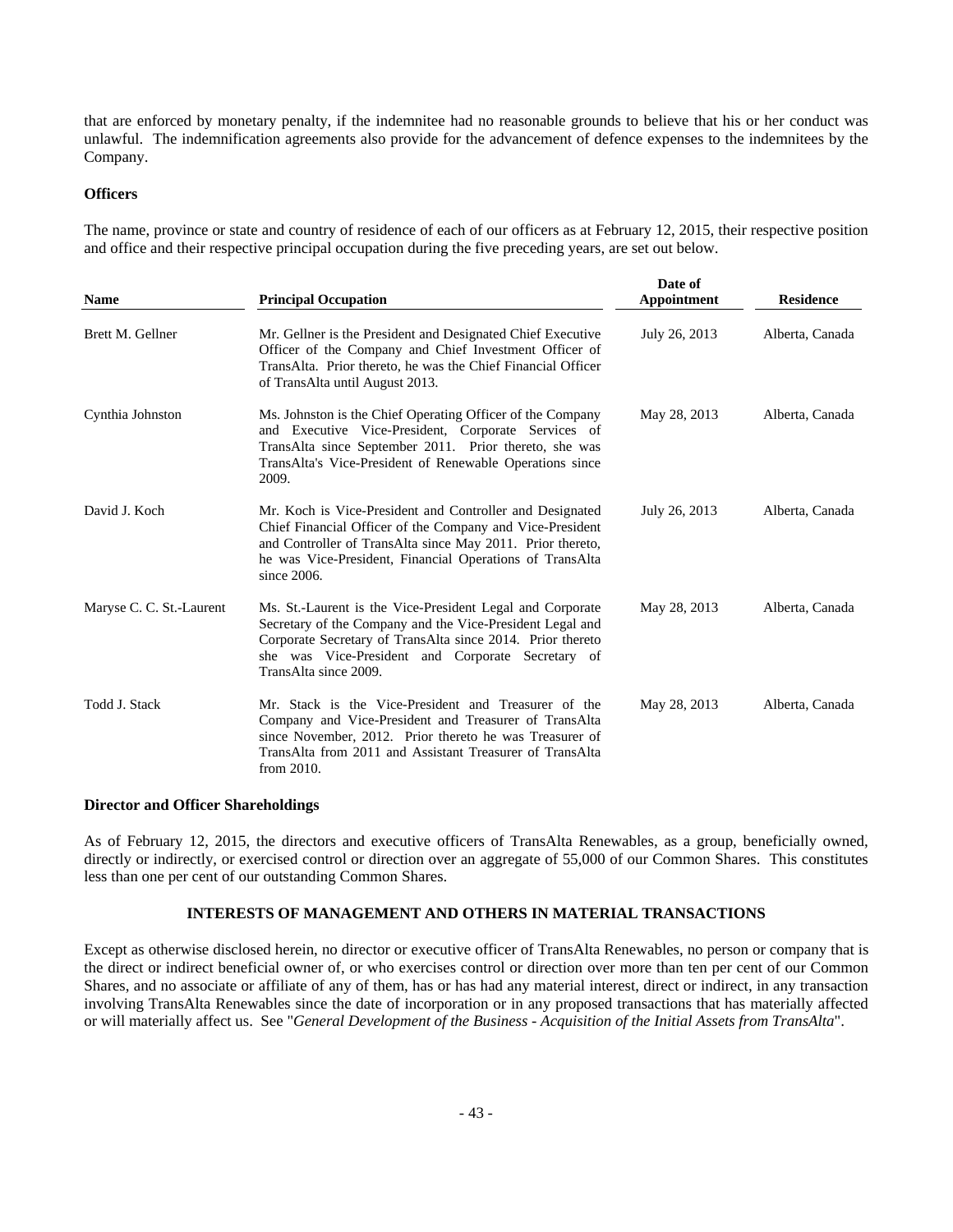# **INDEBTEDNESS OF DIRECTORS, EXECUTIVE OFFICERS AND SENIOR OFFICERS**

Since the date of incorporation, there has been no indebtedness outstanding to TransAlta Renewables from any of our directors, executive officers, senior officers or associates of any such directors, nominees or senior officers.

# **CORPORATE CEASE TRADE ORDERS, BANKRUPTCIES OR SANCTIONS**

# **Corporate Cease Trade Orders**

Except as otherwise disclosed herein, no director, executive officer or controlling security holder of TransAlta Renewables is, as at the date of this Annual Information Form, or has been, within the past ten years before the date hereof, a director or executive officer of any other issuer that, while that person was acting in that capacity:

- (i) was the subject of a cease trade or similar order or an order that denied the relevant company access to any exemption under securities legislation for a period of more than 30 consecutive days; or
- (ii) was subject to an event that resulted, after the person ceased to be a director or executive officer, in the company being the subject of a cease trade or similar order or an order that denied the relevant company access to any exemption under securities legislation for a period of more than 30 consecutive days; or
- (iii) within a year of that person ceasing to act in that capacity, became bankrupt, made a proposal under any legislation relating to bankruptcy or insolvency or was subject to or instituted any proceedings, arrangement or compromise with creditors or had a receiver, receiver manager or trustee appointed to hold its assets.

#### **Personal Bankruptcies**

No director, executive officer or controlling security holder of TransAlta Renewables has, within the ten years before the date hereof, become bankrupt, made a proposal under any legislation relating to bankruptcy or insolvency, or became subject to or instituted any proceedings, arrangement or compromise with creditors, or had a receiver, receiver manager or trustee appointed to hold such person's assets.

#### **Penalties or Sanctions**

No director, executive officer or controlling security holder of TransAlta Renewables has:

- (i) been subject to any penalties or sanctions imposed by a court relating to securities legislation or by a securities regulatory authority or has entered into a settlement agreement with a securities regulatory authority, other than penalties for late filing of insider reports; or
- (ii) been subject to any other penalties or sanctions imposed by a court or regulatory body that would likely be considered important to a reasonable investor in making an investment decision.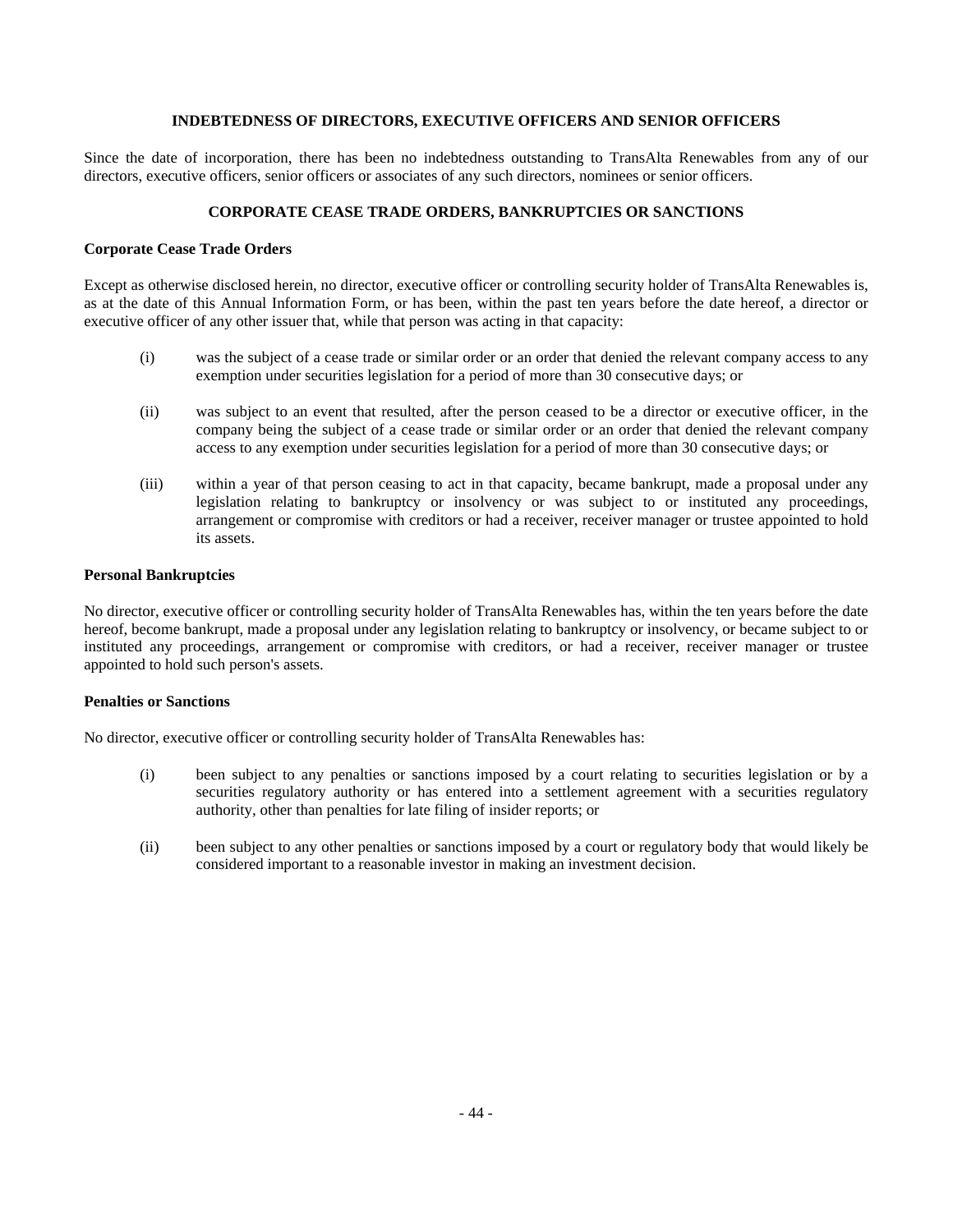# **MATERIAL CONTRACTS**

The following are the only material contracts, other than those contracts entered into in the ordinary course of business, which the Company or any of its subsidiaries has entered into since January 1, 2014 or has entered into prior to January 1, 2014 but which contract is still in effect.

- (a) TransAlta PPAs See "*Business of TransAlta Renewables TransAlta Power Purchase and Sale Agreements*".
- (b) Management and Operational Services Agreement See "*Employee and Governance Matters Management and Operational Services Agreement*".
- (c) Governance and Cooperation Agreement See "*Employee and Governance Matters Governance and Cooperation Agreement*"*.*
- (d) Investor Liquidity Agreement See "*Employee and Governance Matters Investor Liquidity Agreement*".

#### **PROMOTER**

TransAlta may be considered a promoter of TransAlta Renewables within the meaning of applicable Canadian securities laws. To the knowledge of TransAlta Renewables, as of the date of this Annual Information Form, TransAlta beneficially owns, controls or directs, directly or indirectly, 80,616,668 Common Shares representing 70.3 per cent of the issued and outstanding Common Shares.

TransAlta and TransAlta Renewables have entered into certain contracts whereby value will be received by TransAlta Renewables either directly or indirectly from TransAlta and, in return for such value, TransAlta will receive consideration from TransAlta Renewables. See "*Material Contracts*".

TransAlta Renewables entered into the Purchase and Sale Agreement pursuant to which we acquired the Initial Assets by purchasing all of the issued and outstanding shares of Western Sustainable Power and CHD from TransAlta for approximately \$1.7 billion which was determined through negotiations with the underwriting syndicate involved in the Offering after taking into consideration, among other things, the valuation multiples of publicly traded companies that were deemed comparable to the Initial Assets. See "*General Development of the Business - Acquisition of the Initial Assets from TransAlta*". For additional information regarding the Initial Assets, see "*Business of TransAlta Renewables - Asset Platform*".

# **CONFLICTS OF INTEREST**

Circumstances may arise where members of the Board serve as directors or officers of companies which are in competition to the interests of TransAlta Renewables. No assurances can be given that opportunities identified by such member of the Board will be provided to us. However, our policies provide that each director and executive officer must comply with the disclosure requirements of the CBCA regarding any material interest. If a declaration of material interest is made, the declaring director shall not vote on the matter if put to a vote of the Board. In addition, the declaring director and executive officer may be requested to recuse himself or herself from the meeting when such matter is being discussed.

Under the Management and Operational Services Agreement, in the event that the interests of TransAlta come into material conflict with the interests of the Company, TransAlta shall give written notice to the Company setting out the particulars of the conflict, and the independent directors of the Company shall be responsible to make decisions relating to the conflict matter. The decision and any determinations made by the independent directors of the Company shall be the actions taken by TransAlta Renewables.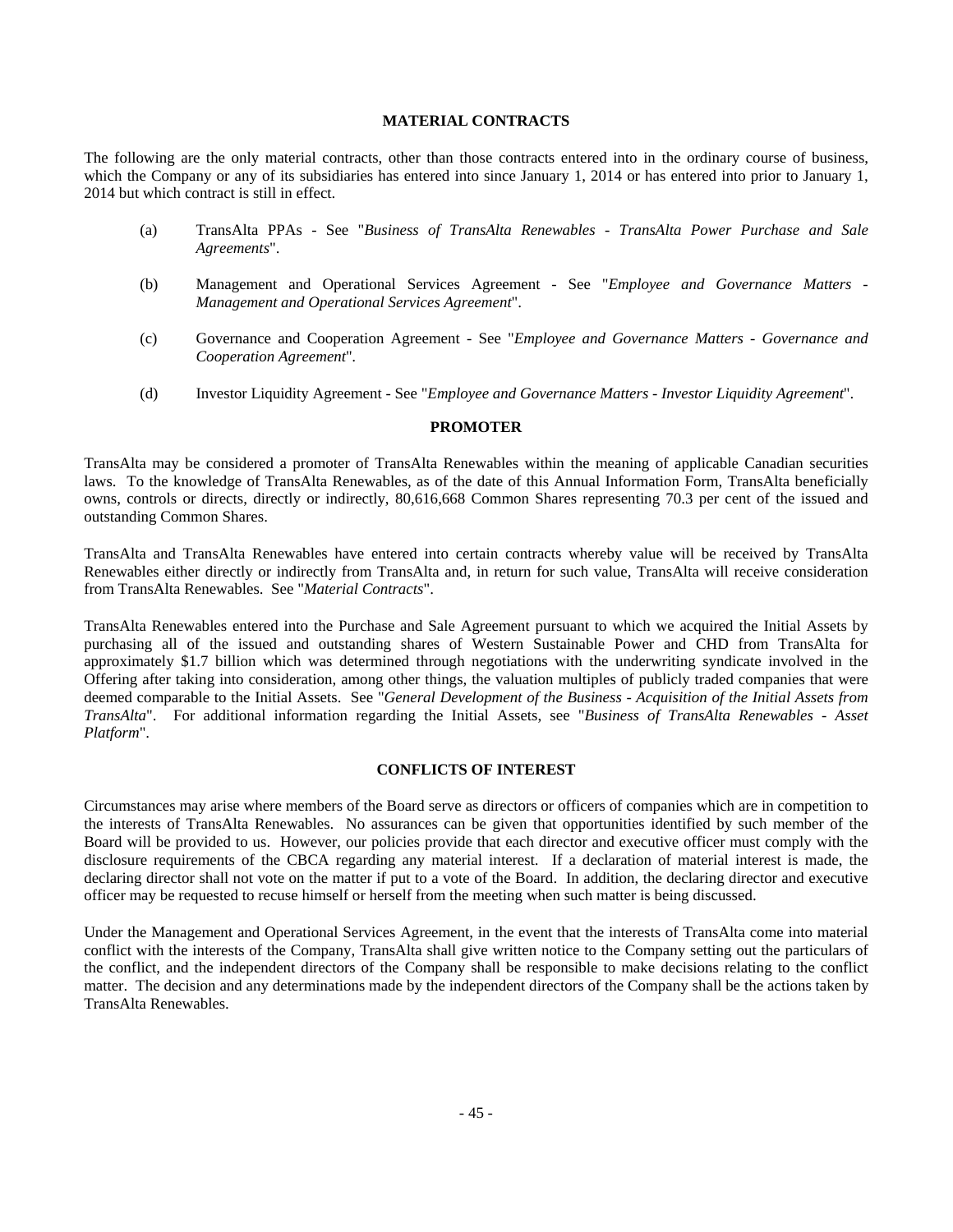# **LEGAL PROCEEDINGS AND REGULATORY ACTIONS**

TransAlta Renewables is occasionally named as a party in claims and legal proceedings which arise during the normal course of our business. We review each of these claims, including the nature of the claim, the amount in dispute or claimed and the availability of insurance coverage. There can be no assurance that any particular claim will be resolved in our favour or that such claim may not have a material adverse effect on TransAlta Renewables. The Purchase and Sale Agreement provides for the indemnification of the Company by TransAlta for all costs, expenses and liabilities which the Company may incur in relation to certain pre-existing claims or disputes relating to the Initial Assets. Since the transfer of assets to the Company, there have been no new claims or legal proceedings.

#### **TRANSFER AGENT AND REGISTRAR**

CST Trust Company has succeeded CIBC Mellon Trust Company as our transfer agent. On November 1, 2010, CIBC Mellon Trust Company sold its issuer services business to Canadian Stock Transfer Company Inc. On August 30, 2013, CST Trust Company, an affiliate of Canadian Stock Transfer Company Inc., received federal approval to commence business formerly operated by Canadian Stock Transfer Company Inc. and CIBC Mellon Trust Company. The Company's Common Shares are transferrable in Calgary and Toronto.

#### **INTERESTS OF EXPERTS**

Ernst & Young LLP, Chartered Accountants, 1000, 440 – 2nd Avenue, S.W., Calgary, Alberta, T2P 5E9 are the auditors of TransAlta Renewables.

Our auditors, Ernst & Young LLP, are independent in accordance with the Rules of Professional Conduct of the Institute of Chartered Accountants of Alberta.

# **ADDITIONAL INFORMATION**

Additional information in relation to TransAlta Renewables may be found under TransAlta Renewables profile on SEDAR at www.sedar.com.

Additional information including directors' and officers' remuneration and indebtedness, principal holders of our securities and securities authorized for issuance under equity compensation plans (all where applicable), is contained in our Management Proxy Circular for the most recent annual meeting of shareholders that involved the election of directors and can be found un TransAlta Renewables profile on SEDAR at www.sedar.com.

Additional financial information is provided in our audited consolidated financial statements as at and for the year ended December 31, 2014 and in the related Annual MD&A, each of which is incorporated by reference in this AIF. See "*Documents Incorporated by Reference*".

#### **AUDIT COMMITTEE**

# **Mandate of the Audit Committee**

The Board's Audit Committee consists of three Directors, being Kathryn A.B. McQuade (Chair), David W. Drinkwater and Allen R. Hagerman, all of whom are independent and financially literate for the purposes of NI 52-110. Each of the members of the Audit Committee possesses: (i) an understanding of the accounting principles used by the Company to prepare its financial statements; (ii) the ability to assess the general application of such accounting principles in connection with the accounting for estimates, accruals and reserves; (iii) experience preparing, auditing, analyzing or evaluating financial statements that present a breadth and level of complexity of accounting issues that are generally comparable to the breadth and complexity of issues that can reasonably be expected to be raised by the Company's financial statements, or experience actively supervising one or more individuals engaged in such activities; and (iv) an understanding of internal controls and procedures for financial reporting. The Audit Committee meets at least once each financial quarter to fulfill its mandate.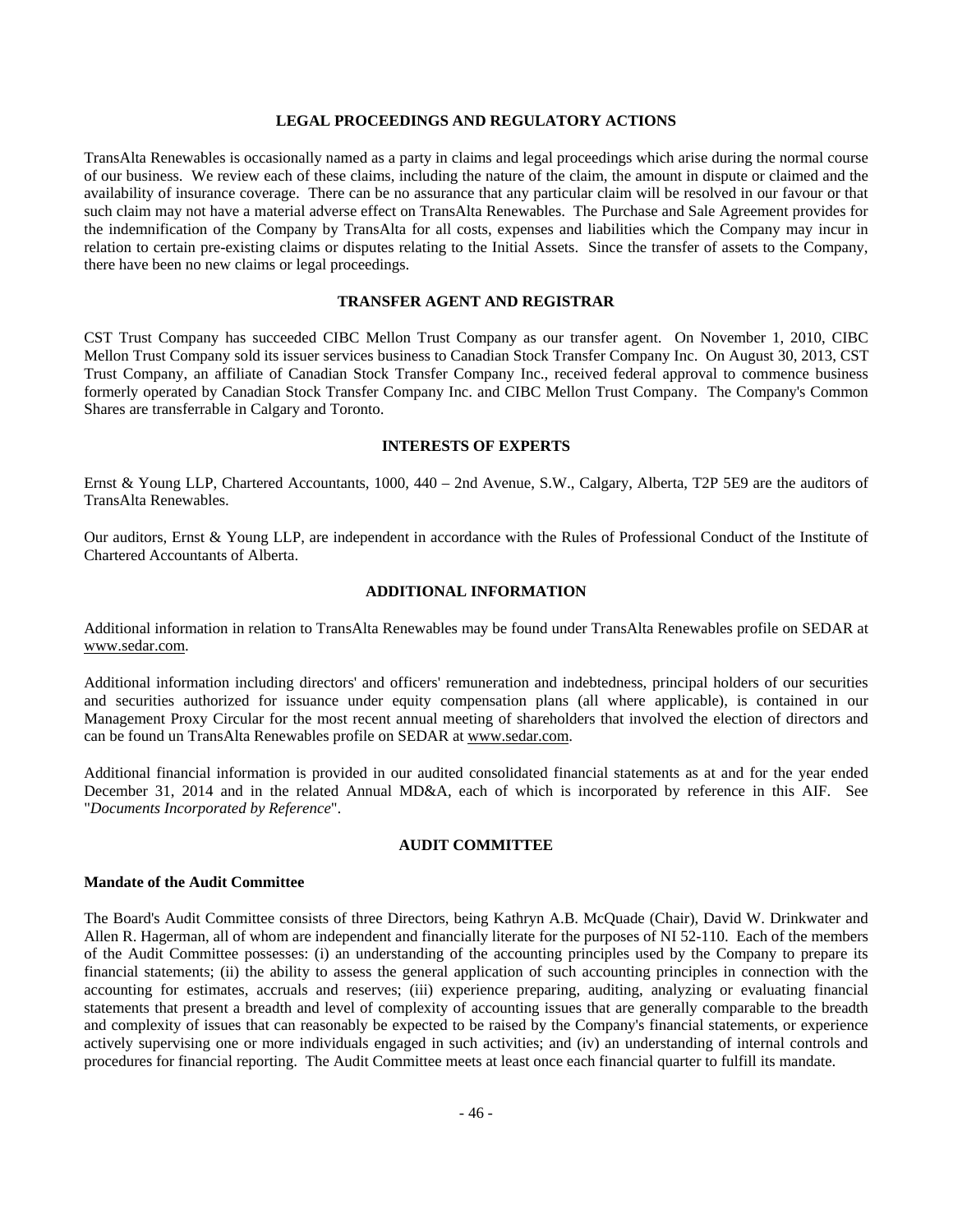The specific responsibilities of the Audit Committee are set out in the Audit Committee Charter, a copy of which is attached to this Annual Information Form as Appendix "A". The Audit Committee's primary role is to assist the Board in fulfilling its oversight responsibilities regarding the Company's financial reporting, internal controls, and risk identification and management processes.

The Audit Committee is directly responsible for overseeing the work of the external auditor engaged for the purpose of preparing or issuing an auditor's report or performing other audit, review or attest services, including the resolution of disagreements between the external auditor and management. The external auditor reports directly to the Audit Committee. The Audit Committee is also responsible for reviewing and approving the Company's hiring policies regarding current and former partners and employees of the external auditor. In addition, the Audit Committee pre-approves all non-audit services undertaken by the external auditor.

The Audit Committee is responsible for establishing and maintaining satisfactory procedures for the receipt, retention and treatment of complaints and for the confidential, anonymous submission by employees of the Company regarding any questionable accounting or auditing matters. The Audit Committee is accountable to the Board and will provide a report to the Board at each regularly scheduled Board meeting outlining the results of the Audit Committee's activities and any reviews it has undertaken.

# **Audit Committee Charter**

The Charter of the Audit Committee is attached as Appendix "A".

# **Relevant Education and Experience of Audit Committee Members**

The following is a brief summary of the education or experience of each member of the Audit Committee that is relevant to the performance of their responsibilities as a member of the Audit Committee, including any education or experience that has provided the member with an understanding of the accounting principles that we use to prepare our annual and interim financial statements.

| <b>Name of Audit Committee Member</b> | <b>Relevant Education and Experience</b>                                                                                                                                                                                                                                                                                                                                                                                                                                                                                                                                                                                                                    |
|---------------------------------------|-------------------------------------------------------------------------------------------------------------------------------------------------------------------------------------------------------------------------------------------------------------------------------------------------------------------------------------------------------------------------------------------------------------------------------------------------------------------------------------------------------------------------------------------------------------------------------------------------------------------------------------------------------------|
| <b>Kathryn A.B McQuade</b>            | Ms. McQuade is a Certified Public Accountant and holds a Bachelor of Business<br>Administration in Accounting with a minor in Mathematics from the College of<br>William and Mary in Virginia. She also completed the Advanced Management<br>Program at Harvard. Ms. McQuade has served as Chief Financial Officer, Chief<br>Operations Officer and Chief Information Officer of public companies.                                                                                                                                                                                                                                                          |
| David W. Drinkwater                   | Mr. Drinkwater holds an LL.M. from the London School of Economics, an LL.B. from<br>Dalhousie University and a B.A. in Business Administration from the Richard Ivey<br>School of Business at the University of Western Ontario. Mr. Drinkwater has been the<br>Acting Chief Financial Officer and the Chief Financial Officer of public companies<br>and is currently a Senior Advisor to a global financial advisory group.                                                                                                                                                                                                                               |
| Allen R. Hagerman                     | Mr. Hagerman is a Chartered Accountant and holds a Bachelor of Commerce from the<br>University of Alberta and a Master of Business Administration from Harvard Business<br>School. He also holds an ICD.D. certification from the Institute of Corporate Directors<br>and is a fellow of the Institute of Chartered Accountants of Alberta. Mr. Hagerman is<br>also a member of the Financial Executives Institute and a past President of Financial<br>Executives Institute, Calgary Chapter. Mr. Hagerman has been the Chief Financial<br>Officer of a number of public companies and a director and chair of the audit<br>committee of a public company. |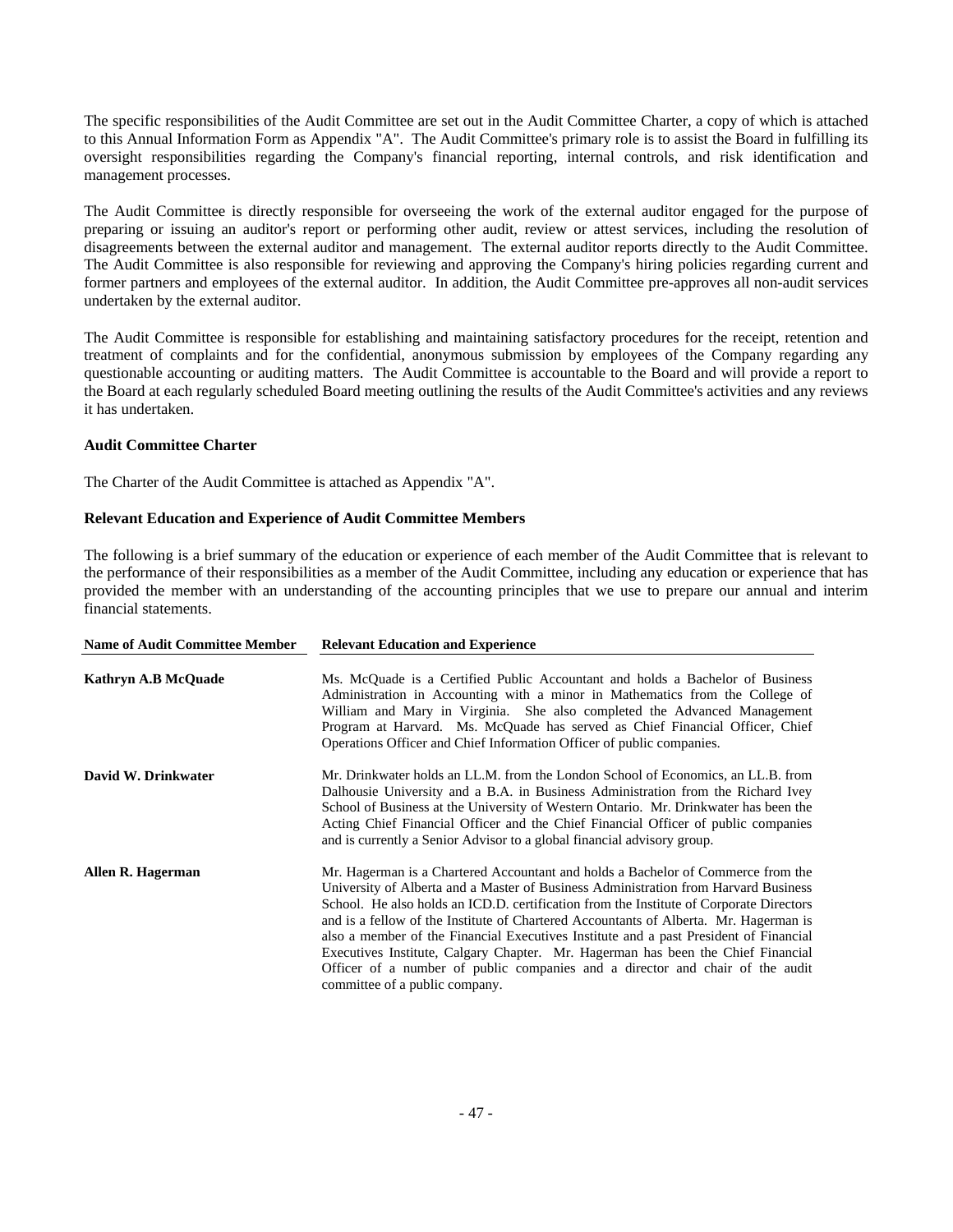# **Fees Paid to Ernst & Young LLP**

For the years ended December 31, 2014 and December 31, 2013, Ernst & Young LLP and its affiliates were paid \$613,170 and \$100,000 respectively, as detailed below:

#### **Ernst & Young LLP**

| Year Ended December 31 | 2014    | 2013    |
|------------------------|---------|---------|
|                        |         |         |
| <b>Audit Fees</b>      | 539,000 | 100,000 |
| Audit-related fees     | 69,000  |         |
| Tax fees               | 5,170   |         |
| All other fees         |         |         |
| <b>Total</b>           | 613,170 | 100,000 |

No other audit firms provided audit services in 2014 or 2013.

The nature of each category of fees is described below:

#### *Audit Fees*

Audit fees were paid for professional services rendered by the auditors for the audit of our annual financial statements or services provided in connection with statutory and regulatory filings or engagements, including the translation from English to French of our financial statements and other documents. Total audit fees for 2014 include payments related to 2013 in the amount of \$312,000.

#### *Audit-Related Fees*

The audit-related fees in 2014 were primarily for work performed by Ernst & Young LLP in relation to compliance and regulatory reporting, debt issuances and miscellaneous accounting advice provided to the Company.

#### *Tax Fees*

The tax fees for 2014 relate to various tax related matters in our domestic and foreign operations**.** 

#### *All Other Fees*

Nil

#### **Pre-Approval Policies and Procedures**

The Audit Committee has adopted a policy which prohibits TransAlta, as our manager, from engaging the auditors for "prohibited" categories of non-audit services. Pre-approval must be obtained from the audit committee for permitted categories of non-audit services. This policy also provides authority to the Chair of the Audit Committee to approve such non-audit services during the quarter and report such approval to the committee at its next regularly scheduled meeting. The Audit Committee also granted management the authority to approve *de minimus* permissible non-audit services (which are in the aggregate no greater than five per cent of the total fees paid to the external auditors, or \$30,658.50) provided such services are reported to the Audit Committee at its next scheduled meeting.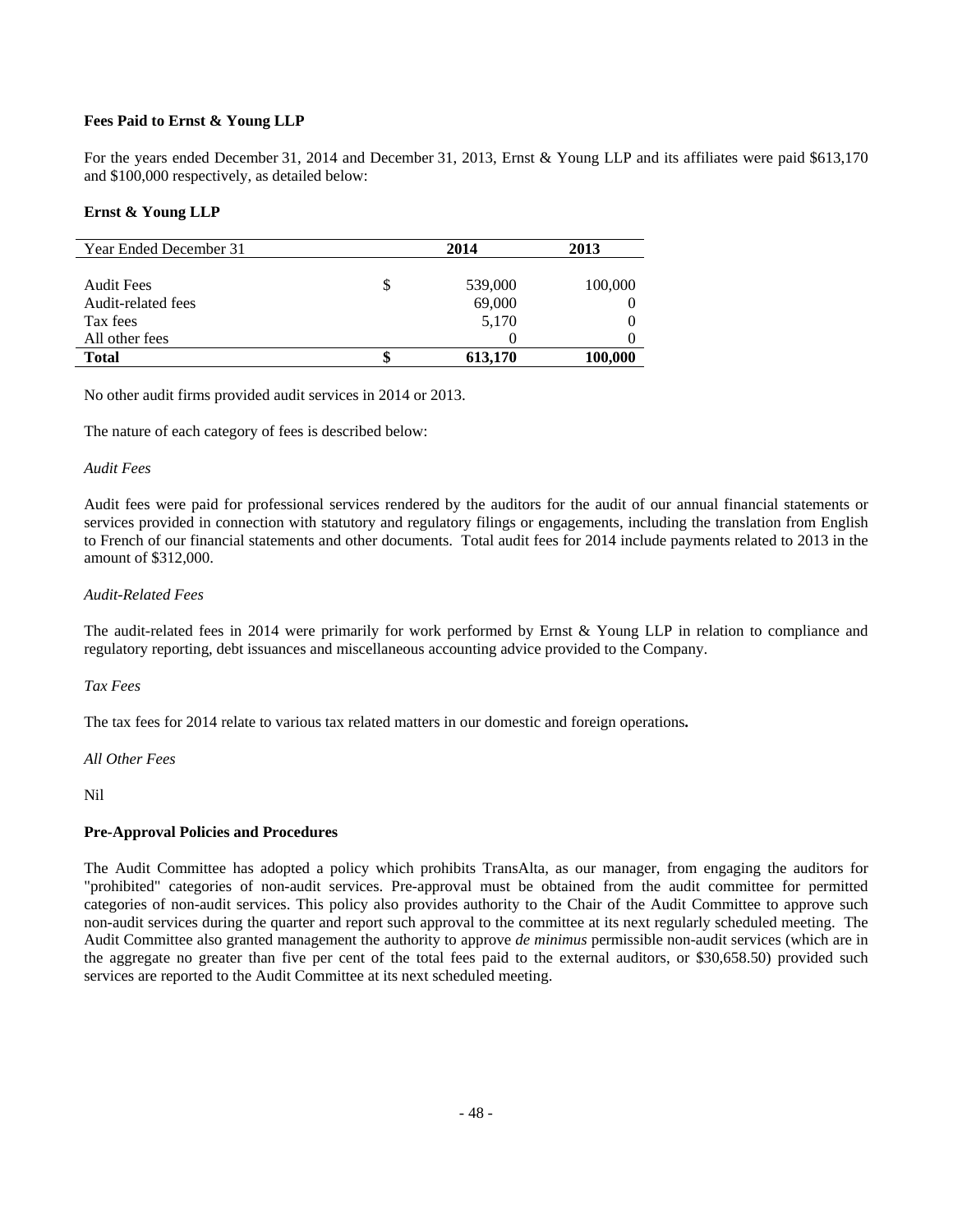# **APPENDIX "A" - AUDIT COMMITTEE CHARTER**

#### **TRANSALTA RENEWABLES INC.**

#### **AUDIT COMMITTEE CHARTER**

#### **A. ESTABLISHMENT OF COMMITTEE AND PROCEDURES**

#### **1. Composition of Committee**

The Audit Committee (the ''**Committee**'') of the Board of Directors (the ''**Board**'') of TransAlta Renewables Inc. (the ''**Company**'') shall consist of not less than three Directors. No member of the Committee shall be an officer or employee of the Company nor shall they be an officer or employee of TransAlta Corporation (the ''**Manager**''). The Committee shall comply with the independence and financial literacy requirements set forth in Part 3 of Canadian Securities Regulators' National Instrument 52-110 Audit Committees (''**NI 52-110**''). Determinations as to whether the Committee and each member of the Committee satisfied the requirements of Part 3 of NI 52-110 and this Section A.1 shall be made by the Board.

#### **2. Appointment of Committee Members**

Members of the Committee, who shall be chosen solely from its independent members, shall be appointed from time to time by the Board, and shall hold office until the next annual meeting of shareholders, or until their successors are earlier appointed, or until they cease to be Directors of the Company.

#### **3. Vacancies**

Where a vacancy occurs at any time in the membership of the Committee resulting in the membership being reduced to less than three members, the Board shall take action to fill the vacancy.

#### **4. Committee Chair**

The Board shall, among the members of the Committee, appoint a Chair for the Committee. If the Chair of the Committee is not present at any meeting of the Committee, one of the members of the Committee who is present at the meeting shall be chosen by the Committee to preside at the meeting.

#### **5. Secretary of Committee**

The Committee shall appoint a Secretary who need not be a director of the Company.

#### **6. Meetings**

The Chair of the Committee may call a meeting of the Committee. The Committee shall meet at least quarterly and at such other time during each year as it deems appropriate. In addition, the Chair of the Committee or any two members may call a special meeting of the Committee at any time. The Committee shall also meet in separate executive sessions at the end of each in person meeting and may at its discretion do so at the end of any meeting, however such may be conducted.

#### **7. Quorum**

A majority of the members of the Committee, present in person or by telephone or other telecommunication device that permits all persons participating in the meeting to speak to each other shall constitute a quorum.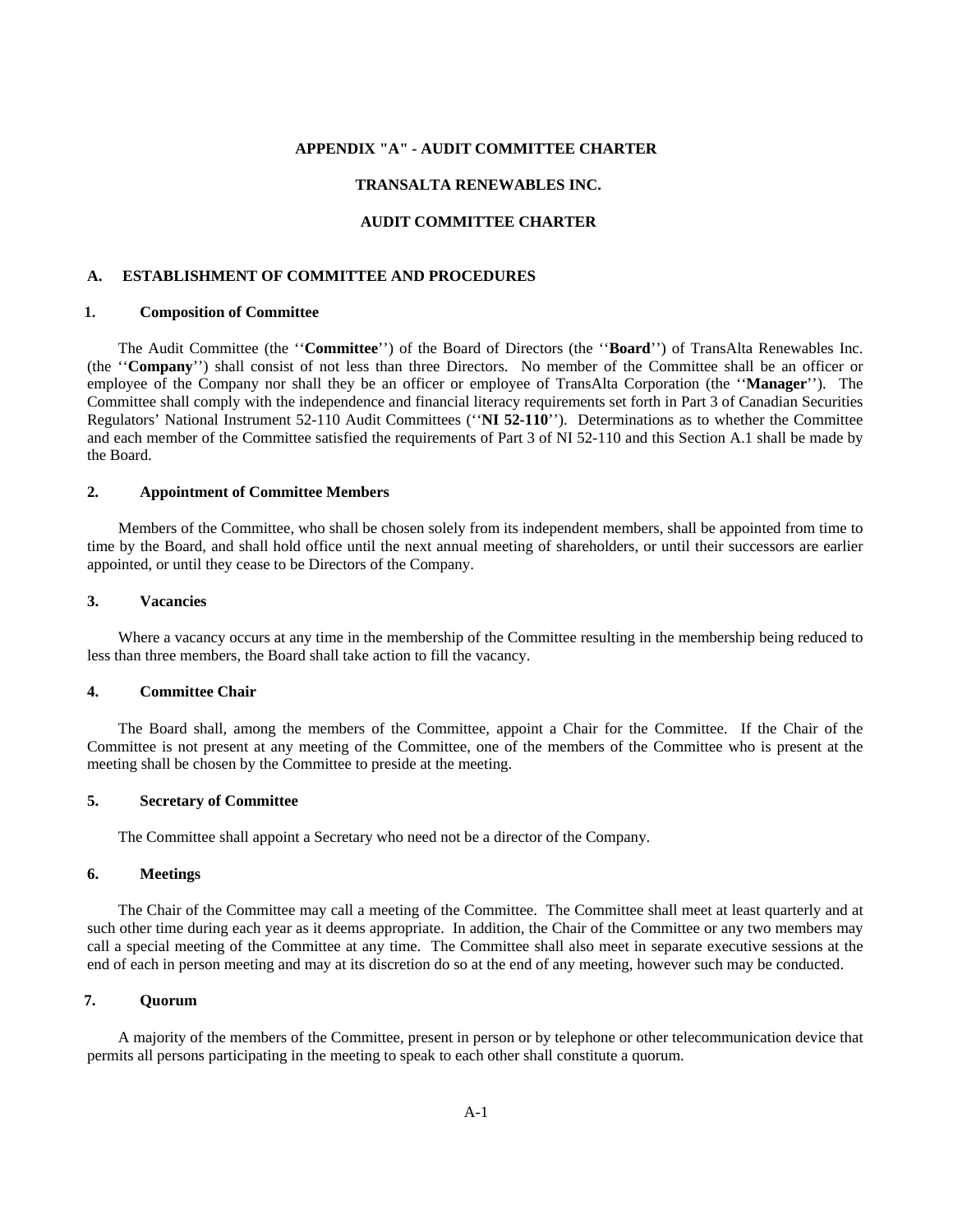#### **8. Notice of Meetings**

Notice of the time and place of every meeting shall be given in writing (including by way of written facsimile communication or email) to each member of the Committee at least 48 hours prior to the time fixed for such meeting; provided, however, that a member may in any manner waive notice of a meeting; and attendance of a member at a meeting constitutes a waiver of notice of the meeting, except where a member attends for the express purpose of objecting to the transaction of any business on the ground that the meeting is not lawfully called. Notice of every meeting shall also be provided to the external and internal auditors.

# **9. Attendance at Meetings**

At the invitation of the Chair of the Committee, other Board members and, officers of the Company or, if required, officers and employees of the Manager, the external auditors, and other experts or consultants may attend meetings of the Committee.

# **10. Procedure, Records and Reporting**

Subject to any statute or the articles and by-laws of the Company, the Committee shall fix its own procedures at meetings, keep records of its proceedings and report to the Board generally at the next scheduled meeting of the Board.

#### **11. Review of Charter and Evaluation of Committee**

The Committee shall evaluate its performance and review and assess the adequacy of its Charter at least annually or otherwise, as it deems appropriate, and if necessary propose changes to the Board for review and approval.

#### **12. Outside Experts and Advisors**

The Committee Chair, on behalf of the Committee, or any of its members is authorized, at the expense of the Company, when deemed necessary or desirable, to retain independent counsel, outside experts and other advisors to advise the Committee independently on any matter. The retention of such counsel, expert or advisor in no way requires the Committee to act in accordance with the recommendations of such counsel, expert or advisor.

# **B. DUTIES AND RESPONSIBILITIES OF THE CHAIR**

The fundamental responsibility of the Chair of the Committee is to effectively manage the duties of the Committee.

The Chair is responsible for:

- 1. Ensuring that the Committee is properly organized so that it functions effectively and meets its obligations and responsibilities.
- 2. Establishing the frequency of Committee meetings, duly convening the same and confirming that quorum is present when required.
- 3. Working with management and the Manager on the development of agendas and related materials for the meetings.
- 4. Making suggestions and providing feedback to management and the Manager regarding information that is or should be provided to the Committee to permit it to properly make decisions when decisions are required.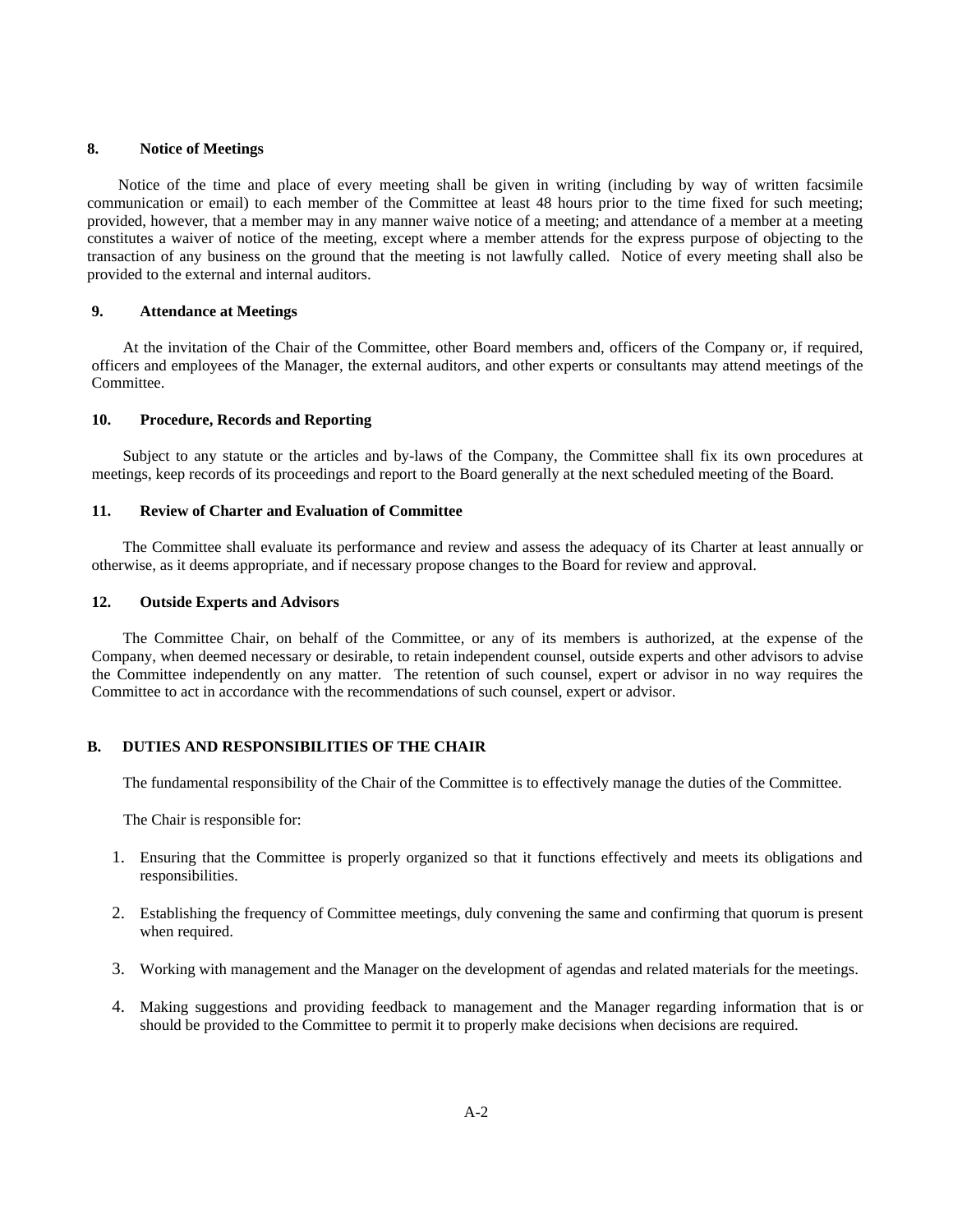- 5. Providing leadership to the Committee and assisting the Committee in reviewing and monitoring its responsibilities.
- 6. Reporting to the Board on the recommendations and decisions of the Committee.
- 7. Chair meetings of the Committee.

# **C. MANDATE OF THE COMMITTEE**

The Committee provides assistance to the Board in fulfilling its oversight responsibilities with respect to: (i) the integrity of the Company's financial statements and financial reporting process; (ii) the systems of internal financial controls established by the Manager; (iii) the risk identification assessment conducted by the Manager and the programs established by the Manager in response to such assessment; (iv) the internal audit function; (v) compliance with accounting and finance based legal and regulatory requirements; and (vi) the external auditors' qualifications, independence and performance. In so doing, it is the Committee's responsibility to maintain an open avenue of communication between it and the external auditors, the internal auditors, management and the Manager of the Company.

The function of the Committee is oversight. Management and the Manager are responsible for the preparation, presentation and integrity of the interim and annual financial statements and related disclosure documents. Management and the Manager are also responsible for maintaining appropriate accounting and financial reporting policies and systems of internal controls and procedures to comply with accounting standards, applicable laws and regulations which provide reasonable assurances that assets are safeguarded and transactions are authorized, executed, recorded and reported properly.

The Committee's role is to provide meaningful and effective oversight so that the Company's assets are protected and safeguarded within reasonable business limits. The Committee reports to the Board on its risk oversight responsibilities.

# **D. DUTIES AND RESPONSIBILITIES OF THE COMMITTEE**

#### **1. Audit and Financial Matters**

#### *A) Duties and Responsibilities Related to the External Auditors Qualifications*

- (a) The Committee shall have direct responsibility for the compensation and oversight of the external auditors including nominating the external auditors to the Board for appointment by the shareholders at the Company's general annual meeting. In performing its function, the Committee shall:
	- (i) review the experience and qualifications of the external auditors' senior personnel who are providing audit services to the Company and the quality control procedures of the external auditors, including obtaining confirmation that the external auditors are in compliance with required regulatory requirements;
	- (ii) review and approve annually the external auditors audit plan;
	- (iii) review and approve the basis and amount of the external auditors' fees and confirm with the Company's Chief Financial Officer that appropriate funding for payment of compensation to the external auditors has been provided for;
	- (iv) review and discuss annually with the external auditors all relationships that the external auditors and their affiliates have with the Company and its affiliates in order to determine the external auditors' independence, including, without limitation, (A) requesting, receiving and reviewing, at least annually, a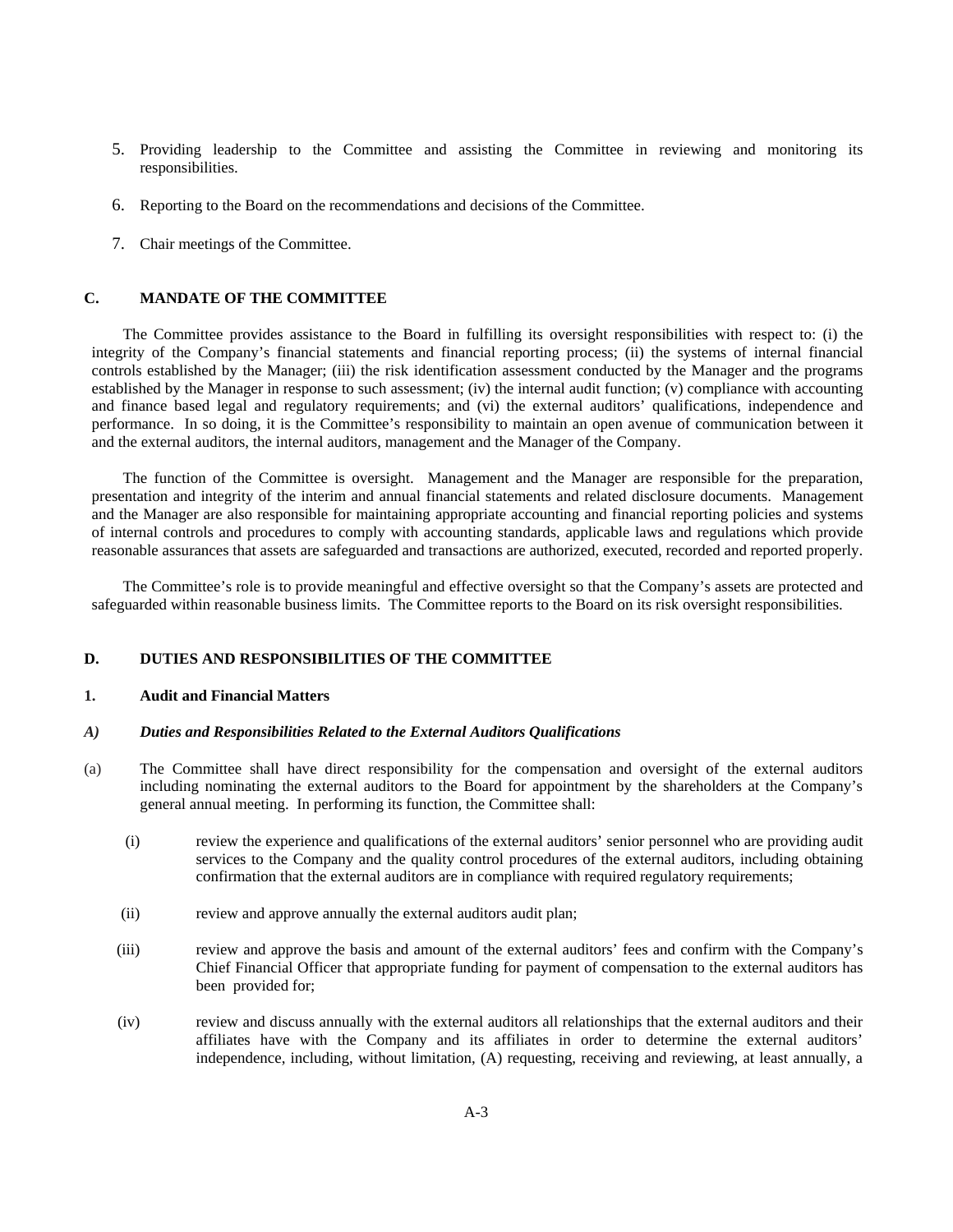formal written statement from the external auditors delineating all relationships that may reasonably be thought to bear on the independence of the external auditors with respect to the Company, (B) discussing with the external auditors any relationships or services that the external auditors believe may affect their objectivity and professional skepticism; (C) evaluating the communication and interaction with the external auditor including quality of service consideration; and (D) recommending that the Board take appropriate action in response to the external auditors' report to satisfy itself of the external auditors' independence;

- (v) perform, every five years, and in conjunction with the change of audit partner, (A) comprehensive review of the external auditor which takes into consideration the impact of the tenure of the audit firm on audit quality, trends in the audit firm's performance and expertise in the industry, incidences of independence threats and the effectiveness of safeguards to mitigate those threats, (B) the responsiveness of the audit firm to changes in the entity's business and suggestions for improvement from regulators, the audit committee and/or management, (C) the consistency and rigour of the professional skepticism applied by the external auditor, and the quality of the engagement team and its communications, review of the CPAB inspection findings since the previous comprehensive review and how the audit firm responded to these findings, and (D) following this comprehensive review, an evaluation on whether the audit firm should be retained as the Company's external auditor;
- (vi) inform the external auditors and the Manager that the external auditors shall have direct access to the Committee at all times, as well as the Committee to the external auditors;
- (vii) instruct the external auditors that they are ultimately accountable to the Committee as representatives of the shareholders of the Company; and
- (viii) at least annually, obtain and review the external auditors' report with respect to the auditing firm's internal quality-control procedures, any material issues raised by the most recent internal quality- control review or peer review of the auditing firm, any inquiry or investigation by governmental or professional authorities within the preceding five years undertaken respecting one or more independent audits carried out by the external auditors, and any steps taken to deal with any such issues.

#### *B) Duties and Responsibilities Related to Financial Reporting and the Audit Process*

- (a) Pre-approve all audit related services including all non-prohibited non-audit services to be provided by the external auditors. The Chair of the Committee may approve, between meetings, all audit related services including all nonprohibited non-audit services to be provided by the external auditors, and shall report to the Committee at its next scheduled meeting the exercise of this delegated authority;
- (b) Review with management, the Manager and the external auditors the Company's financial reporting documents and processes in connection with the annual audit and the preparation of the financial statements, including, without limitation, the annual audit plan of the external auditors, the judgment of the external auditors as to the quality, not just the acceptability, of and the appropriateness of the Company's accounting principles as applied in its financial reporting and the degree of aggressiveness, conservatism or discretion applied by the Company with respect to the accounting principles and underlying estimates adopted;
- (c) Review with management, the Manager and the external auditors all financial statements and financial disclosure; and
	- (i) recommend to the Board for approval the Company's audited annual financial statements including the notes thereto and the related ''Management's Discussion and Analysis'';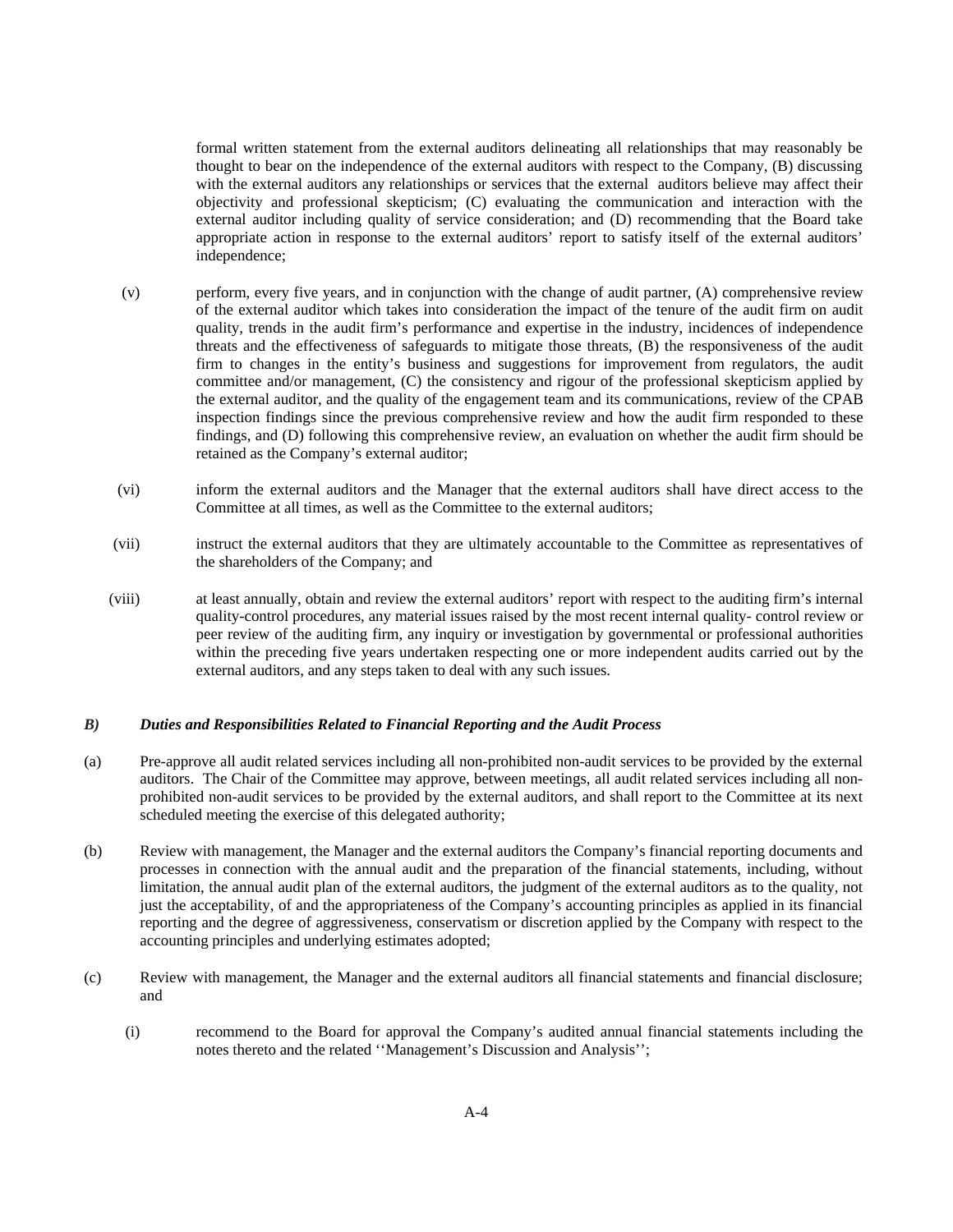- (ii) review any report or opinion to be rendered in connection therewith and report to the Board as required;
- (iii) review with the external auditors the cooperation they received during the course of their review and their access to all records, data and information requested;
- (iv) discuss with management, the Manager and the external auditors all significant transactions which are not a regular part of the Company's business;
- (v) review the processes in the formulating of sensitive accounting estimates and the reasonableness of the estimates;
- (vi) review with management, the Manager and the external auditors any changes in accounting principles, practices or policies considering their applicability to the business and financial impact;
- (vii) review with management, the Manager and the external auditors alternative treatments of financial information within generally accepted accounting principles, the use of such alternative treatments and that preferred by the external auditors; and
- (viii) satisfy itself that there are no unresolved issues between management, the Manager and the external auditors that could reasonably be expected to materially affect the financial statements.
- (d) Review with management, the Manager and the external auditors the Company's interim financial statements, including the notes thereto, the related ''Management's Discussion and Analysis'', the related earnings release, and approve their release to the public as required;
- (e) Review quarterly with management, the Manager, and as necessary, outside legal advisors and the Company's external auditors, the effectiveness of the Company's internal controls to confirm that the Company is in compliance with its policies and legal and regulatory requirements;
- (f) Discuss with management, the Manager and the external auditors any correspondence from or with regulators or governmental agencies, any employee complaints or any published reports that raise material issues regarding the Company's financial statements or accounting policies; and
- (g) Review with the CEO and Chief Financial Officer (the ''CFO'') the processes undertaken by them and the Manager, to satisfy the requirements for certification relating to the Company's periodic and annual reports to be filed with securities regulators, to confirm that the information required to be disclosed is recorded, processed, summarized and reported within the time periods specified for the reporting period. Obtain assurances from the CEO and CFO as to the adequacy and effectiveness of the Company's disclosure controls and procedures and systems of internal control over financial reporting and that any fraud involving any employees of the Manager or the officers of the Company is reported to the Committee.

# *C) Duties and Responsibilities Related to Financial Planning*

- (a) Review and recommend to the Board for approval the Company's issuance and redemption of all securities, bonds and other financial instruments (including the review of all public filings to effect any of the issuances or redemptions), financial commitments and limits, and any material changes underlying any of these commitments;
- (b) Review annually the Company's annual tax plan; and
- (c) Receive regular updates with respect to the Company's financial obligations, loans, credit facilities, credit position and financial liquidity.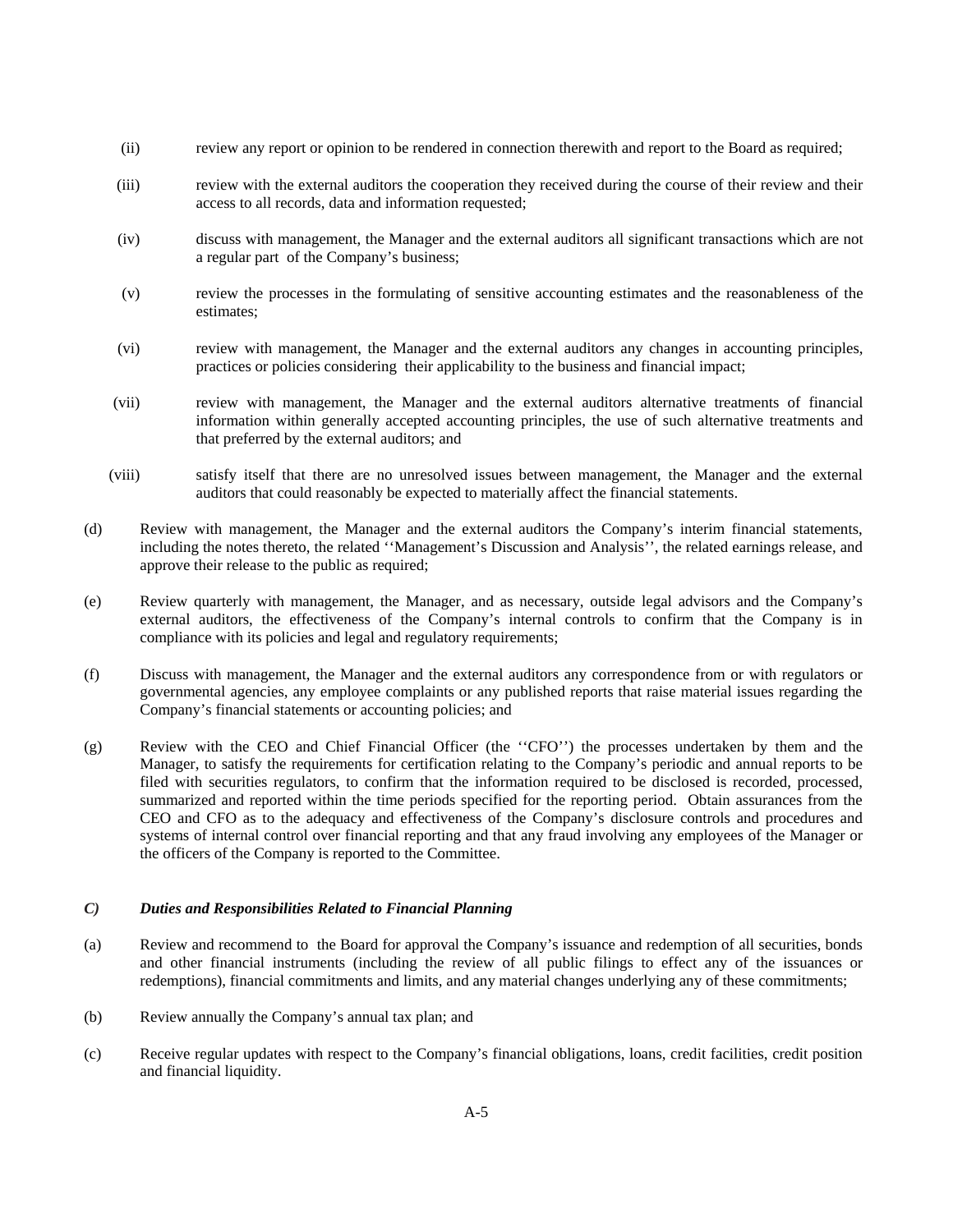#### **2. Governance**

- (a) On behalf of the Committee, the Chair shall review all public disclosure of material financial information extracted or derived from the Company's financial statements prior to dissemination to the public;
- (b) Review with management and the Manager at least annually the approach and nature of financial information and earnings guidance to be disclosed to analysts and rating agencies;
- (c) Review quarterly with management and the Manager, and, if necessary, outside legal advisors, significant legal, compliance or regulatory matters that may have a material effect on the Company's financial statements;
- (d) Discuss with the external auditors their perception of the Company's financial and accounting personnel, any recommendations which the external auditors may have, including those contained in the management letter, with respect to improving internal financial controls, choice of accounting principles or management reporting systems, and review all management letters from the external auditors together with written responses thereto;
- (e) Review with management and the Manager, the external auditors and, as necessary, external legal counsel, any litigation, claim or contingency, including tax assessments, that could have a material effect upon the financial position of the Company, and the manner in which these may be or have been disclosed in the financial statements;
- (f) Receive annually an IT update from the Manager, focused on IT systems which support the business including cyber security programs in place to address potential cyber threats;
- (g) Review annually the fees of the Manager to confirm compliance with the Management and Operational Services Agreement;
- (h) Review the Manager's processes relating to the assessment of potential fraud, programs and controls to mitigate the risk of fraud and the processes put in place for monitoring the risks within targeted areas;
- (i) Require the Manager to maintain procedures for the confidential receipt, retention and treatment of complaints by employees, officers, contractors or other stakeholders of the Manager and those of the Company regarding accounting, internal and disclosure controls, auditing or legal violations;
- (j) Review all incidents, complaints or information reported through the Company's Ethics Help Line relating to the Company and follow-up with Management to confirm that the matter is investigated as required;
- (k) Review the Manager's policy with respect to its hiring policies for employees or former employees of the external auditors; and
- (l) Report annually to shareholders on the work of the Committee during the year.

#### **3. Internal Audit**

- (a) Review and consider, as appropriate, any significant reports and recommendations made by management's and/or the Manager's internal audit team relating to the assets of the Company;
- (b) Review annually the scope and plans for the work of the internal audit group, with respect to the Company's assets and require management and/or the Manager to undertake the internal audit work required to safeguard the assets of the Company;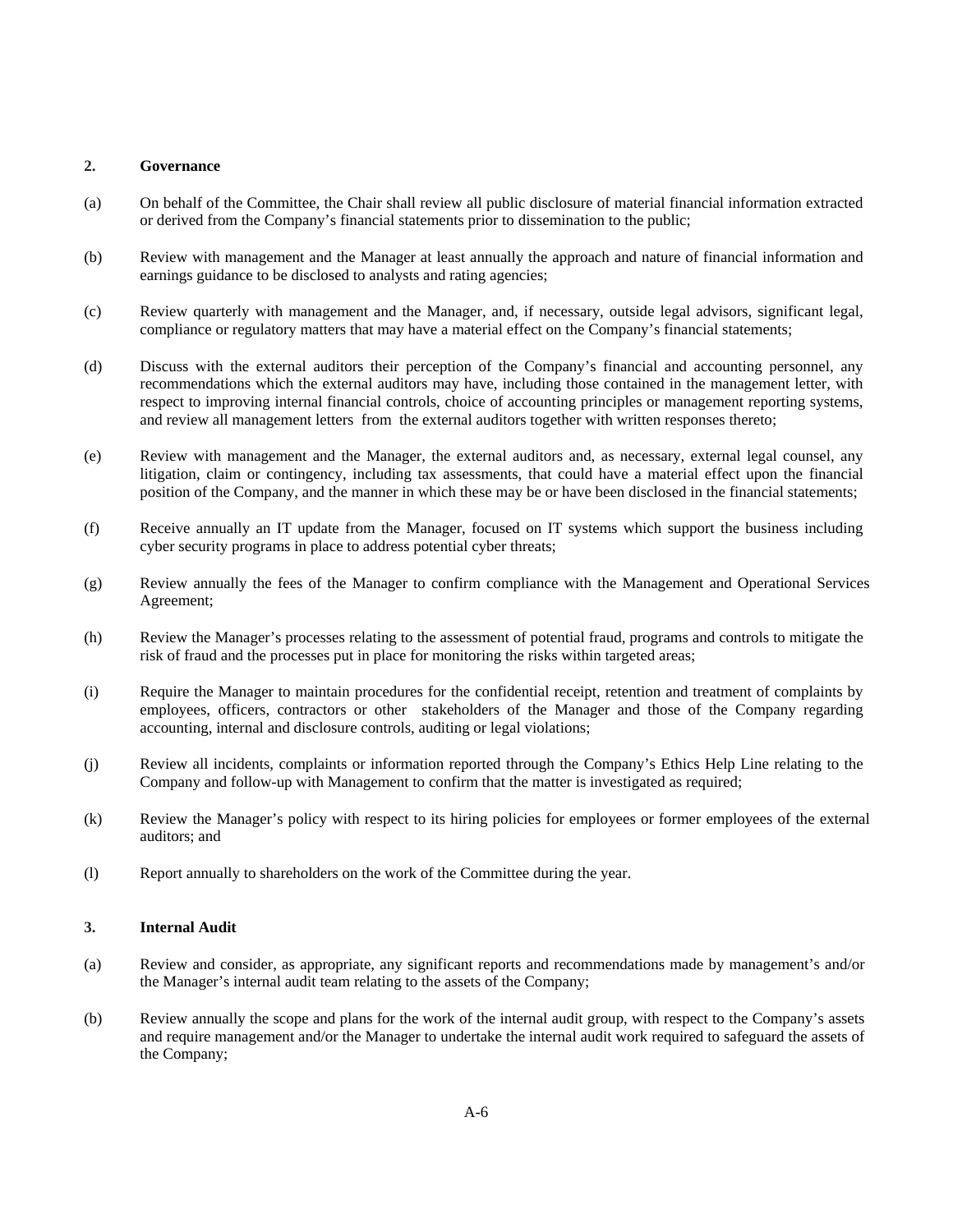- (c) Recognize and advise management and/or the Manager that their internal auditors shall have unfettered access to the Committee, and shall meet in camera with such internal auditor; and
- (d) Review with management and the Manager the adequacy of the systems of internal control and procedures.

# **E. COMPLIANCE AND POWERS OF THE COMMITTEE**

- (a) The responsibilities of the Committee comply with applicable Canadian laws and regulations, such as the rules of the Canadian Securities Administrators, and with the disclosure and listing requirements of the Toronto Stock Exchange, as they exist on the date hereof. This Charter is reviewed annually to confirm compliance with such standards.
- (b) The Committee may, at the request of the Board or on its own initiative, investigate such other matters as are considered necessary or appropriate in carrying out its mandate.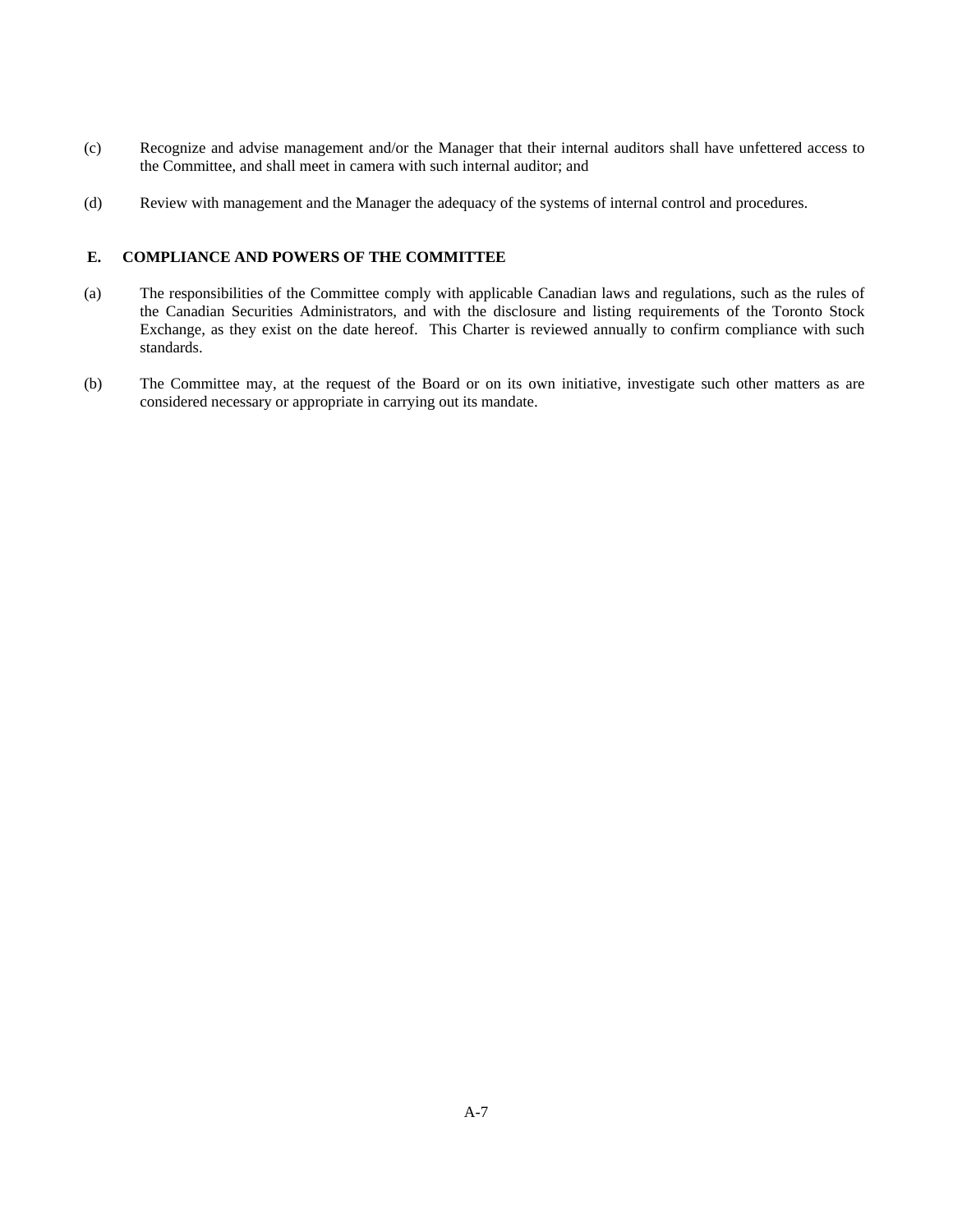#### **APPENDIX "B" GLOSSARY OF TERMS**

This Annual Information Form includes the following defined terms:

"**AESO**" means the Alberta Electric System Operator.

"**Amortizing Term Loan**" means the \$200 million unsecured amortizing term loan from TransAlta.

"**AUC**" means the Alberta Utilities Commission.

"**BA Rate**" means, in respect of a Bankers' Acceptance being accepted by a lender on any date, the average annual yield for Canadian dollar bankers' acceptances (expressed as a rate per annum) as quoted on Reuters CDOR page (or such other page as may, from time to time, replace such page on that service for the purpose of displaying quotations for bankers' acceptances accepted by leading Canadian financial institutions).

"**BC Hydro**" means the British Columbia Hydro Power Authority.

"**Board**" means the board of directors of the Company.

"**CHD**" means Canadian Hydro Developers, Inc.

"**Common Shares**" means common shares in the capital of the Company.

"**Company**" means TransAlta Renewables Inc.

"**CPI**" means the consumer price index published monthly in Statistics Canada Publication 62-001-X "The Consumer Price Index".

"**Credit Facility**" means the \$100 million unsecured working capital credit facility between TransAlta, as lender, and the Company, as borrower, dated August 9, 2013.

"**Demand Registration**" means a written request, pursuant to the terms of the Investor Liquidity Agreement, from TransAlta and any direct or indirect transferee of TransAlta who shall become party to the Investor Liquidity Agreement to the Company to file a prospectus under applicable Canadian securities laws qualifying the distribution to the public of all or a part of the Common Shares held by TransAlta and any direct or indirect transferee of TransAlta who shall become party to the Investor Liquidity Agreement.

"**EcoENERGY**" means EcoENERGY for Renewable Power, an incentive program sponsored by the Canadian federal government to encourage the development of clean power generation projects.

"**EcoLogo**" means Environment Canada's Environmental Choice program. EcoLogo certification is granted to products with environmental performance that meet or exceed all government, industrial safety and performance standards; thus, offering public assurance that the facilities from which power is generated are low impact and nonpolluting.

"**Governance and Cooperation Agreement**" means the governance and cooperation agreement between the Company and TransAlta dated August 9, 2013.

"**GW**" means gigawatt, or 1,000 MW.

"**Initial Assets**" means the certain wind and hydroelectric power generation assets held by Western Sustainable Power and CHD indirectly acquired by the Company pursuant to the Purchase and Sale Agreement.

"**Investor Liquidity Agreement**" means the investor liquidity agreement between TransAlta and the Company dated August 9, 2013.

"**IFRS**" means the International Financial Reporting Standards as issued by the International Accounting Standards Board.

"**IPP**" means independent power producers.

"**kW**" means kilowatt, or 1,000 watts.